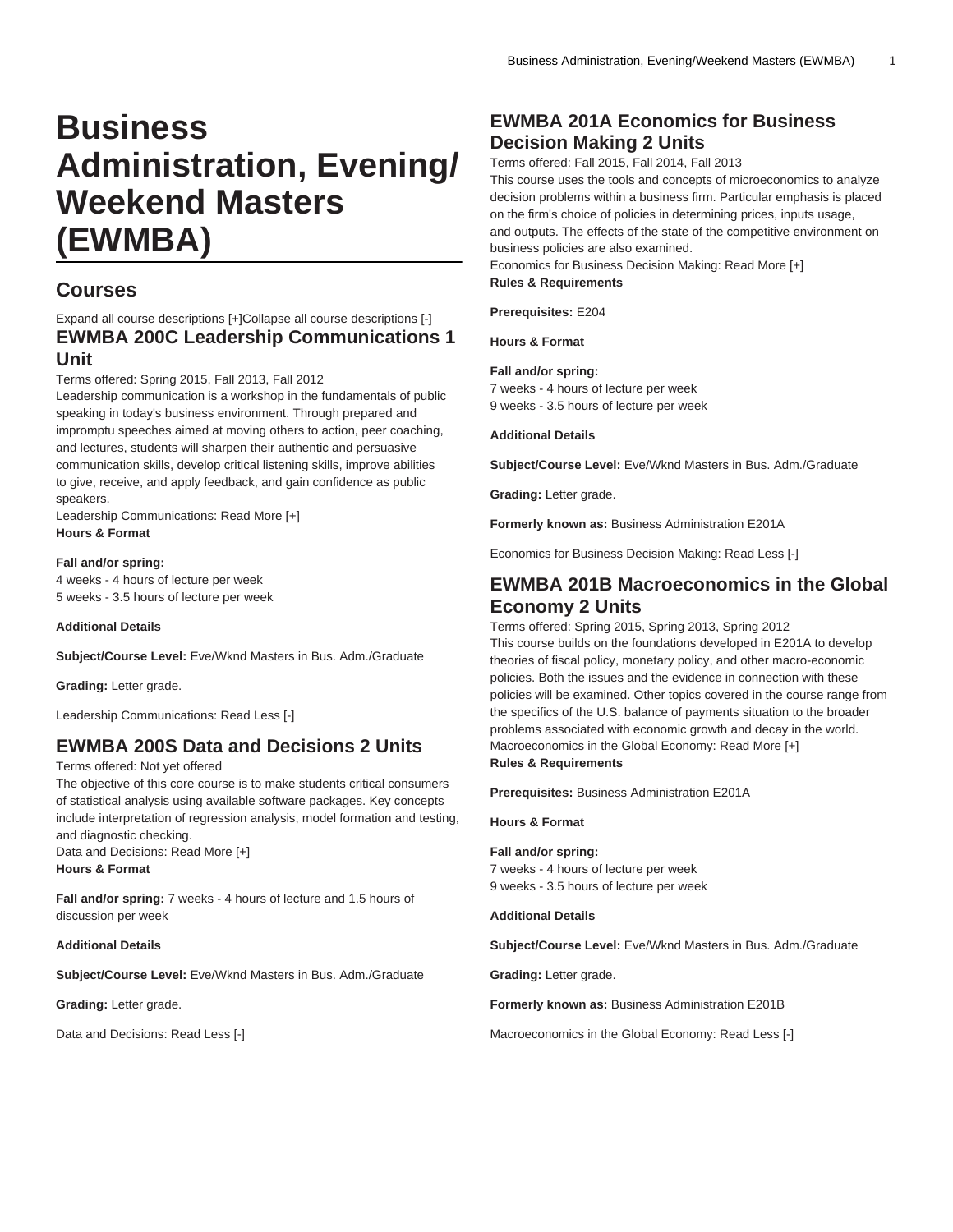### **EWMBA 202 Financial Accounting 2 Units**

Terms offered: Spring 2015, Fall 2013, Fall 2011

Published financial reports provide the most important single set of data on modern organizations. This course is designed to provide a working knowledge of accounting measurements which are necessary for a clear understanding of published financial reports.

Financial Accounting: Read More [+]

**Hours & Format**

#### **Fall and/or spring:**

7 weeks - 4 hours of lecture per week 9 weeks - 3.5 hours of lecture per week

#### **Additional Details**

**Subject/Course Level:** Eve/Wknd Masters in Bus. Adm./Graduate

**Grading:** Letter grade.

Financial Accounting: Read Less [-]

#### **EWMBA 203 Introduction to Finance 2 Units**

Terms offered: Spring 2015, Spring 2013, Spring 2012 This course will examine the wide menu of available assets, the institutional structure of U.S. and international financial markets, and the market mechanisms for trading securities. Topics include discounting, capital budgeting, historical behavior of asset returns, and diversification and portfolio theory. Course will also provide introductions to asset pricing theory for primary and derivative assets and to the principles governing corporate financial arrangements and contracting. Introduction to Finance: Read More [+]

**Hours & Format**

#### **Fall and/or spring:**

7 weeks - 4 hours of lecture per week 9 weeks - 3.5 hours of lecture per week

**Summer:** 8 weeks - 5.5 hours of lecture per week

**Additional Details**

**Subject/Course Level:** Eve/Wknd Masters in Bus. Adm./Graduate

**Grading:** Letter grade.

**Formerly known as:** Business Administration E203

Introduction to Finance: Read Less [-]

#### **EWMBA 204 Operations 2 Units**

Terms offered: Fall 2015, Spring 2013, Spring 2012

An introduction to the application of quantitative methods to management decision problems. Topics include linear programming, probability theory, decision analysis, regression and correlation, and time series analysis. Operations: Read More [+]

#### **Rules & Requirements**

**Prerequisites:** Admission to the program

**Hours & Format**

**Fall and/or spring:** 7 weeks - 4 hours of lecture per week 9 weeks - 3.5 hours of lecture per week

#### **Additional Details**

**Subject/Course Level:** Eve/Wknd Masters in Bus. Adm./Graduate

**Grading:** Letter grade.

**Formerly known as:** Business Administration E204

Operations: Read Less [-]

### **EWMBA 205 Leading People 2 Units**

Terms offered: Fall 2015, Fall 2014, Fall 2013

A survey of knowledge about behavior in and of organizations. Covered will be issues of individual behavior, group functioning, and the actions of organizations in their environments. Problems of work motivation, task design, leadership, communication, organizational design, and innovation will be analyzed from multiple theoretical perspectives. Implications for the management of organizations will be illustrated through examples, cases, and exercises. Leading People: Read More [+]

**Rules & Requirements**

**Prerequisites:** Admission to the program

#### **Hours & Format**

**Fall and/or spring:** 7 weeks - 4 hours of lecture per week 9 weeks - 3.5 hours of lecture per week

**Additional Details**

**Subject/Course Level:** Eve/Wknd Masters in Bus. Adm./Graduate

**Grading:** Letter grade.

**Formerly known as:** Business Administration E205

Leading People: Read Less [-]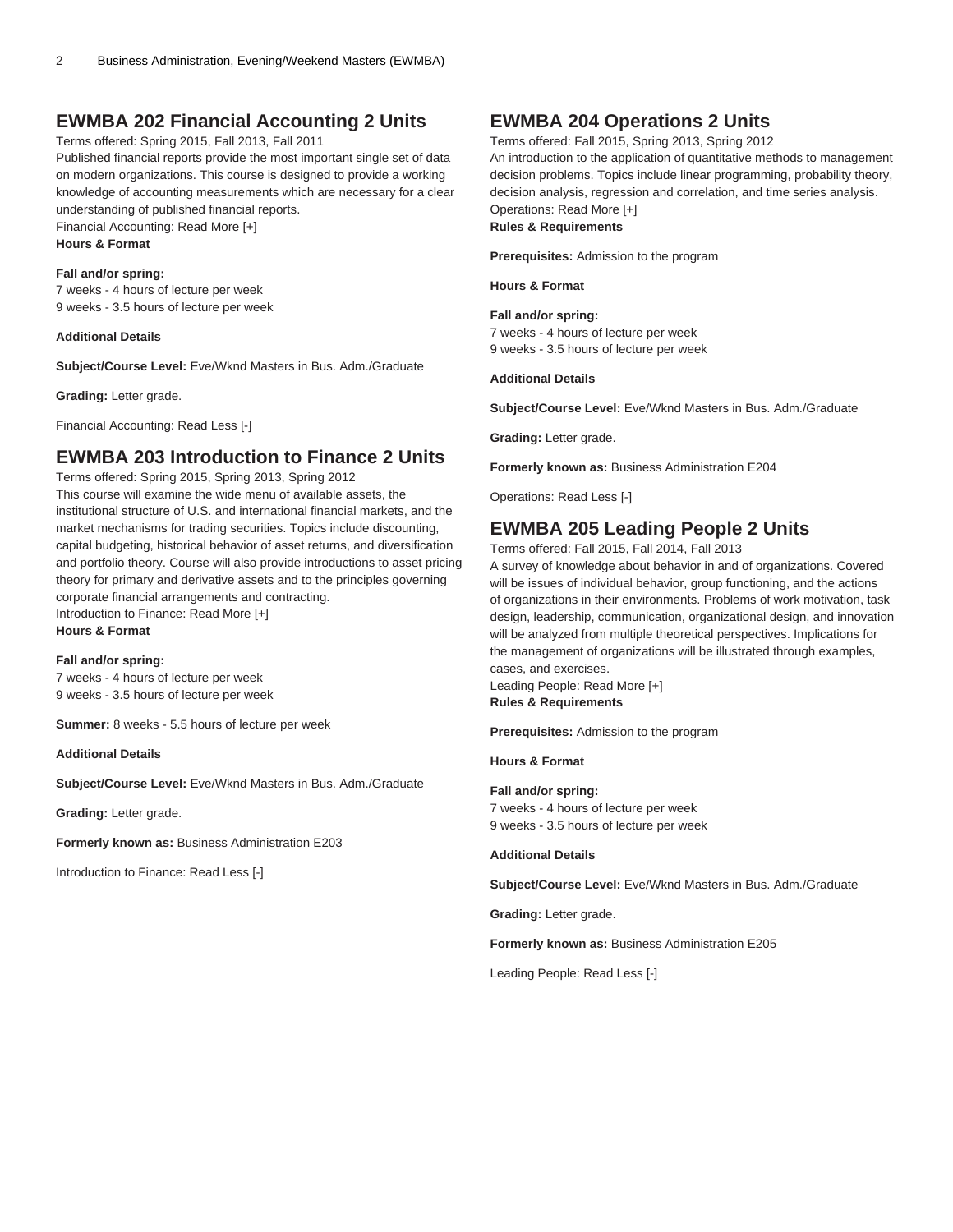### **EWMBA 205D Business Communication in Diverse Work Environments 1 Unit**

Terms offered: Not yet offered

This course focuses on essential communication skills in the contemporary knowledge economy, where leaders must create sustainable settings for productive interaction among people with very different backgrounds and experiences. To harness this diversity, leaders must be adept at having difficult conversations, managing conflict, debating effectively, providing and receiving feedback, mitigating problems associated with stereotypes and biases, and identifying and addressing structural sources of inequity. Students will develop their critical thinking on topics such as identity, relationships across differences, and equality of opportunity and improve their ability to create, work within, and lead diverse teams and global organizations. Business Communication in Diverse Work Environments: Read More [+] **Hours & Format**

#### **Fall and/or spring:**

5 weeks - 3 hours of lecture per week 15 weeks - 1 hour of lecture per week

#### **Additional Details**

**Subject/Course Level:** Eve/Wknd Masters in Bus. Adm./Graduate

**Grading:** Letter grade.

Business Communication in Diverse Work Environments: Read Less [-]

### **EWMBA 205L Leadership 1 Unit**

Terms offered: Spring 2009, Spring 2008

The objective of this course is to help students develop an understanding of their own strengths and weaknesses as leaders and to nurture their confidence to envision themselves as, and aspire to be, leaders throughout their careers. The course will include four main components: 1) 360-degree assessment and an accompanying leadership selfassessment analysis; 2) live cases run by leaders in organizations; 3) advanced practices about leadership; 4) experiential exercises. Leadership: Read More [+]

**Hours & Format**

**Fall and/or spring:** 7 weeks - 3 hours of lecture per week

**Additional Details**

**Subject/Course Level:** Eve/Wknd Masters in Bus. Adm./Graduate

**Grading:** Letter grade.

Leadership: Read Less [-]

### **EWMBA 206 Marketing 2 Units**

Terms offered: Fall 2015, Fall 2014, Fall 2013 Topics include an overview of the marketing system and the marketing concepts, buyer behavior, market research, segmentation and marketing decision making, marketing structures, and evaluation of marketing performance in the economy and society. Marketing: Read More [+] **Rules & Requirements**

**Prerequisites:** Business Administration E200

**Hours & Format**

**Fall and/or spring:** 9 weeks - 3.5 hours of lecture per week

**Summer:** 7 weeks - 4 hours of lecture per week

**Additional Details**

**Subject/Course Level:** Eve/Wknd Masters in Bus. Adm./Graduate

**Grading:** Letter grade.

Marketing: Read Less [-]

### **EWMBA 207 Ethics and Responsibility in Business 1 Unit**

Terms offered: Spring 2015, Spring 2013, Spring 2012 A study of basic ideas, concepts, attitudes, rules, and institutions in our society that characterize the legal, political, and social framework within which the system operates.

Ethics and Responsibility in Business: Read More [+] **Rules & Requirements**

**Prerequisites:** Admission to the program

**Hours & Format**

**Fall and/or spring:** 5 weeks - 3 hours of lecture per week

**Summer:** 4 weeks - 4 hours of lecture per week

**Additional Details**

**Subject/Course Level:** Eve/Wknd Masters in Bus. Adm./Graduate

**Grading:** Letter grade.

**Formerly known as:** Business Administration E207

Ethics and Responsibility in Business: Read Less [-]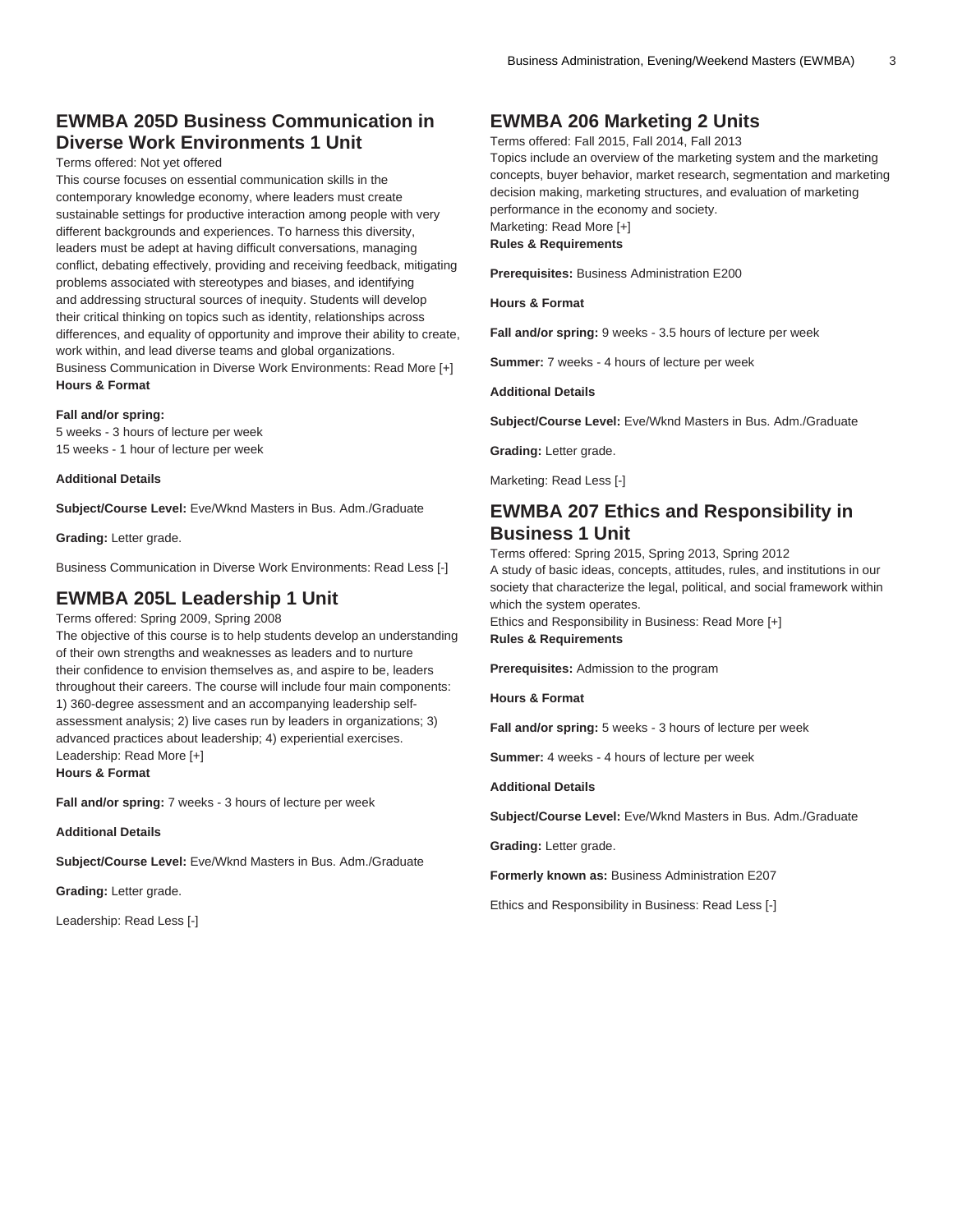### **EWMBA 210 Strategy, Structure, and Incentives 3 Units**

#### Terms offered: Fall 2012, Fall 2011, Fall 2010

This course uses insights from economics to develop structure, tactics, and incentives to achieve the firm's goals. It develops a framework for analyzing organizational architecture, focusing on the allocation of decision rights, the measurement of performance, and the design of incentives. Includes managing the vertical chain of upstream suppliers and downstream distributors, design and operation of incentive and performance management systems, techniques for dealing with informational asymmetries.

Strategy, Structure, and Incentives: Read More [+] **Rules & Requirements**

**Prerequisites:** 201A or consent of instructor

**Hours & Format**

**Fall and/or spring:** 15 weeks - 3 hours of lecture per week

**Summer:** 6 weeks - 7.5 hours of lecture per week

**Additional Details**

**Subject/Course Level:** Eve/Wknd Masters in Bus. Adm./Graduate

**Grading:** Letter grade.

Strategy, Structure, and Incentives: Read Less [-]

#### **EWMBA 211 Game Theory 1 - 3 Units**

Terms offered: Summer 2015 10 Week Session, Spring 2014, Fall 2012 A survey of the main ideas and techniques of game-theoretic analysis related to bargaining, conflict, and negotiation. Emphasizes the identification and analysis of archetypal strategic situations in bargaining. Goals of the course are to provide a foundation for applying gametheoretic analysis, both formally and intuitively, to negotiation and bargaining; to recognize and assess archetypal strategic situations in complicated negotiation settings; and to feel comfortable in the process of negotiation.

Game Theory: Read More [+] **Hours & Format**

**Fall and/or spring:** 15 weeks - 1-3 hours of lecture per week

**Summer:** 6 weeks - 2.5-7.5 hours of lecture per week

**Additional Details**

**Subject/Course Level:** Eve/Wknd Masters in Bus. Adm./Graduate

**Grading:** Letter grade.

Game Theory: Read Less [-]

### **EWMBA 212 Energy and Environmental Markets 3 Units**

Terms offered: Spring 2010, Spring 2009, Spring 2007 Business strategy and public issues in energy and environmental markets. Topics include development and effect of organized spot, futures, and derivative energy markets; political economy of regulation and deregulation; climate change and environmental policies related to energy production and use; cartels, market power and competition policy; pricing of exhaustible resources; competitiveness of alternative energy sources; and transportation and storage of energy commodities. Energy and Environmental Markets: Read More [+] **Rules & Requirements**

**Prerequisites:** Business Administration E201A or equivalent

**Hours & Format**

**Fall and/or spring:** 15 weeks - 3 hours of lecture per week

**Additional Details**

**Subject/Course Level:** Eve/Wknd Masters in Bus. Adm./Graduate

**Grading:** Letter grade.

**Formerly known as:** Business Administration E212

Energy and Environmental Markets: Read Less [-]

#### **EWMBA 212A Cleantech to Market 3 Units**

Terms offered: Fall 2015

In this course, interdisciplinary teams of graduate students work with scientists from the Lawrence Berkeley National Laboratory and across the UCB campus to commercialize new solar, biofuel, battery, and smart grid/energy management technologies. Students are drawn from Business, Engineering, Science, Law, and the Energy and Resources Group. Students explore topics such as: Potential application in multiple markets; alignment with target or desired market(s); distinguishing advantages and disadvantages; customer and user profiles; top competitors; commercialization and scale-up challenges; relevant government policies; revenue potential and cost sensitivities; intellectual property issues; and multiple other related topics. Cleantech to Market: Read More [+] **Hours & Format**

**Fall and/or spring:** 15 weeks - 3 hours of lecture per week

**Additional Details**

**Subject/Course Level:** Eve/Wknd Masters in Bus. Adm./Graduate

**Grading:** Letter grade.

Cleantech to Market: Read Less [-]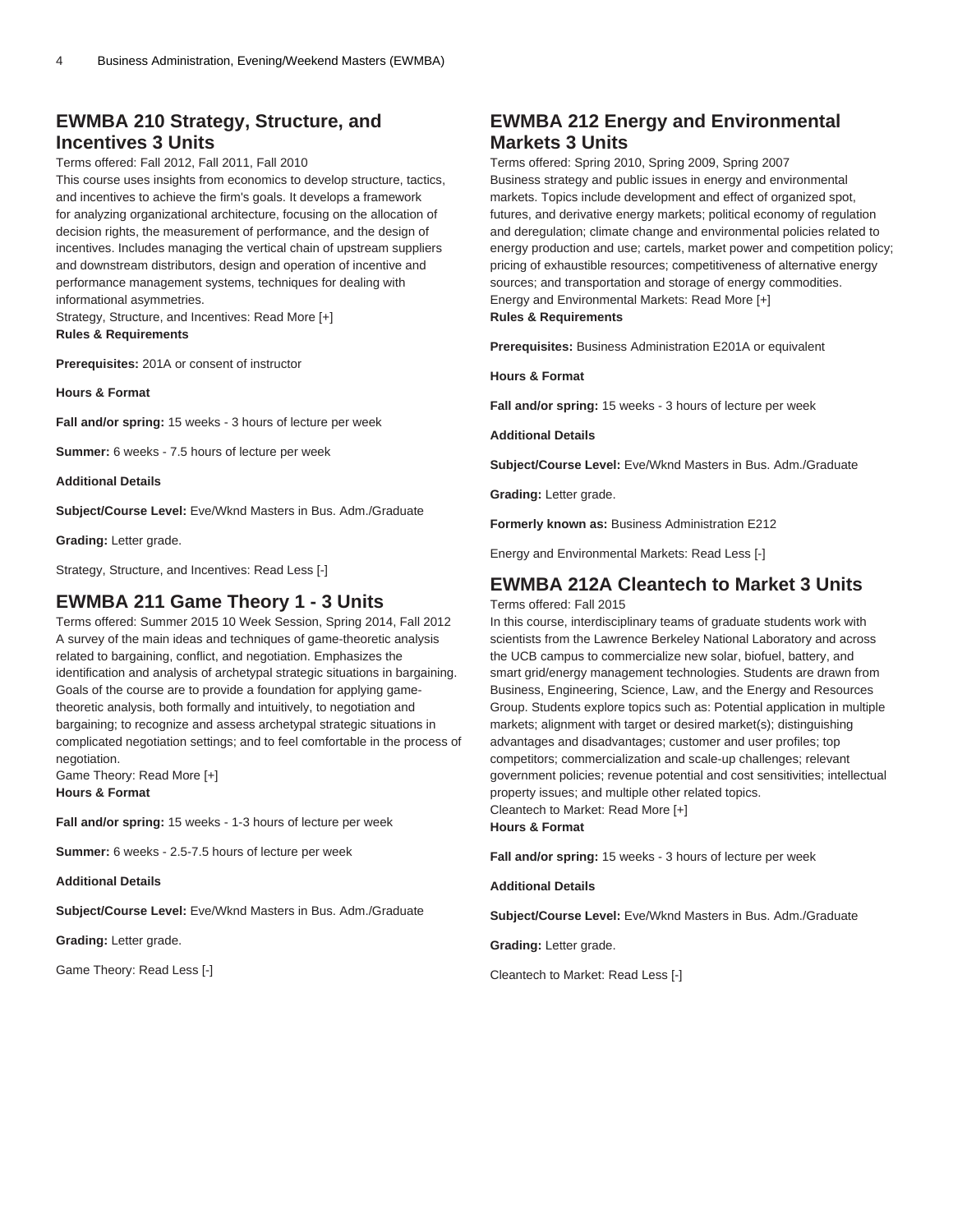### **EWMBA 212B Legal and Regulatory Frameworks for Energy and Infrastructure Project Finance 1 Unit**

#### Terms offered: Prior to 2007

This course will explore the key commercial, legal, economic and policy issues affecting the development and financing of infrastructure projects, with special emphasis on practical concerns related to investments in alternative energy and other power generation facilities. These topics will be raised in the context of comparative, real-world case studies of different types of energy and infrastructure projects.

Legal and Regulatory Frameworks for Energy and Infrastructure Project Finance: Read More [+]

**Hours & Format**

**Fall and/or spring:** 2 weeks - 7 hours of lecture per week

#### **Additional Details**

**Subject/Course Level:** Eve/Wknd Masters in Bus. Adm./Graduate

**Grading:** Letter grade.

Legal and Regulatory Frameworks for Energy and Infrastructure Project Finance: Read Less [-]

### **EWMBA 212C Modeling for Energy and Infrastructure Project Finance 1 Unit**

#### Terms offered: Prior to 2007

This course compliments the course "Legal and Regulatory Frameworks for Energy and Infrastructure Project Finance". Where the former focuses on the legal and risk framework for project financings, this course is devoted to the financial and quantitative aspects of project finance. The course focuses on the application of project finance to the power generation industry with a particular emphasis on examples from gasfired, wind and solar technologies.

Modeling for Energy and Infrastructure Project Finance: Read More [+] **Hours & Format**

**Fall and/or spring:** 2 weeks - 7 hours of lecture per week

**Additional Details**

**Subject/Course Level:** Eve/Wknd Masters in Bus. Adm./Graduate

**Grading:** Letter grade.

Modeling for Energy and Infrastructure Project Finance: Read Less [-]

### **EWMBA 214 Big Data, Better Decisions 3 Units**

Terms offered: Spring 2022, Spring 2021

Introduction to advanced methods for data driven decision making in business. This course covers methods designed to provide evidence for two types of fundamental business issues: (i) forecasting and (ii) evaluating alternative possible strategies. The course aims to train business leaders to understand the value of data-based decision making, evaluate analytics tools and products, and conduct richer analysis of randomized and naturally occurring experiments. Topics include designing randomized controlled trials in the field, evaluating natural experiments, and machine learning tools for forecasting. The goal of the course is not to train you as a Data Scientist but to be able to read and evaluate empirical/analytic approaches and products. Big Data, Better Decisions: Read More [+]

**Rules & Requirements**

**Prerequisites:** Evening/Weekend Masters in Business Administration 200S

**Credit Restrictions:** Students will receive no credit for [EWMBA 214](/search/?P=EWMBA%20214) after completing [MBA 214.](/search/?P=MBA%20214) A deficient grade in [EWMBA 214](/search/?P=EWMBA%20214) may be removed by taking [MBA 214](/search/?P=MBA%20214).

#### **Hours & Format**

**Fall and/or spring:** 15 weeks - 3 hours of lecture and 1 hour of laboratory per week

#### **Additional Details**

**Subject/Course Level:** Eve/Wknd Masters in Bus. Adm./Graduate

**Grading:** Letter grade.

Big Data, Better Decisions: Read Less [-]

### **EWMBA 215 Business Strategies for Emerging Markets: Management, Investment, and Opportunities 1 - 3 Units**

Terms offered: Fall 2015, Fall 2014, Spring 2012 This course helps students to study the institutions of emerging markets that are relevant for managers, analyze opportunities presented by emerging markets, analyze the additional ethical challenges and issues of social responsibility common in emerging markets, and learn to minimize the risks in doing business in emerging markets. This course is a combination of lectures, class participation, and cases. Business Strategies for Emerging Markets: Management, Investment, and Opportunities: Read More [+] **Hours & Format**

**Fall and/or spring:** 15 weeks - 1-3 hours of lecture per week

**Additional Details**

**Subject/Course Level:** Eve/Wknd Masters in Bus. Adm./Graduate

**Grading:** Letter grade.

Business Strategies for Emerging Markets: Management, Investment, and Opportunities: Read Less [-]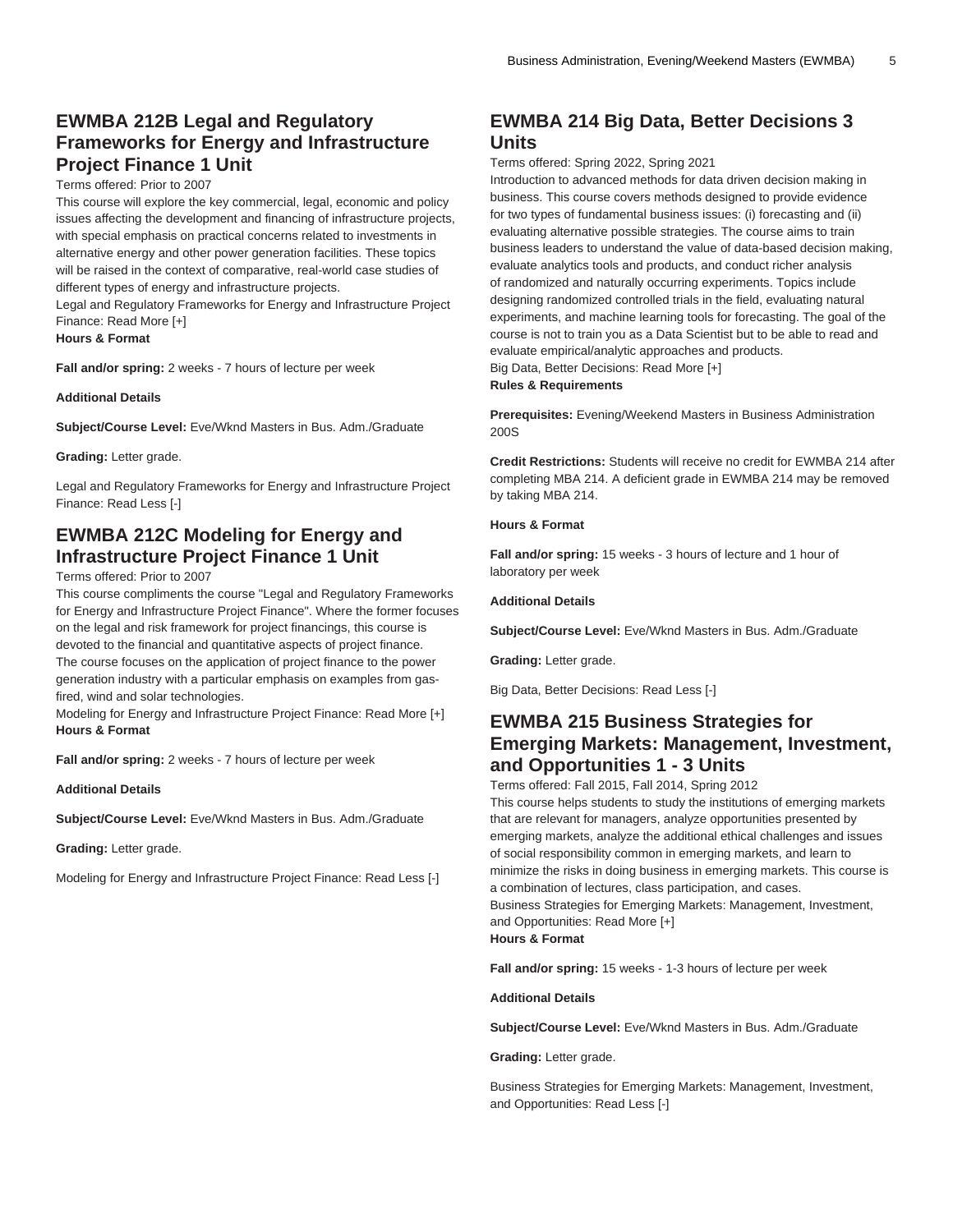### **EWMBA 217 Topics in Economic Analysis and Policy 0.5 - 3 Units**

Terms offered: Spring 2015, Spring 2014, Fall 2012 Advanced study in the field of economic analysis and policy. Topics will vary from year to year and will be announced at the beginning of each semester.

Topics in Economic Analysis and Policy: Read More [+]

#### **Rules & Requirements**

**Repeat rules:** Course may be repeated for credit without restriction.

**Hours & Format**

**Fall and/or spring:** 15 weeks - 0.5-3 hours of lecture per week

**Summer:** 6 weeks - 2-8 hours of lecture per week

**Additional Details**

**Subject/Course Level:** Eve/Wknd Masters in Bus. Adm./Graduate

**Grading:** Letter grade.

Topics in Economic Analysis and Policy: Read Less [-]

### **EWMBA 219 Health Economics and Policy 3 Units**

Terms offered: Prior to 2007

Students who have taken this course should (i) know and understand the literature and evidence on key health policy questions (e.g. why do we spend so much on health care in the U.S.?), (ii) understand what constitutes causal evidence on key business and policy questions in health care, (iii) be able to design evaluations of business and policy decisions using different

data sources and methods, (iv) understand the major health policies in the U.S. and the associated incentives/opportunities (i.e. the ACA, Medicare, Medicaid, etc.), and (v) using these tools, be able to evaluate companies, policies, entrepreneurial ideas and investment opportunities that can change health and health care in the U.S. and beyond. Health Economics and Policy: Read More [+]

**Hours & Format**

**Fall and/or spring:** 15 weeks - 3 hours of lecture per week

**Additional Details**

**Subject/Course Level:** Eve/Wknd Masters in Bus. Adm./Graduate

**Grading:** Letter grade.

Health Economics and Policy: Read Less [-]

## **EWMBA 222 Financial Information Analysis 3 Units**

Terms offered: Fall 2015, Spring 2015, Fall 2014 Issues of accounting information evaluation with special emphasis on the use of financial statements by decision makers outside the firm. The implications of recent research in finance and accounting for external reporting issues will be explored. Emphasis will be placed on models that describe the user's decision context. Financial Information Analysis: Read More [+]

**Hours & Format**

**Fall and/or spring:** 15 weeks - 3 hours of lecture per week

**Additional Details**

**Subject/Course Level:** Eve/Wknd Masters in Bus. Adm./Graduate

**Grading:** Letter grade.

**Formerly known as:** Business Administration E222

Financial Information Analysis: Read Less [-]

## **EWMBA 223 Financial Reporting Analysis for Investors 3 Units**

Terms offered: Spring 2011, Spring 2010, Fall 2006 Intensive study of the theory and practice of financial accounting. Asset and liability measurement, income determination, financial reporting. Financial Reporting Analysis for Investors: Read More [+] **Rules & Requirements**

**Prerequisites:** Business Administration E202B and E203 or equivalent

**Hours & Format**

**Fall and/or spring:** 15 weeks - 3 hours of lecture per week

**Additional Details**

**Subject/Course Level:** Eve/Wknd Masters in Bus. Adm./Graduate

**Grading:** Letter grade.

Financial Reporting Analysis for Investors: Read Less [-]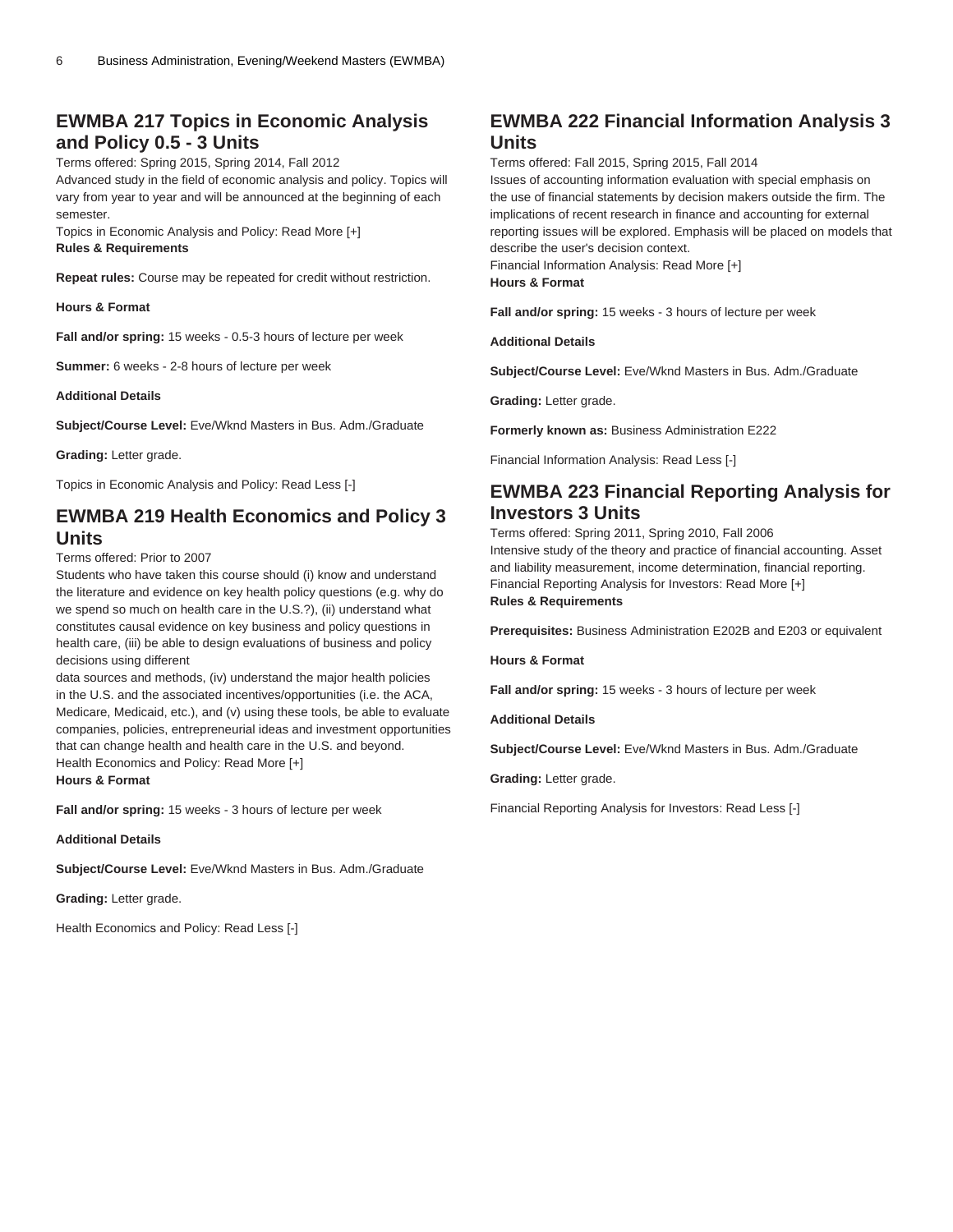### **EWMBA 224A Managerial Accounting 2 Units**

Terms offered: Spring 2015, Fall 2014, Fall 2012

Management is dependent on an information system which provides dependable, timely, and relevant information to all decision makers. The goal of this course is to identify the information needs of managers and to develop the methods by which managerial accountants can provide the necessary data through appropriate budget, cost, and other informational systems.

Managerial Accounting: Read More [+] **Rules & Requirements**

**Prerequisites:** E204

**Hours & Format**

**Fall and/or spring:** 10 weeks - 6 hours of lecture per week

**Additional Details**

**Subject/Course Level:** Eve/Wknd Masters in Bus. Adm./Graduate

**Grading:** Letter grade.

**Formerly known as:** Business Administration E202B

Managerial Accounting: Read Less [-]

### **EWMBA 229 Taxes and Firm Strategy 3 Units**

Terms offered: Prior to 2007 This course will cover various topics in personal or corporate taxation or both. Topics will vary from semester to semester. Taxes and Firm Strategy: Read More [+] **Rules & Requirements**

**Prerequisites:** Business Administration E202A and E202B or equivalents

**Credit Restrictions:** Students will receive no credit for EWMBA 227B after completing BUS ADM E228.

**Repeat rules:** Course may be repeated for credit without restriction.

**Hours & Format**

**Fall and/or spring:** 15 weeks - 3 hours of lecture per week

**Summer:** 6 weeks - 7.5 hours of lecture per week 8 weeks - 5.5 hours of lecture per week

**Additional Details**

**Subject/Course Level:** Eve/Wknd Masters in Bus. Adm./Graduate

**Grading:** Letter grade.

**Formerly known as:** Eve/Wknd Masters in Bus. Adm. 227B

Taxes and Firm Strategy: Read Less [-]

#### **EWMBA 231 Corporate Finance 3 Units**

Terms offered: Spring 2015, Fall 2013, Summer 2013 10 Week Session Financial policies of firms including asset acquisition and replacement, capital structure, dividends, working capital, and mergers. Development of theory and application to financial management decisions. Corporate Finance: Read More [+] **Rules & Requirements**

**Prerequisites:** Business Administration E230

**Hours & Format**

**Fall and/or spring:** 15 weeks - 3 hours of lecture per week

**Summer:** 8 weeks - 6 hours of lecture per week

**Additional Details**

**Subject/Course Level:** Eve/Wknd Masters in Bus. Adm./Graduate

**Grading:** Letter grade.

**Formerly known as:** Business Administration E234

Corporate Finance: Read Less [-]

### **EWMBA 232 Financial Institutions and Markets 3 Units**

Terms offered: Spring 2010, Spring 2009, Spring 2008 Structure and operation of the Federal Reserve System commercial bank and non-bank financial institutions. Impact of monetary policy and of public regulation. Portfolio composition and market behavior of financial intermediaries. Organization and functions of money markets. The structure of yields on financial assets and the influence of financial intermediaries and monetary policy. Financial Institutions and Markets: Read More [+]

**Rules & Requirements**

**Prerequisites:** Business Administration E201B and E203 or E230

**Hours & Format**

**Fall and/or spring:** 15 weeks - 3 hours of lecture per week

**Additional Details**

**Subject/Course Level:** Eve/Wknd Masters in Bus. Adm./Graduate

**Grading:** Letter grade.

**Formerly known as:** Business Administration E232

Financial Institutions and Markets: Read Less [-]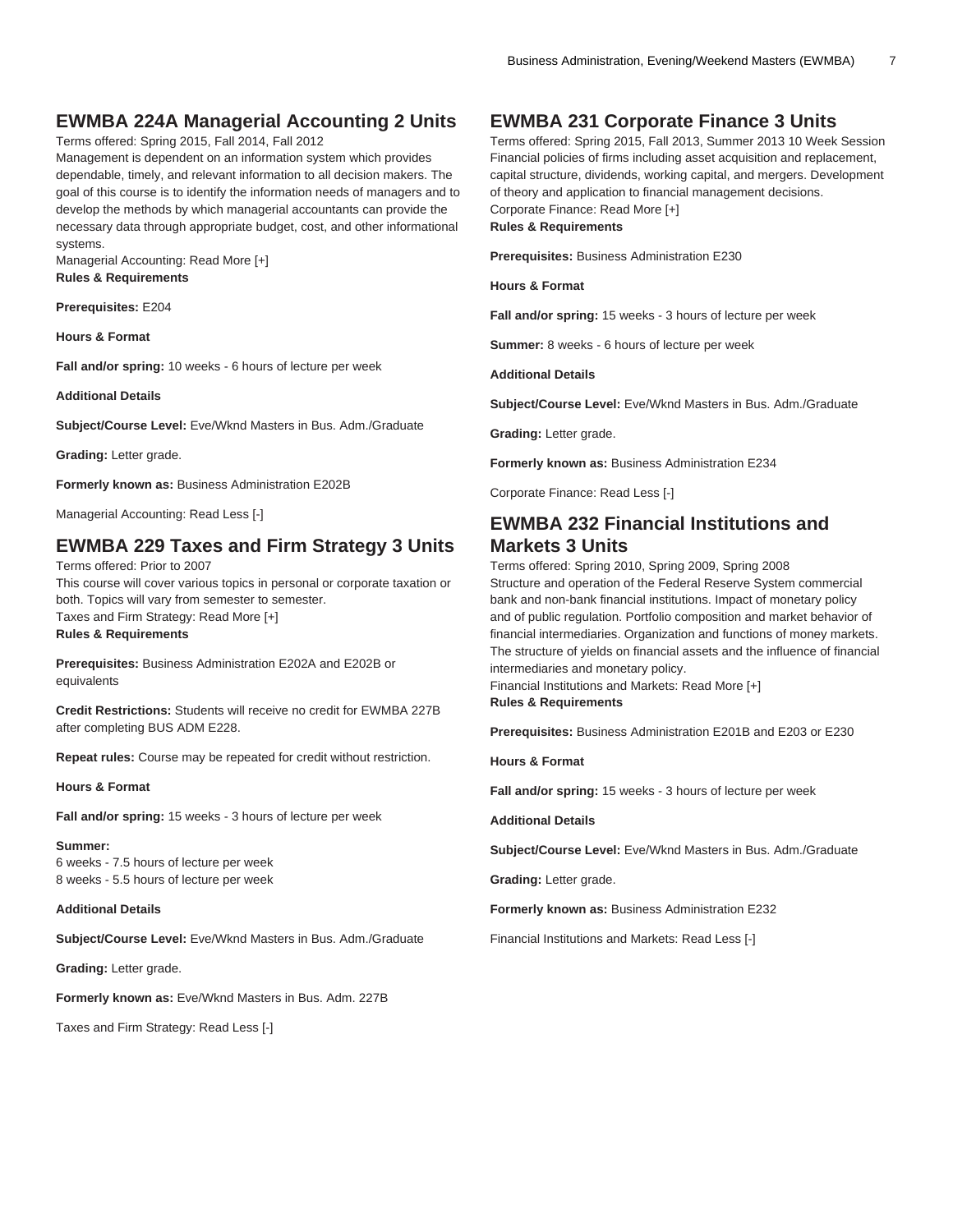### **EWMBA 233 Asset Management 2 or 3 Units**

Terms offered: Spring 2013, Spring 2010, Fall 2006 This course will analyze the role of financial markets and financial institutions in allocating capital. The major focus will be on debt contracts and securities and on innovations in the bond and money markets. The functions of commercial banks, investment banks, and other financial intermediaries will be covered, and aspects of the regulation of these institutions will be examined.

Asset Management: Read More [+]

#### **Rules & Requirements**

**Prerequisites:** Evening and Weekend Masters in Business Administration 203

#### **Hours & Format**

#### **Fall and/or spring:**

10 weeks - 3-4.5 hours of lecture per week 15 weeks - 2-3 hours of lecture per week

#### **Additional Details**

**Subject/Course Level:** Eve/Wknd Masters in Bus. Adm./Graduate

**Grading:** Letter grade.

Asset Management: Read Less [-]

### **EWMBA 236A Corporate Risk Management and Valuation Using Derivatives 2 Units**

#### Terms offered: Fall 2005

This course concentrates on topics pertaining to financial risks faced by corporations, in particular, the topics of "hedging" and "valuation." The course will consider the following type of question. What risks does a firm face? Should it hedge any of these risks? If so, how should the firm implement the hedge, i.e., using what instruments, and in what quantity? The main tool that the course will make use of is financial derivatives. An important aspect of the study of derivatives is the valuation method, which provides an understanding of the market prices and can be used to evaluate investment opportunities, corporate securities, and others. The course will consist of a mixture of lectures and case discussions. Corporate Risk Management and Valuation Using Derivatives: Read More [+]

#### **Rules & Requirements**

**Prerequisites:** Evening and Weekend Masters in Business Administration 233

**Repeat rules:** Course may be repeated for credit without restriction.

**Hours & Format**

**Fall and/or spring:** 15 weeks - 2 hours of lecture per week

**Additional Details**

**Subject/Course Level:** Eve/Wknd Masters in Bus. Adm./Graduate

**Grading:** Letter grade.

Corporate Risk Management and Valuation Using Derivatives: Read Less [-]

### **EWMBA 236B Investment Strategies and Styles 2 Units**

Terms offered: Fall 2013, Fall 2011, Fall 2009

Introduction to alternative investment strategies and styles as practiced by leading money managers. A money manager will spend approximately half of the class discussing his general investment philosophy. In the other half, students, practitioner, and instructor will explore the investment merits of one particular company. Students will be expected to use the library's resources, class handouts, and their ingenuity to address a set of questions relating to the firm's investment value. Investment Strategies and Styles: Read More [+]

**Rules & Requirements**

**Prerequisites:** Business Administration E203 plus one additional graduate finance course

**Repeat rules:** Course may be repeated for credit without restriction.

**Hours & Format**

**Fall and/or spring:** 15 weeks - 2 hours of lecture per week

**Summer:** 8 weeks - 6 hours of lecture per week

**Additional Details**

**Subject/Course Level:** Eve/Wknd Masters in Bus. Adm./Graduate

**Grading:** Letter grade.

**Formerly known as:** Business Administration E239

Investment Strategies and Styles: Read Less [-]

### **EWMBA 236C Global Financial Services 3 Units**

Terms offered: Fall 2011, Fall 2010, Fall 2009

Survey of the forces changing and shaping global finance and intermediation, especially the effects of greater ease of communication, deregulation and globalized disciplines expected to continue to be essential to corporate finance and intermediation, e.g., investment analysis, valuation, structured finance/securitization, and derivative applications. The case method is utilized with occasional additional assigned readings and text sources. Global Financial Services: Read More [+]

**Hours & Format**

**Fall and/or spring:** 15 weeks - 3 hours of lecture per week

**Additional Details**

**Subject/Course Level:** Eve/Wknd Masters in Bus. Adm./Graduate

**Grading:** Letter grade.

Global Financial Services: Read Less [-]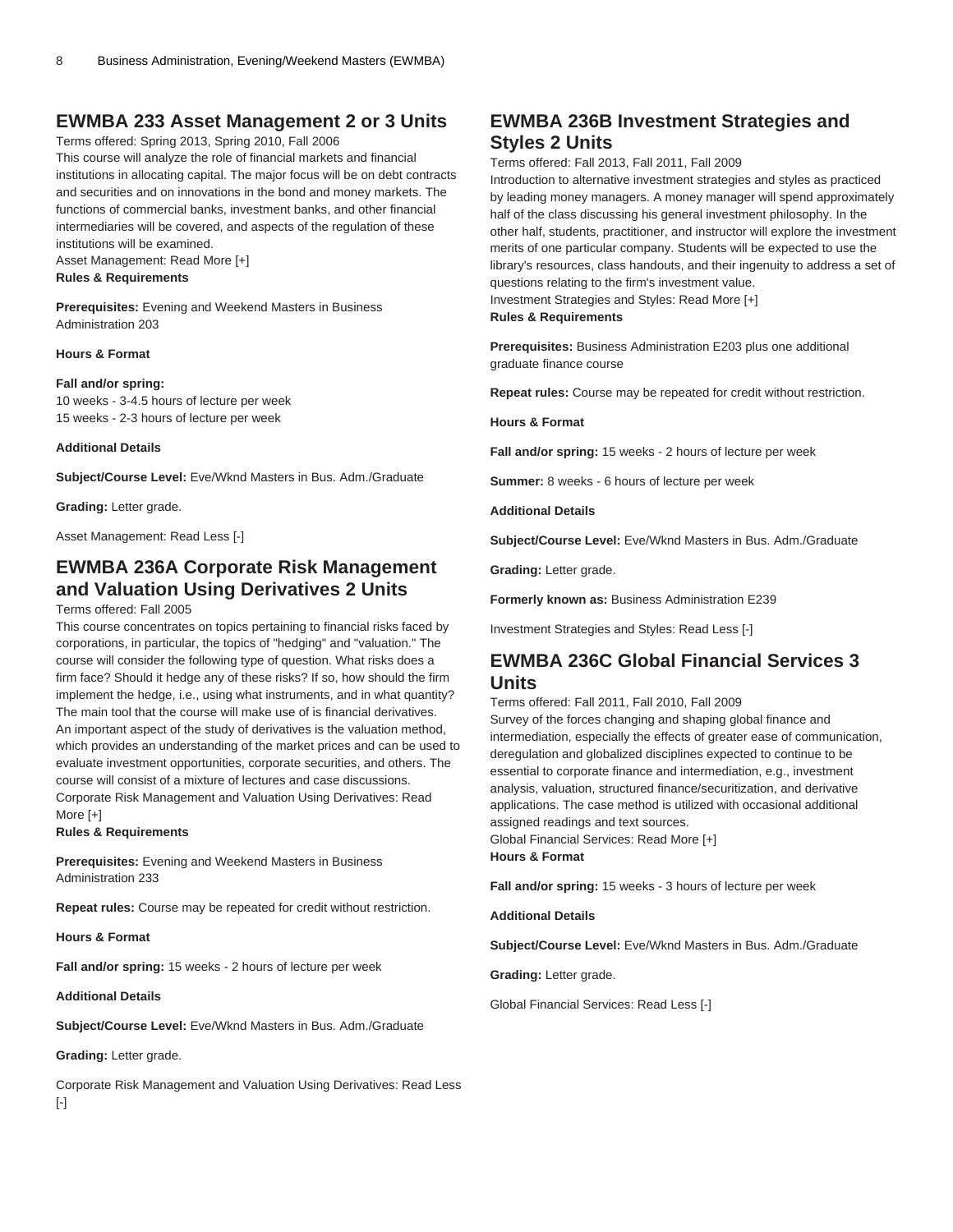### **EWMBA 236D Portfolio Management 3 Units**

Terms offered: Fall 2013, Fall 2010, Fall 2009

This course explores the broad range of portfolio management in practice. The class will examine the assets, strategies, characteristics, operations, and concerns unique to each type of portfolio. Practitioners will present descriptions of their businesses as well as methods and strategies that they employ.

Portfolio Management: Read More [+] **Rules & Requirements**

**Prerequisites:** 203 or consent of instructor

**Hours & Format**

**Fall and/or spring:** 15 weeks - 3 hours of lecture per week

**Summer:** 8 weeks - 5.5 hours of lecture per week

**Additional Details**

**Subject/Course Level:** Eve/Wknd Masters in Bus. Adm./Graduate

**Grading:** Letter grade.

Portfolio Management: Read Less [-]

### **EWMBA 236E Mergers and Acquisitions: A Focus on Creating Value 2 Units**

Terms offered: Spring 2015, Fall 2014, Fall 2013

Survey of the day-to-day practices and techniques used in change of control transaction. Topics include valuation, financing, deal structuring, tax and accounting considerations, agreements, closing documents, practices used in management buyouts, divestitures, hostile takeovers, and takeover defenses. Also covers distinctions in technology M&A, detecting corruption in cross border transaction attempts, and betting on deals through risk arbitrage. Blend of lectures, case studies, and guest lectures.

Mergers and Acquisitions: A Focus on Creating Value: Read More [+] **Rules & Requirements**

**Prerequisites:** Evening and Weekend Masters in Business Administration 203 or consent of instructor

**Hours & Format**

**Fall and/or spring:** 15 weeks - 2 hours of lecture per week

**Summer:** 8 weeks - 4 hours of lecture per week

**Additional Details**

**Subject/Course Level:** Eve/Wknd Masters in Bus. Adm./Graduate

**Grading:** Letter grade.

Mergers and Acquisitions: A Focus on Creating Value: Read Less [-]

### **EWMBA 236F Behavioral Finance 1 - 3 Units**

Terms offered: Spring 2013, Fall 2012, Spring 2007

This course looks at the influence of decision heuristics and biases on investor welfare, financial markets, and corporate decisions. Topics include overconfidence, attribution theory, representative heuristic, availability heuristic, anchoring and adjustment, prospect theory, "Winner's Curse," speculative bubbles, IPOs, market efficiency, limits of arbitrage, relative mis-pricing of common stocks, the tendency to trade in a highly correlated fashion, investor welfare, and market anomalies. Behavioral Finance: Read More [+]

**Rules & Requirements**

**Prerequisites:** 203

**Hours & Format**

**Fall and/or spring:** 15 weeks - 3 hours of lecture per week

**Summer:** 8 weeks - 5-14 hours of lecture and 5.5 hours of lecture per week

**Additional Details**

**Subject/Course Level:** Eve/Wknd Masters in Bus. Adm./Graduate

**Grading:** Letter grade.

Behavioral Finance: Read Less [-]

### **EWMBA 236G Designing Financial Models that Work 1 or 2 Units**

Terms offered: Fall 2015, Fall 2014, Fall 2013

Spreadsheet financial models are often too big, complicated, and buggy to help people. In this course, students learn to design financial models that work because they're small (fit on a screen or two), straightforward (involve basic math), clear (a non-MBA can follow them readily), and fast to build. These simple yet powerful representations of the cash flow for a new product/deal/venture help people share their vision, recognize tradeoffs, brainstorm possibilities, and make decisions. Designing Financial Models that Work: Read More [+]

**Rules & Requirements**

**Prerequisites:** 203 or consent of instructor

**Hours & Format**

**Fall and/or spring:** 14 weeks - 1-2 hours of lecture per week

#### **Summer:**

6 weeks - 2.5-5 hours of lecture per week 8 weeks - 2-3.5 hours of lecture per week 10 weeks - 1.5-3 hours of lecture per week

#### **Additional Details**

**Subject/Course Level:** Eve/Wknd Masters in Bus. Adm./Graduate

**Grading:** Letter grade.

Designing Financial Models that Work: Read Less [-]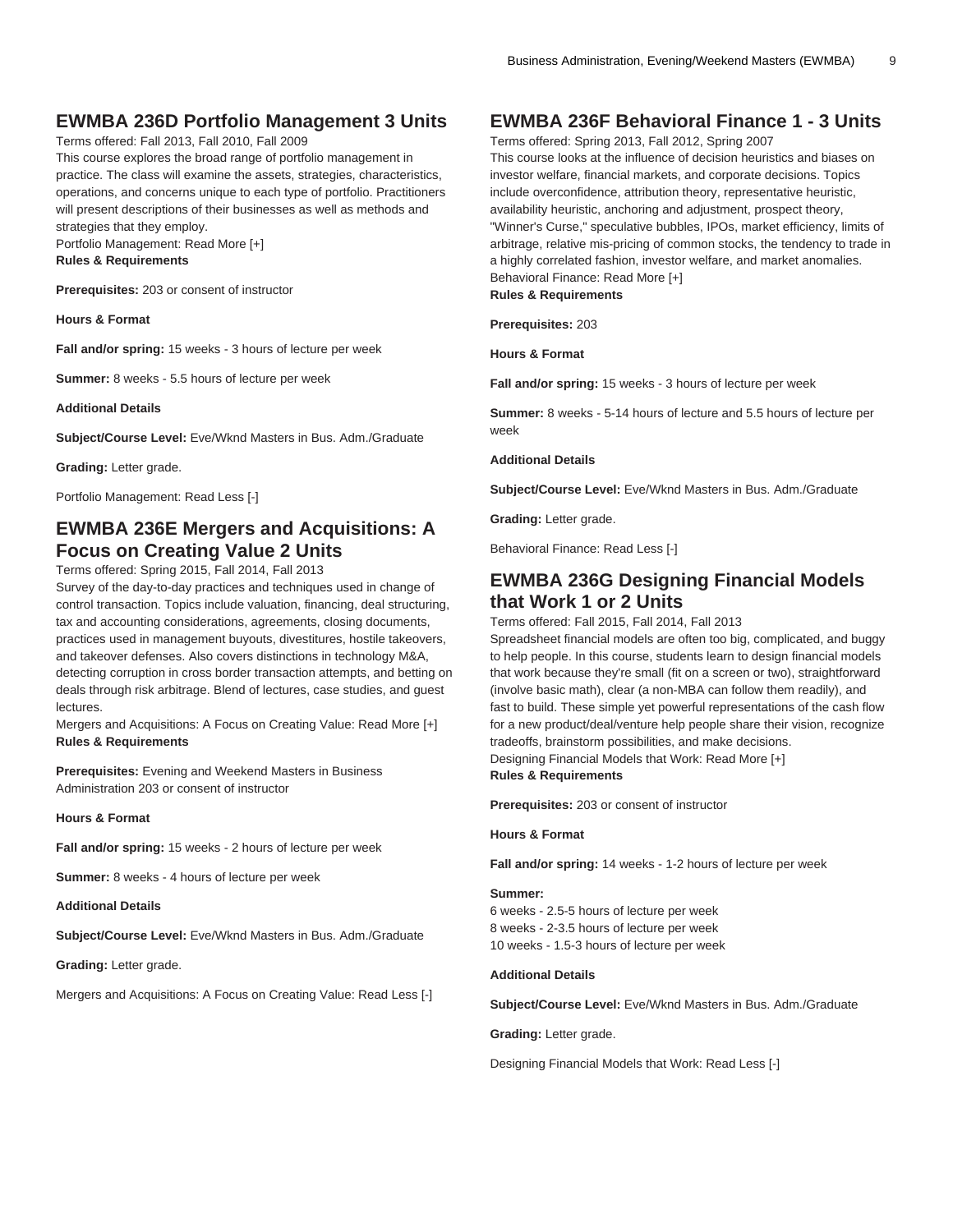### **EWMBA 236H Financial Statement Modeling for Finance Careers 1 or 2 Units**

Terms offered: Summer 2020 Second 6 Week Session, Spring 2015 Financial statement modeling refers to taking historical financial statements for a specific company, projecting those statements two to five years into the future, and using the resulting projections for valuation and insight into the potential for transactions such as a strategic merger, an initial public offering, a leveraged recapitalization, or a leveraged buyout. This course teaches this skill set in a way that is simultaneously high level and hands-on.

Financial Statement Modeling for Finance Careers: Read More [+] **Rules & Requirements**

**Prerequisites:** 203 or consent of instructor

**Hours & Format**

**Fall and/or spring:** 14 weeks - 1-2 hours of lecture per week

#### **Summer:**

6 weeks - 2.5-5 hours of lecture per week 8 weeks - 2-3.5 hours of lecture per week 10 weeks - 1.5-3 hours of lecture per week

#### **Additional Details**

**Subject/Course Level:** Eve/Wknd Masters in Bus. Adm./Graduate

**Grading:** Letter grade.

Financial Statement Modeling for Finance Careers: Read Less [-]

### **EWMBA 236I Fixed Income 2 Units**

Terms offered: Prior to 2007

This course first surveys the basics of fixed income: terminology, security types, debt and money markets. Attention then moves to the valuation of cash flows, term structure of interest rates and modeling of credit risk. Building on that foundation, the course then examines the key role that fixed income plays in the global financial system, other asset classes and derivatives. The course is firmly grounded in a quantitative and analytical approach, with each topic placed in the relevant real world context -- for example, the role that high yield securities play in an LBO, and negotiation of bond covenants. The course is at the more quantitative end of the MBA curriculum, with a large focus on bond math, including duration and convexity.

Fixed Income: Read More [+] **Hours & Format**

**Fall and/or spring:** 15 weeks - 2 hours of lecture per week

**Additional Details**

**Subject/Course Level:** Eve/Wknd Masters in Bus. Adm./Graduate

**Grading:** Letter grade.

Fixed Income: Read Less [-]

### **EWMBA 236J Hedge Fund Strategies 3 Units**

#### Terms offered: Prior to 2007

This course combines broad exposure to the many types of hedge funds and their strategies, together with hands-on development of unique investment strategies within student teams. Course content delivered via speakers representing different sectors of the hedge fund industry, lectures, readings and individual and team projects. Students also learn about investing in hedge funds, including evaluation of fund performance. Concurrently, student teams develop their own investment strategies by exploring unique expertise and insights that are resident within the teams, forming original theses on changes and catalysts, incorporating lessons from hedge fund speakers, and crafting investment strategies designed to capitalize on the teams' insights.

Hedge Fund Strategies: Read More [+] **Hours & Format**

**Fall and/or spring:** 15 weeks - 3 hours of lecture per week

#### **Additional Details**

**Subject/Course Level:** Eve/Wknd Masters in Bus. Adm./Graduate

**Grading:** Letter grade.

Hedge Fund Strategies: Read Less [-]

### **EWMBA 236K Haas Investment Fund 1 Unit**

Terms offered: Prior to 2007

Students who elect to continue on to this course from the Hedge Fund Strategies course have the opportunity to proceed from strategy development into implementation phase, investing capital from a dedicated fund. Judges for the final pitch in Hedge Fund Strategies allocate capital from the fund based on perceived promise of marketbeating returns, taken together with perceived risk. The teams refine their strategies based on feedback from the judges' feedback and instructors' guidance, building out their portfolios and managing their strategies over several months. Teams access trading accounts and are responsible for their portfolios.

Haas Investment Fund: Read More [+] **Hours & Format**

**Fall and/or spring:** 15 weeks - 1 hour of lecture per week

#### **Additional Details**

**Subject/Course Level:** Eve/Wknd Masters in Bus. Adm./Graduate

**Grading:** Letter grade.

Haas Investment Fund: Read Less [-]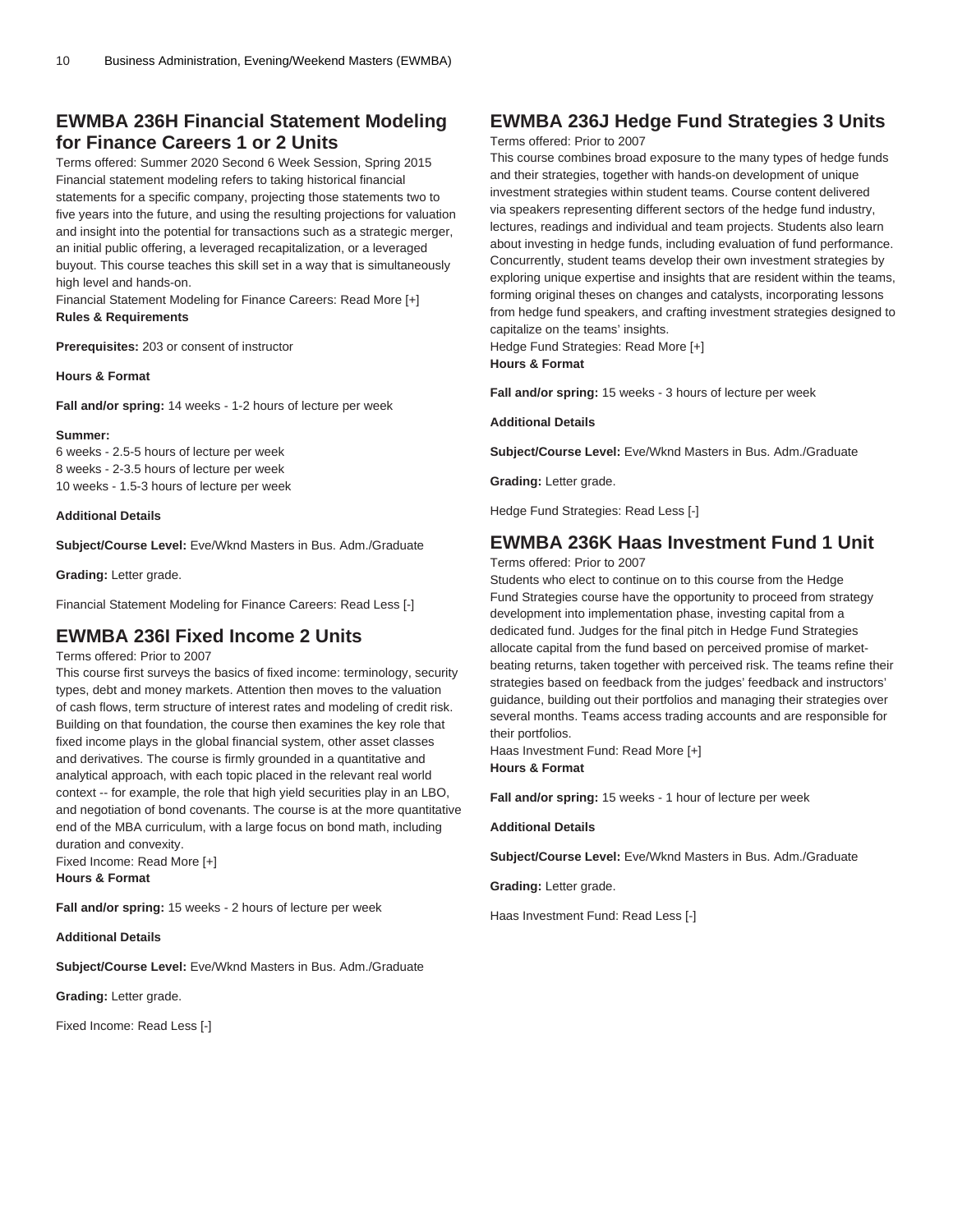### **EWMBA 236L Private Equity, Leveraged Buyouts 1 or 2 Units**

#### Terms offered: Prior to 2007

This course focuses primarily on leveraged buyouts (LBOs), as the largest category of PE transactions. The study includes the sourcing of potential acquisitions, analysis of operations and potential improvements, corporate valuation, optimal capital structures, modeling of expected cash flows and debt repayment, negotiation of purchase price and financing terms, incentivizing management teams, and eventual monetizing investments through M&A or IPOs. These subjects are studied through lectures, interactive discussion, case studies, individual assignments and especially group projects. The 2-unit section covers a broader spectrum of types of PE transactions and includes guest speakers from the PE industry, and a more expansive final project.

Private Equity, Leveraged Buyouts: Read More [+] **Hours & Format**

**Fall and/or spring:** 15 weeks - 1-2 hours of lecture per week

**Additional Details**

**Subject/Course Level:** Eve/Wknd Masters in Bus. Adm./Graduate

**Grading:** Letter grade.

Private Equity, Leveraged Buyouts: Read Less [-]

### **EWMBA 236M Turnarounds 2 Units**

Terms offered: Not yet offered

This course introduces the world of operational and strategic turnarounds of troubled and underperforming businesses. It focuses on the leadership practices that work in fixing flawed enterprises, from underperforming businesses to those on the brink of a death spiral. Most time in the course is spent learning how to more effectively lead companies that are underperforming or in trouble. The course is taught by cases, with the view that the best way to learn leadership is by taking the perspective of business leaders facing crises that demand new direction. Since a rescue plan only works if it is embraced, students take various roles in the cases, including bosses, subordinates, boards and lenders.

Turnarounds: Read More [+]

**Hours & Format**

**Fall and/or spring:** 15 weeks - 2 hours of lecture per week

**Summer:** 1 weeks - 40 hours of lecture per week

**Additional Details**

**Subject/Course Level:** Eve/Wknd Masters in Bus. Adm./Graduate

**Grading:** Letter grade.

Turnarounds: Read Less [-]

### **EWMBA 236T Fin Tech 3 Units**

#### Terms offered: Spring 2022

This is a non-traditional finance course that focuses on who gets "rents" in existing finance markets and the barriers to entry that can be overcome by technology. The course covers (i) the basics of the payment system and how it is changing, (ii) how other stores of value embedded in mobile technology are used, in both high- and low-income countries, (iii) changes in other financial sectors including advice, banking and insurance, and (iv) the potential of cryptocurrencies and the possibilities for disruption inherent in an open, consensus ledger (e.g., the BlockChain). Students will learn to make analytical judgments about the benefit that technology can bring to financial intermediaries. Fin Tech: Read More [+]

**Rules & Requirements**

**Prerequisites:** Evening/Weekend Masters in Business Administration 203

**Hours & Format**

**Fall and/or spring:** 15 weeks - 3 hours of lecture per week

**Additional Details**

**Subject/Course Level:** Eve/Wknd Masters in Bus. Adm./Graduate

**Grading:** Letter grade.

Fin Tech: Read Less [-]

### **EWMBA 236V New Venture Finance 2 - 3 Units**

Terms offered: Prior to 2007

This is a course about financing new entrepreneurial ventures, emphasizing those that have the possibility of creating a national or international impact or both. It will take two perspectives--the entrepreneur's and the investor's- and it will place a special focus on the venture capital process, including how they are formed and managed, accessing the public markets, mergers, and strategic alliances. New Venture Finance: Read More [+]

#### **Rules & Requirements**

**Repeat rules:** Course may be repeated for credit without restriction.

#### **Hours & Format**

**Fall and/or spring:** 15 weeks - 2-3 hours of lecture per week

**Summer:** 8 weeks - 4-6 hours of lecture per week

**Additional Details**

**Subject/Course Level:** Eve/Wknd Masters in Bus. Adm./Graduate

**Grading:** Letter grade.

**Formerly known as:** Eve/Wknd Masters in Bus. Adm. 295D

New Venture Finance: Read Less [-]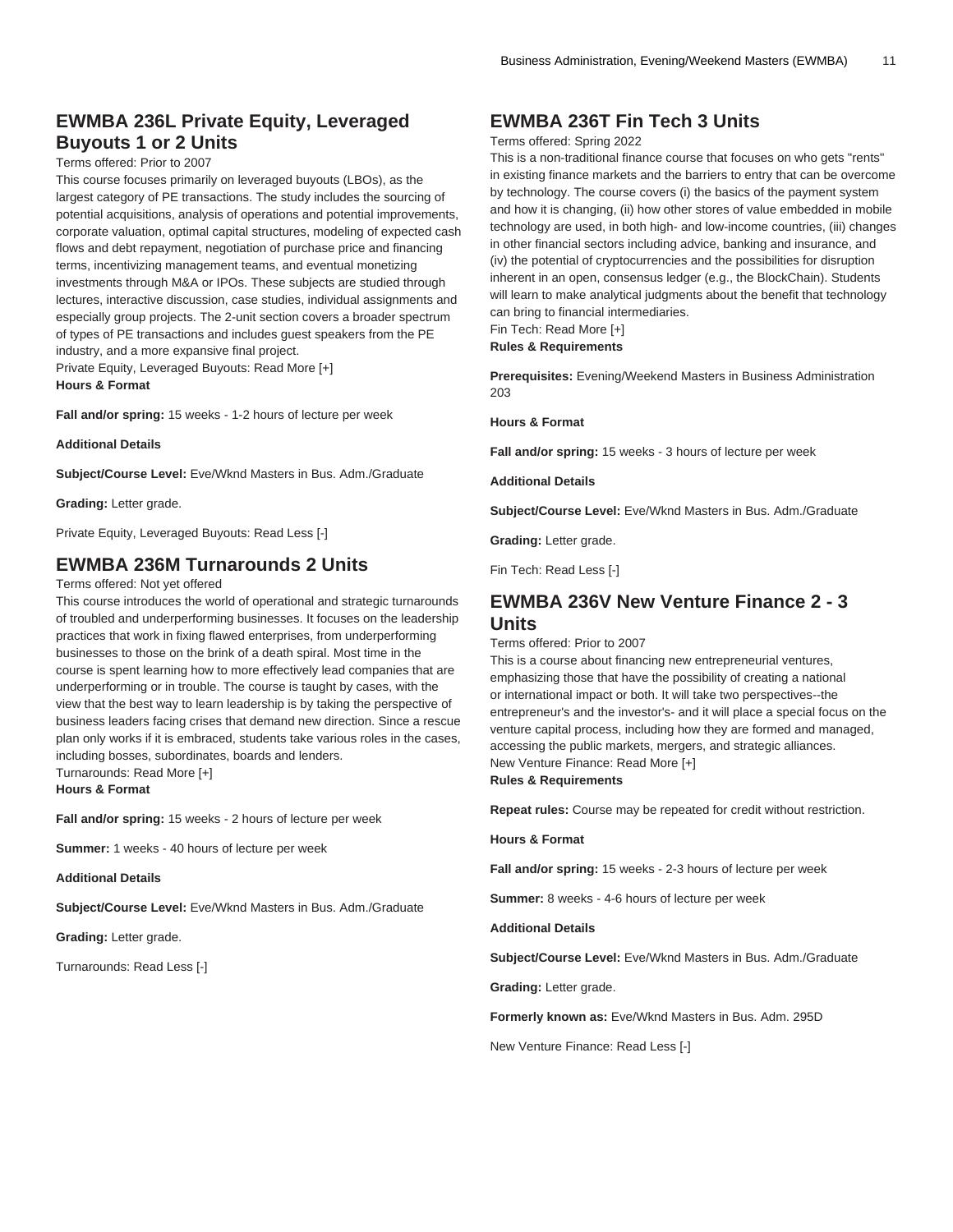### **EWMBA 237 Topics in Finance 0.5 - 3 Units**

Terms offered: Summer 2015 10 Week Session, Fall 2014, Summer 2014 10 Week Session

Advanced study in the field of Finance. Topics will vary from year to year and will be announced at the beginning of each semester. Topics in Finance: Read More [+]

**Rules & Requirements**

**Repeat rules:** Course may be repeated for credit without restriction.

**Hours & Format**

**Fall and/or spring:** 15 weeks - .5-3 hours of lecture per week

**Summer:** 6 weeks - 1.5-7.5 hours of lecture per week 8 weeks - 1-5.5 hours of lecture per week

**Additional Details**

**Subject/Course Level:** Eve/Wknd Masters in Bus. Adm./Graduate

**Grading:** Letter grade.

Topics in Finance: Read Less [-]

### **EWMBA 240 Decision Models 2 Units**

Terms offered: Spring 2014, Fall 2013, Fall 2012

Survey of the formulation, solution, and interpretation of mathematical models to assist managerial decisions. Emphasis on applications from diverse businesses and industries, including inventory management, project management, portfolio optimization, revenue management, production planning, and others. Three types of models are covered: simulation, dynamic programming, and optimization. Analysis is facilitated by the Excel add-in Analytic Solver Platform. Decision Models: Read More [+]

**Rules & Requirements**

**Prerequisites:** 203 and 204, or consent of instructor

**Hours & Format**

**Fall and/or spring:** 10 weeks - 3 hours of lecture per week

**Additional Details**

**Subject/Course Level:** Eve/Wknd Masters in Bus. Adm./Graduate

**Grading:** Letter grade.

Decision Models: Read Less [-]

### **EWMBA 246 Project Management 1 - 2 Units**

#### Terms offered: Prior to 2007

The primary objective of this course is to develop the critical skills and knowledge needed to successfully pitch and lead projects, and to deliver those projects on time and within budget. The course delves into formal planning and scheduling techniques including: project definition, project selection, Work Breakdown Structure (WBS), Resource Estimation, Critical Path Method (CPM), Pert, Gantt Charts, Resource Constrained Scheduling, Project Monitoring and Project Closing. Project Management: Read More [+] **Rules & Requirements**

**Prerequisites:** Graduate standing

**Credit Restrictions:** Students will receive no credit for EWMBA 290P after completing BUS ADM 290L.

**Hours & Format**

**Fall and/or spring:** 15 weeks - 2-4 hours of lecture per week

#### **Summer:**

2 weeks - 14-30 hours of lecture per week 6 weeks - 5-10 hours of lecture per week

**Additional Details**

**Subject/Course Level:** Eve/Wknd Masters in Bus. Adm./Graduate

**Grading:** Letter grade.

**Formerly known as:** Eve/Wknd Masters in Bus. Adm. 290P

Project Management: Read Less [-]

### **EWMBA 246A Service Strategy 3 Units**

Terms offered: Fall 2006

This course is designed to teach general management principles involved in the planning, execution, and management of service businesses. It covers both strategic and tactical aspects, including the development of a strategic service vision, building employee loyalty, developing customer loyalty and satisfaction, improving productivity and service quality, service innovation, and the role of technology in services. Blend of case studies, group projects, class discussions, and selected readings. Service Strategy: Read More [+]

**Rules & Requirements**

**Prerequisites:** 204 or Master of Business Administration 204 or consent of instructor

**Hours & Format**

**Fall and/or spring:** 15 weeks - 3 hours of lecture per week

**Summer:** 8 weeks - 5.5 hours of lecture per week

**Additional Details**

**Subject/Course Level:** Eve/Wknd Masters in Bus. Adm./Graduate

**Grading:** Letter grade.

Service Strategy: Read Less [-]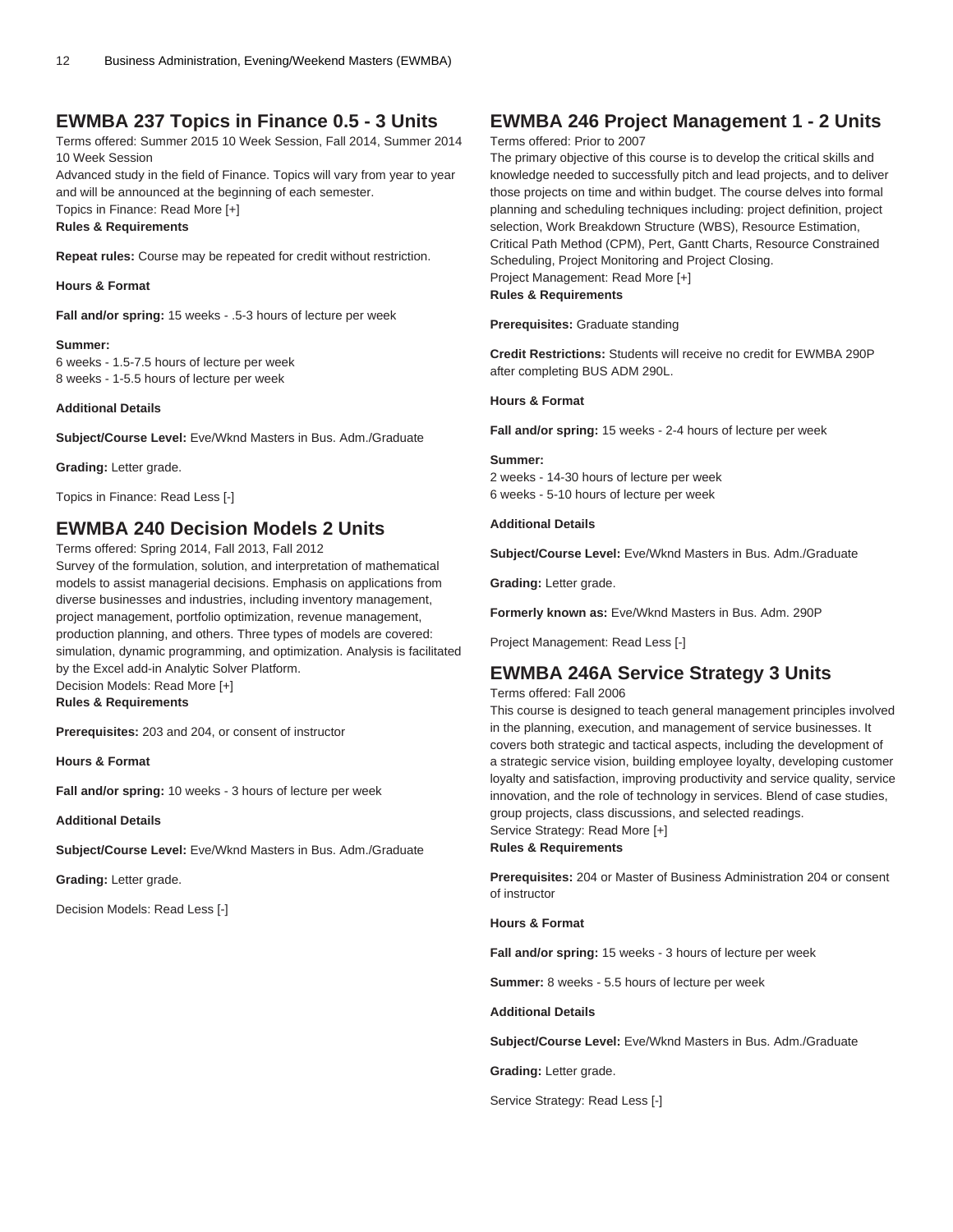### **EWMBA 247 Topics in Operations and Information Technology Management 0.5 - 3 Units**

Terms offered: Spring 2015

Advanced study in the field of Manufacturing and Operations. Topics will vary from year to year and will be announced at the beginning of each semester.

Topics in Operations and Information Technology Management: Read More [+]

#### **Rules & Requirements**

**Repeat rules:** Course may be repeated for credit without restriction.

**Hours & Format**

**Fall and/or spring:** 15 weeks - 0.5-3 hours of lecture per week

**Summer:** 6 weeks - 1.5-7.5 hours of lecture per week

**Additional Details**

**Subject/Course Level:** Eve/Wknd Masters in Bus. Adm./Graduate

**Grading:** Letter grade.

**Formerly known as:** Eve/Wknd Masters in Bus. Adm. 247A

Topics in Operations and Information Technology Management: Read Less [-]

#### **EWMBA 248A Supply Chain Management 3 Units**

Terms offered: Fall 2011, Fall 2010, Fall 2009

Supply chain management concerns the flow of materials and information in multistage production and distribution networks. This course provides knowledge of organizational models and analytical decision support tools necessary to design, implement, and sustain successful supply chain strategies. Topics include demand and supply management, inventory management, supplier-buyer coordination via incentives, vendor management, and the role of information technology in supply chain management.

Supply Chain Management: Read More [+] **Rules & Requirements**

**Prerequisites:** 204 or Master of Business Administration 204 or equivalent

**Hours & Format**

**Fall and/or spring:** 15 weeks - 3 hours of lecture per week

**Summer:** 8 weeks - 5.5 hours of lecture per week

**Additional Details**

**Subject/Course Level:** Eve/Wknd Masters in Bus. Adm./Graduate

**Grading:** Letter grade.

Supply Chain Management: Read Less [-]

### **EWMBA 250 Leading High Impact Teams 2 Units**

#### Terms offered: Prior to 2007

This course helps students hone and develop the leadership skills needed to lead dynamic, complex, global teams. Globalization, rapid technological change, and a shift towards an innovation-based economy have resulted in more dynamic, distributed, cross-functional, as well as demographically and culturally diverse teams. Students will learn to create team developmental plans and accountability, coach teams through challenges, encourage teams to recognize and avoid bias and misattributions, and lead from a distance and across boundaries. Leading High Impact Teams: Read More [+] **Hours & Format**

**Fall and/or spring:** 15 weeks - 2 hours of lecture per week

**Additional Details**

**Subject/Course Level:** Eve/Wknd Masters in Bus. Adm./Graduate

**Grading:** Letter grade.

Leading High Impact Teams: Read Less [-]

#### **EWMBA 251A People Analytics 2 Units**

Terms offered: Prior to 2007

Students will gain command of the core statistical concepts needed to measure and understand measurements of people in organizations. Students learn how to interpret statistics to make critical recommendations to (or as) senior leaders, and how to tell a compelling story using People Analytics data. This involves learning the fundamental tools of analytics (descriptive statistics, correlations, etc.), building and testing HR chat bots, reviewing and conducting randomized experiments, interpreting and producing data visualizations, all while accounting for ethical concerns such as data privacy and biases (human and algorithmic).

People Analytics: Read More [+] **Hours & Format**

#### **Fall and/or spring:**

10 weeks - 3 hours of lecture per week 15 weeks - 2 hours of lecture per week

#### **Additional Details**

**Subject/Course Level:** Eve/Wknd Masters in Bus. Adm./Graduate

**Grading:** Letter grade.

People Analytics: Read Less [-]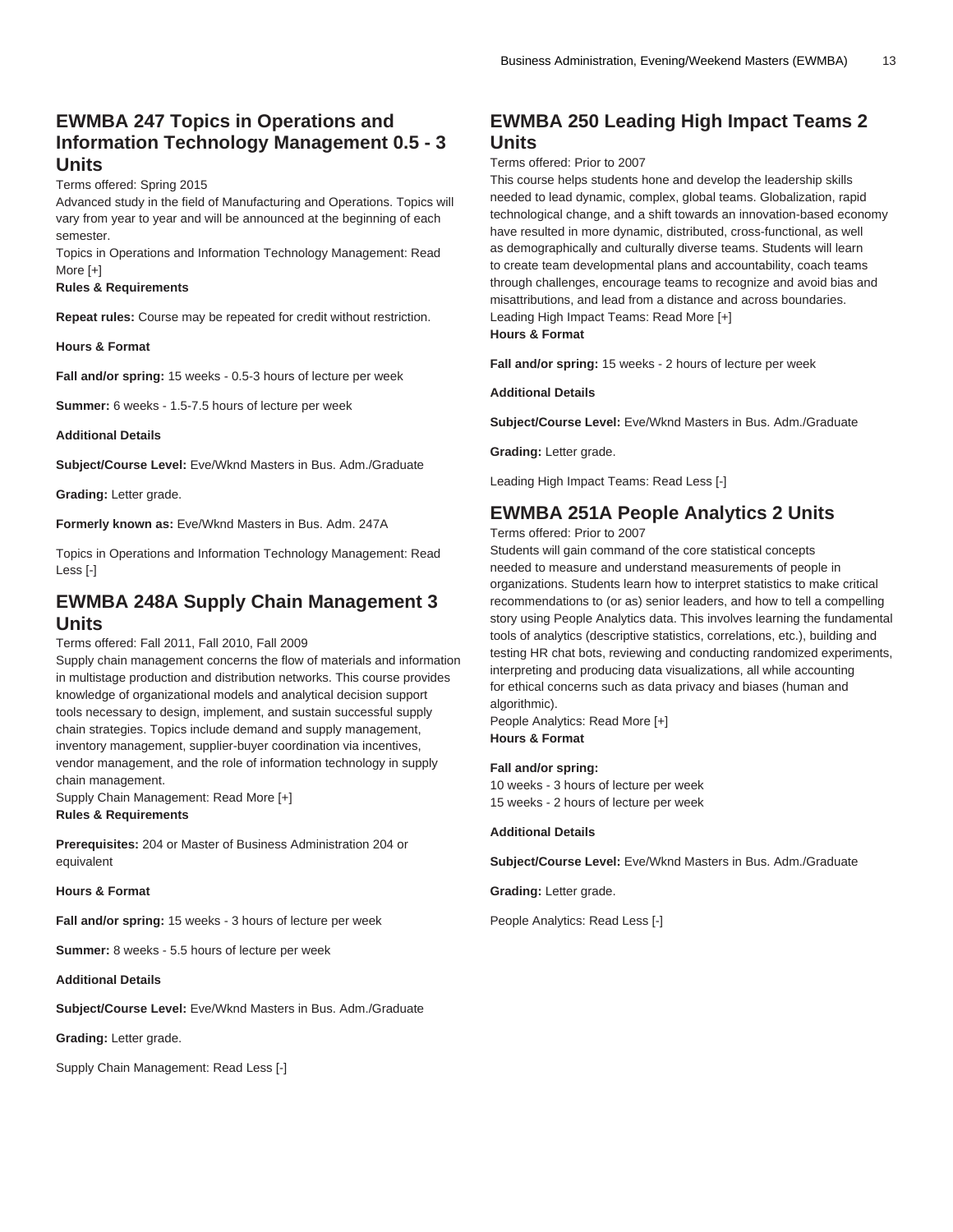### **EWMBA 252 Negotiations and Conflict Resolution 2 or 3 Units**

Terms offered: Fall 2015, Summer 2015 10 Week Session, Spring 2015 The purpose of this course is for students to understand the theory and processes of negotiation so that they can negotiate successfully in a variety of settings. This course is designed to complement the technical and diagnostic skills learned in other courses in the MBA program. Negotiations and Conflict Resolution: Read More [+] **Hours & Format**

**Fall and/or spring:** 15 weeks - 2-3 hours of lecture per week

**Summer:** 8 weeks - 4-6 hours of lecture per week

**Additional Details**

**Subject/Course Level:** Eve/Wknd Masters in Bus. Adm./Graduate

**Grading:** Letter grade.

Negotiations and Conflict Resolution: Read Less [-]

### **EWMBA 253 Decision Making 2 Units**

Terms offered: Prior to 2007

This course aims to improve the quality of decisions people make. Students learn to be aware of, and to avoid, common inferential errors and systematic biases in decision making. There are many decision traps that we tend to repeatedly fall into. These traps relate to how we think about risk and probability, how we learn from experience, and how we make choices. Upon completion, students will have internalized the basic principles of decision making and will be able to avoid falling into these traps. The course additionally aims to create a deeper understanding of the psychology of decision making, which can create an advantage in negotiations and other interactions through gaining an awareness of the predictable mistakes of others.

Decision Making: Read More [+] **Hours & Format**

#### **Fall and/or spring:**

8 weeks - 4 hours of lecture per week 15 weeks - 2 hours of lecture per week

**Summer:** 8 weeks - 4 hours of lecture per week

**Additional Details**

**Subject/Course Level:** Eve/Wknd Masters in Bus. Adm./Graduate

**Grading:** Letter grade.

Decision Making: Read Less [-]

### **EWMBA 254 Power and Politics in Organizations 2 or 3 Units**

Terms offered: Spring 2016, Spring 2015, Spring 2014 This course will provide students with a sense of "political intelligence." After taking this course, students will be able to: (1) diagnose the true distribution of power in organizations, (2) identify strategie for building sources of power, (3) develop techniques for influencing others, (4) understand the role of power in building cooperation and leading change in organizations, and (5) make sense of others' attempts to influence them. These skills are essential for effective and satisfying career building.

Power and Politics in Organizations: Read More [+] **Rules & Requirements**

**Credit Restrictions:** Students will receive no credit for [EWMBA 254](/search/?P=EWMBA%20254) after completing BUS ADM 257.

**Hours & Format**

**Fall and/or spring:** 15 weeks - 2-3 hours of lecture per week

**Additional Details**

**Subject/Course Level:** Eve/Wknd Masters in Bus. Adm./Graduate

**Grading:** Letter grade.

Power and Politics in Organizations: Read Less [-]

### **EWMBA 255 Leadership 1 - 3 Units**

Terms offered: Prior to 2007

This course will increase your awareness of your own strengths and opportunities for improvement while gaining an understanding of the qualities essential to being an extraordinary leader. By the end of the course, we are hoping that you will have: Increased your understanding of what distinguishes between more and less successful leaders and construct a plan for your own development as a leader; sharpened your ability to diagnose situations and determine how you can add value; gained experience and confidence in leadership situations, such as dealing with difficult people and inspiring others to accomplish shared team and organizational goals; and developed the ability to accept and leverage feedback and offer useful feedback to others. Leadership: Read More [+]

**Hours & Format**

**Fall and/or spring:** 15 weeks - 1-3 hours of lecture per week

**Additional Details**

**Subject/Course Level:** Eve/Wknd Masters in Bus. Adm./Graduate

**Grading:** Letter grade.

Leadership: Read Less [-]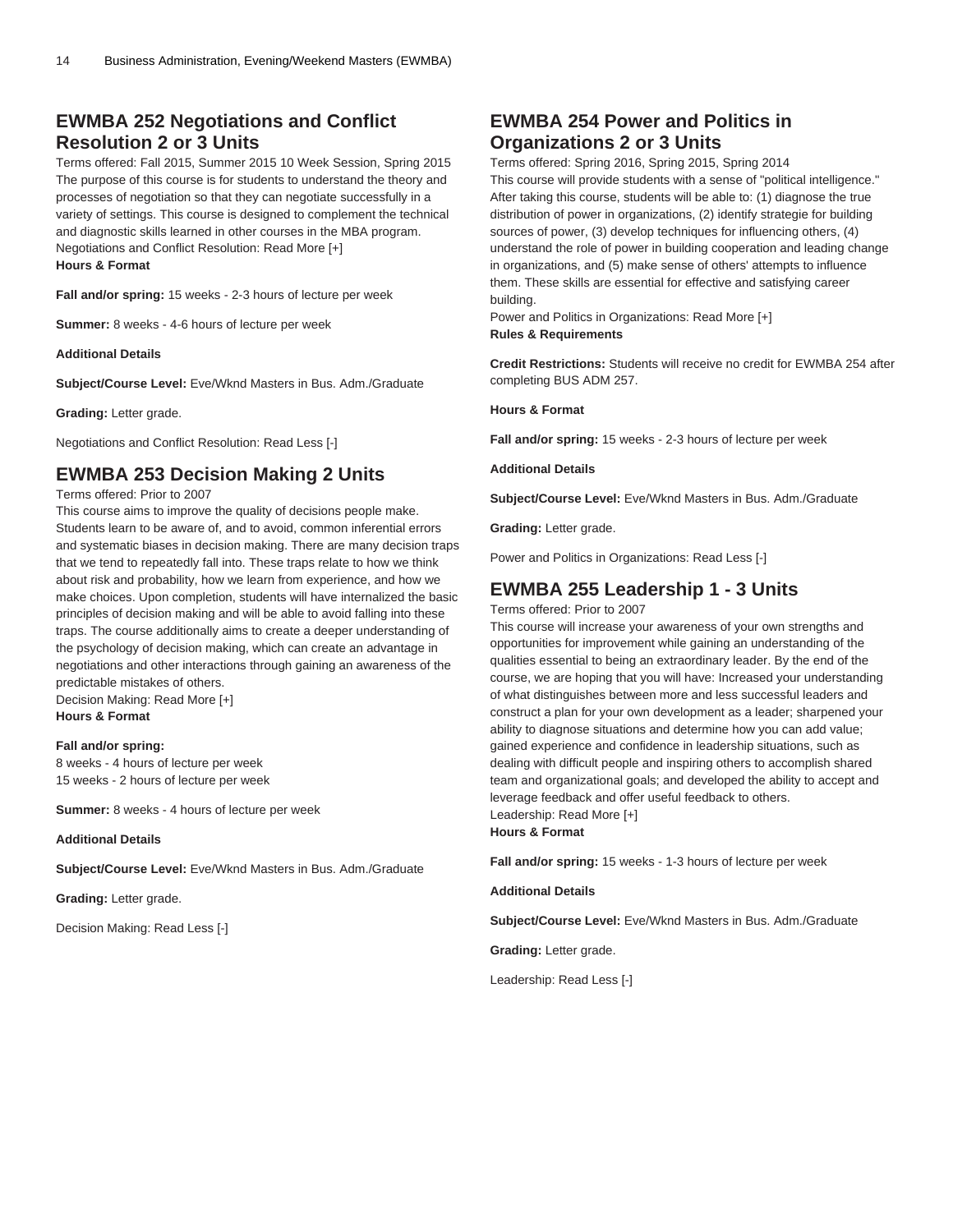### **EWMBA 256 Global Leadership 3 Units**

#### Terms offered: Fall 2014, Fall 2013, Fall 2012

Key behaviors of successful global leaders are examined based on recent research and examples. Blended learning approach enables students to build skills for working effectively with virtual colleagues, motivating people from different backgrounds, running a global team, exerting influence without direct authority, integrating a merger or acquisition, leading a cross-border innovation effort, handling customer or supplier relations, coaching and developing talent, driving a change initiative, and making tough ethical choices. Areas of focus will include self, team, and organization, with the aim to increase both personal awareness and organizational impact in a global context. Global Leadership: Read More [+]

**Hours & Format**

**Fall and/or spring:** 15 weeks - 3 hours of lecture per week

**Additional Details**

**Subject/Course Level:** Eve/Wknd Masters in Bus. Adm./Graduate

**Grading:** Letter grade.

Global Leadership: Read Less [-]

### **EWMBA 257 Special Topics in the Management of Organizations 0.5 - 3 Units**

Terms offered: Fall 2016, Fall 2014, Spring 2014

Advanced study in the field of Organizational Behavior and Industrial Relations. Topics will vary from year to year and will be announced at the beginning of each semester.

Special Topics in the Management of Organizations: Read More [+] **Rules & Requirements**

**Repeat rules:** Course may be repeated for credit without restriction.

**Hours & Format**

**Fall and/or spring:** 15 weeks - 0.5-3 hours of lecture per week

**Summer:** 6 weeks - 1.5-7.5 hours of lecture per week

**Additional Details**

**Subject/Course Level:** Eve/Wknd Masters in Bus. Adm./Graduate

**Grading:** Letter grade.

Special Topics in the Management of Organizations: Read Less [-]

### **EWMBA 258 Work, Wisdom, and Happiness 2 Units**

Terms offered: Not yet offered

This course explores what it takes for work to be both satisfying and effective. To what extent is good work the result of bringing the right attitude to the workplace, and to what extent is it the result of the way work is structured and organized? This course explores how the modern work environment of accountability, metrics, big data, and incentives results in work that is both less satisfying to employees and less profitable to employers.

Work, Wisdom, and Happiness: Read More [+] **Hours & Format**

**Fall and/or spring:** 15 weeks - 3 hours of lecture per week

**Additional Details**

**Subject/Course Level:** Eve/Wknd Masters in Bus. Adm./Graduate

**Grading:** Letter grade.

Work, Wisdom, and Happiness: Read Less [-]

### **EWMBA 258A International Business: Designing Global Organizations 3 Units**

Terms offered: Spring 2008

This course is about flexible organizational designs and adaptive leadership strategies in global markets. It will be of special interest to students working in high tech, life sciences and biotechnology, telecommunications, management consulting, and financial services. Topics include new trends in global organizational design, leading geodispersed teams of knowledge workers, managing offshore partnerships, integrating acquisitions, and executing change with multicultural knowledge workers.

International Business: Designing Global Organizations: Read More [+] **Rules & Requirements**

**Prerequisites:** 205

**Hours & Format**

**Fall and/or spring:** 15 weeks - 3 hours of lecture per week

**Summer:** 8 weeks - 4 hours of lecture per week

**Additional Details**

**Subject/Course Level:** Eve/Wknd Masters in Bus. Adm./Graduate

**Grading:** Letter grade.

International Business: Designing Global Organizations: Read Less [-]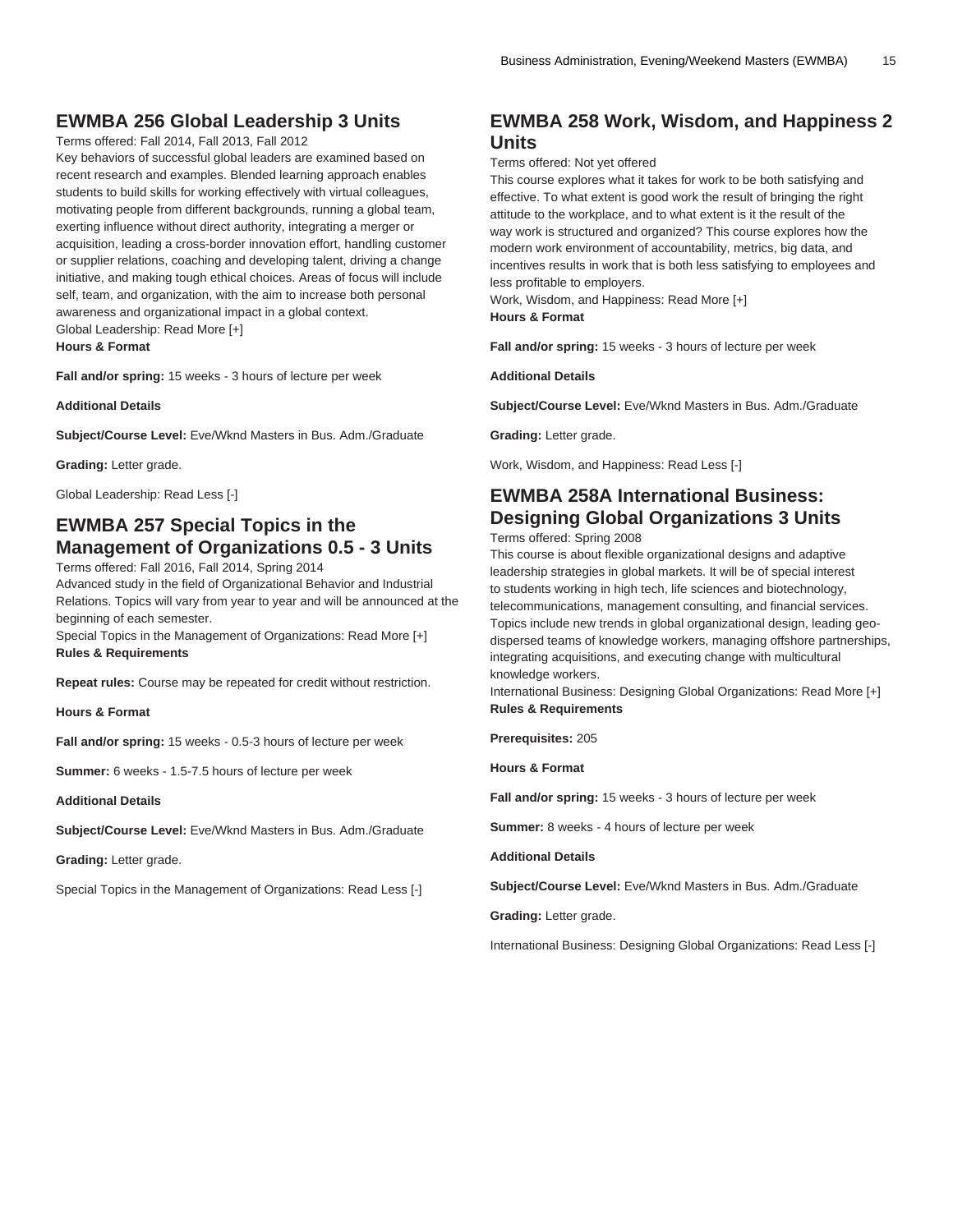### **EWMBA 258P The Science of Productivity and Performance 1 Unit**

#### Terms offered: Prior to 2007

This course is an elective designed to help students improve their personal and professional effectiveness using research in cognitive psychology, neuroscience, and physiology. Expect to hear from scientific experts and industry executives. Students will learn habits to help them accomplish more in fewer hours, choose between conflicting priorities, sustain productivity and avoid burnout, and upgrade your team's productivity and performance. This course is built around practical behavior change and is designed to help students navigate our "always on" business culture. Students will leave with a foundation of new habits around productivity and self-care, as well as a personalized action plan to better manage the demands in their lives.

The Science of Productivity and Performance: Read More [+] **Hours & Format**

#### **Fall and/or spring:**

4 weeks - 4 hours of lecture per week 5 weeks - 3 hours of lecture per week

#### **Additional Details**

**Subject/Course Level:** Eve/Wknd Masters in Bus. Adm./Graduate

**Grading:** Letter grade.

The Science of Productivity and Performance: Read Less [-]

### **EWMBA 259 Becoming a Changemaker 2 Units**

#### Terms offered: Prior to 2007

This course inspires, trains and equips participants to convert raw energy and enthusiasm for creating a better world into real leadership skills and mindsets which will empower you to create positive change at an individual, organizational and societal level. Anchored in change leadership and bringing together the fields of entrepreneurship, innovation, leadership & social impact, the course is focused on moving from ideas to action; gaining inspiration from diverse changemakers across roles and sectors; learning how to navigate, shape and lead change to thrive amidst uncertainty; and helping you become the kind of leader our companies, our communities and our world need right now. Becoming a Changemaker: Read More [+] **Hours & Format**

**Fall and/or spring:** 10 weeks - 3 hours of lecture per week

**Additional Details**

**Subject/Course Level:** Eve/Wknd Masters in Bus. Adm./Graduate

**Grading:** Letter grade.

Becoming a Changemaker: Read Less [-]

### **EWMBA 260 Customer Insights 3 Units**

Terms offered: Spring 2018, Spring 2015, Fall 2006 Examines concepts and theories from behavioral science useful for the understanding and prediction of marketplace behavior and demand analysis. Emphasizes applications to the development of marketing policy planning and strategy and to various decision areas within marketing. Customer Insights: Read More [+]

**Rules & Requirements**

**Prerequisites:** Business Administration E206 or equivalent

**Hours & Format**

**Fall and/or spring:** 15 weeks - 3 hours of lecture per week

**Summer:** 8 weeks - 6 hours of lecture per week

**Additional Details**

**Subject/Course Level:** Eve/Wknd Masters in Bus. Adm./Graduate

**Grading:** Letter grade.

**Formerly known as:** Business Administration E260

Customer Insights: Read Less [-]

### **EWMBA 261 Marketing Research: Tools and Techniques for Data Collection and Analysis 2 - 3 Units**

Terms offered: Fall 2015, Spring 2015, Fall 2013

This course develops the skills necessary to plan and implement an effective market research study. Topics include research design, psychological measurement, survey methods, experimentation, statistical analysis of marketing data, and effective reporting of technical material to management. Students select a client and prepare a market research study during the course. Course intended for students with substantive interests in marketing.

Marketing Research: Tools and Techniques for Data Collection and Analysis: Read More [+]

**Rules & Requirements**

**Prerequisites:** Business Administration 200 or comparable statistical course

#### **Hours & Format**

**Fall and/or spring:** 15 weeks - 3 hours of lecture per week

**Additional Details**

**Subject/Course Level:** Eve/Wknd Masters in Bus. Adm./Graduate

**Grading:** Letter grade.

**Formerly known as:** Business Administration E261

Marketing Research: Tools and Techniques for Data Collection and Analysis: Read Less [-]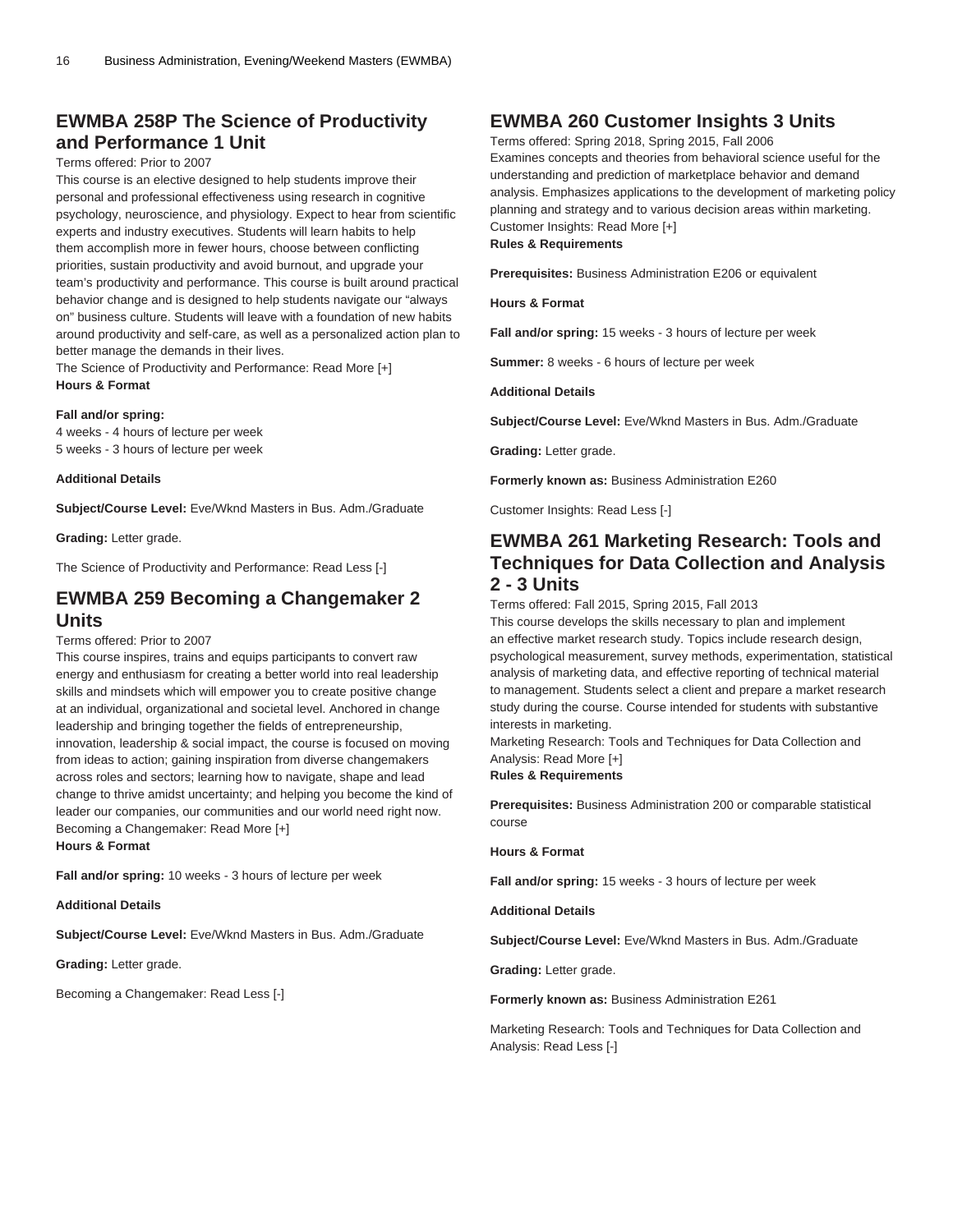### **EWMBA 262 Strategic Brand Management 3 Units**

Terms offered: Spring 2016, Fall 2015, Spring 2015 The focus of this course is on developing student skills to formulate and critique complete marketing programs including product, price, distribution, and promotion policies. Case analyses are heavily used. The course is designed primarily for students who will take a limited number of advanced marketing courses and wish an integrated approach. Strategic Brand Management: Read More [+] **Rules & Requirements**

**Prerequisites:** Business Administration E206

**Hours & Format**

**Fall and/or spring:** 15 weeks - 3 hours of lecture per week

**Summer:** 8 weeks - 6 hours of lecture per week

**Additional Details**

**Subject/Course Level:** Eve/Wknd Masters in Bus. Adm./Graduate

**Grading:** Letter grade.

**Formerly known as:** Business Administration E262A

Strategic Brand Management: Read Less [-]

#### **EWMBA 262A Brand Manager Boot Camp 3 Units**

#### Terms offered: Prior to 2007

This course will immerse students in the roles and responsibilities of a Chief Marketing Officer (CMO). Students will examine key marketplace drivers of B2B and B2C companies and learn how to generate organic growth. Emphasis will be placed on practical skills needed to successfully execute job responsibilities. Students will explore various product launch strategies and marketing mixes in different country contexts, examine how to use Big Data to generate sales growth, and learn the key elements to producing and executing a strategic marketing plan. The course uses a combination of lecturer, case studies, and group and individual projects. Presentation and writing skills are given extra attention.

Brand Manager Boot Camp: Read More [+] **Hours & Format**

**Fall and/or spring:** 15 weeks - 3 hours of lecture per week

**Additional Details**

**Subject/Course Level:** Eve/Wknd Masters in Bus. Adm./Graduate

**Grading:** Letter grade.

Brand Manager Boot Camp: Read Less [-]

### **EWMBA 263 Marketing Analytics 3 Units**

Terms offered: Spring 2016, Fall 2007, Spring 2007 Information technology has allowed firms to gather and process large quantities of information about consumers' choices and reactions to marketing campaigns. However, few firms have the expertise to intelligently act on such information. This course addresses this shortcoming by teaching students how to use customer information to better market to consumers. In addition, the course addresses how information technology affects marketing strategy. Marketing Analytics: Read More [+]

**Rules & Requirements**

**Prerequisites:** Business Administration E206

**Hours & Format**

**Fall and/or spring:** 15 weeks - 3 hours of lecture per week

**Summer:** 8 weeks - 6 hours of lecture per week

**Additional Details**

**Subject/Course Level:** Eve/Wknd Masters in Bus. Adm./Graduate

**Grading:** Letter grade.

**Formerly known as:** Business Administration E262B

Marketing Analytics: Read Less [-]

### **EWMBA 264 High Technology Marketing Management 3 Units**

Terms offered: Spring 2012, Spring 2011, Spring 2010 High technology refers to that class of products and services which is subject to technological change at a pace significantly faster than for most goods in the economy. Under such circumstances, the marketing task faced by the high technology firm differs in some ways from the usual. The purpose of this course is to explore these differences. High Technology Marketing Management: Read More [+] **Rules & Requirements**

**Prerequisites:** Business Administration E206 or equivalent

**Hours & Format**

**Fall and/or spring:** 15 weeks - 3 hours of lecture per week

**Additional Details**

**Subject/Course Level:** Eve/Wknd Masters in Bus. Adm./Graduate

**Grading:** Letter grade.

**Formerly known as:** Business Administration E264

High Technology Marketing Management: Read Less [-]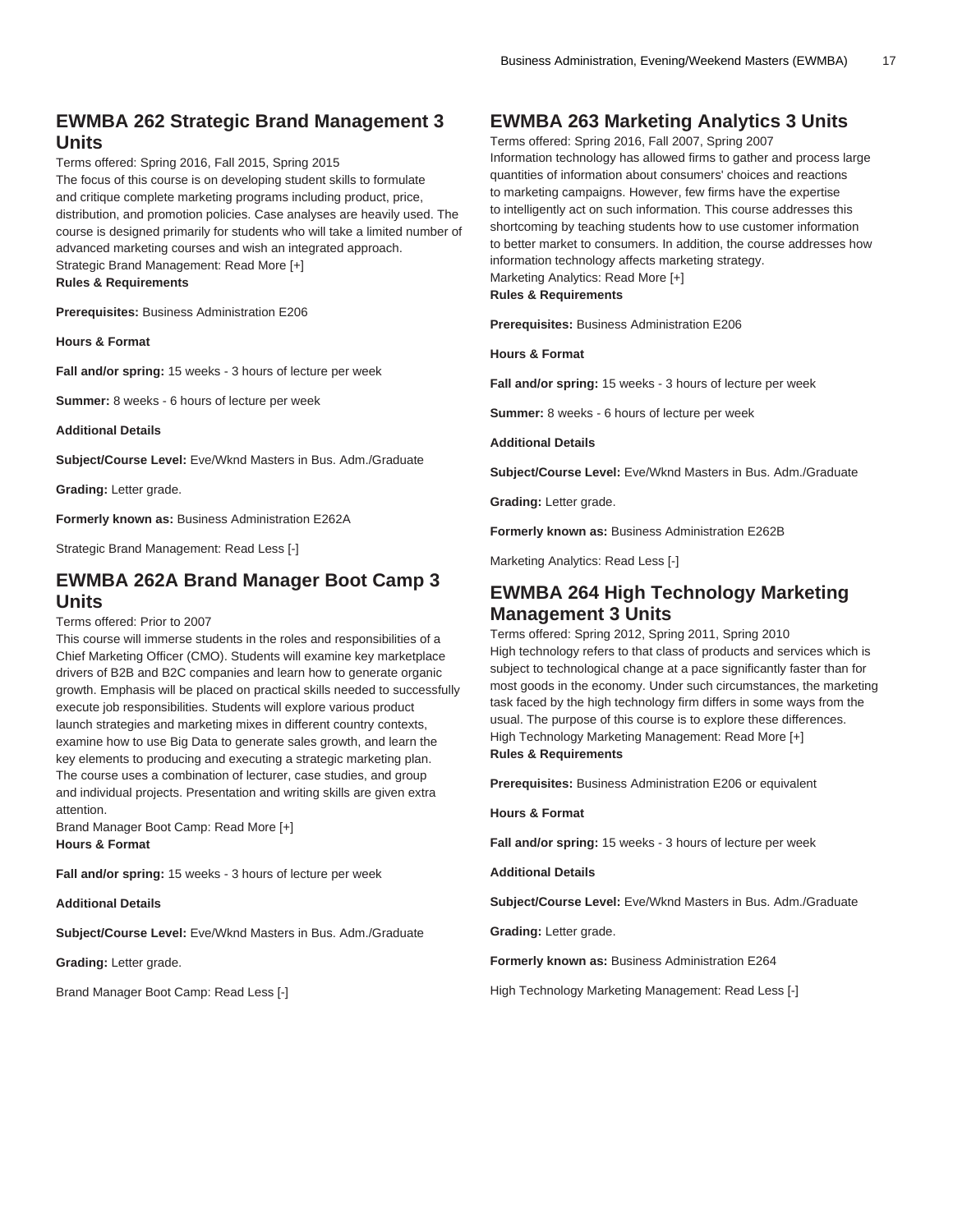### **EWMBA 264A Product Management 3 Units**

#### Terms offered: Not yet offered

This course introduces students to the core skills and activities of a product manager (PM) by means of hands-on projects, interaction with industry professionals, lectures, exercises, group projects, outside content. Topics include critical PM skills (team building, strategy, value proposition definition, product design, execution, roadmap planning, cross-functional team management, communication), organizational navigation, and interviewing. This course requires the execution of a major team project, typically with an outside company. The core deliverables in this course will focus around typical PM work output, such as strategy, product requirements definition, roadmap planning, prioritization, and go-to-market planning. Product Management: Read More [+]

**Hours & Format**

**Fall and/or spring:** 11 weeks - 4 hours of lecture per week

**Additional Details**

**Subject/Course Level:** Eve/Wknd Masters in Bus. Adm./Graduate

**Grading:** Letter grade.

Product Management: Read Less [-]

### **EWMBA 265 Influencing Consumers 2 - 3 Units**

Terms offered: Prior to 2007

A specialized course in advertising, focusing on management and decision-making. Topics include objective-setting, copy decisions, media decisions, budgeting, and examination of theories, models, and other research methods appropriate to these decision areas. Other topics include social/economic issues of advertising by nonprofit organizations. Influencing Consumers: Read More [+] **Rules & Requirements**

**Prerequisites:** Evening and Weekend Masters in Business Administration 206 or equivalent

**Hours & Format**

**Fall and/or spring:** 15 weeks - 2-3 hours of lecture per week

**Additional Details**

**Subject/Course Level:** Eve/Wknd Masters in Bus. Adm./Graduate

**Grading:** Letter grade.

Influencing Consumers: Read Less [-]

### **EWMBA 266 Sales Force Management and Channel Strategy 3 Units**

Terms offered: Spring 2010, Spring 2009, Summer 2006 10 Week Session

The success of any marketing program often weighs heavily upon its co-execution by members of the firm's distribution channel. This course seeks to provide an understanding of how the strategic and tactical roles of the channel can be identified and managed. This is accomplished, first, through studying the broad economic and social forces that govern the channel evolution. It is completed through the examination of tools to select, manage, and motivate channel partners.

Sales Force Management and Channel Strategy: Read More [+] **Hours & Format**

**Fall and/or spring:** 15 weeks - 3 hours of lecture per week

**Summer:** 8 weeks - 5.5 hours of lecture per week

**Additional Details**

**Subject/Course Level:** Eve/Wknd Masters in Bus. Adm./Graduate

**Grading:** Letter grade.

Sales Force Management and Channel Strategy: Read Less [-]

### **EWMBA 267 Topics in Marketing 0.5 - 3 Units**

Terms offered: Fall 2015, Fall 2014, Spring 2014 Advanced study in the field of Marketing. Topics will vary from year to year and will be announced at the beginning of each semester. Topics in Marketing: Read More [+] **Rules & Requirements**

**Repeat rules:** Course may be repeated for credit without restriction.

**Hours & Format**

**Fall and/or spring:** 15 weeks - .5-3 hours of lecture per week

**Summer:** 6 weeks - 1.5-7.5 hours of lecture per week

**Additional Details**

**Subject/Course Level:** Eve/Wknd Masters in Bus. Adm./Graduate

**Grading:** Letter grade.

Topics in Marketing: Read Less [-]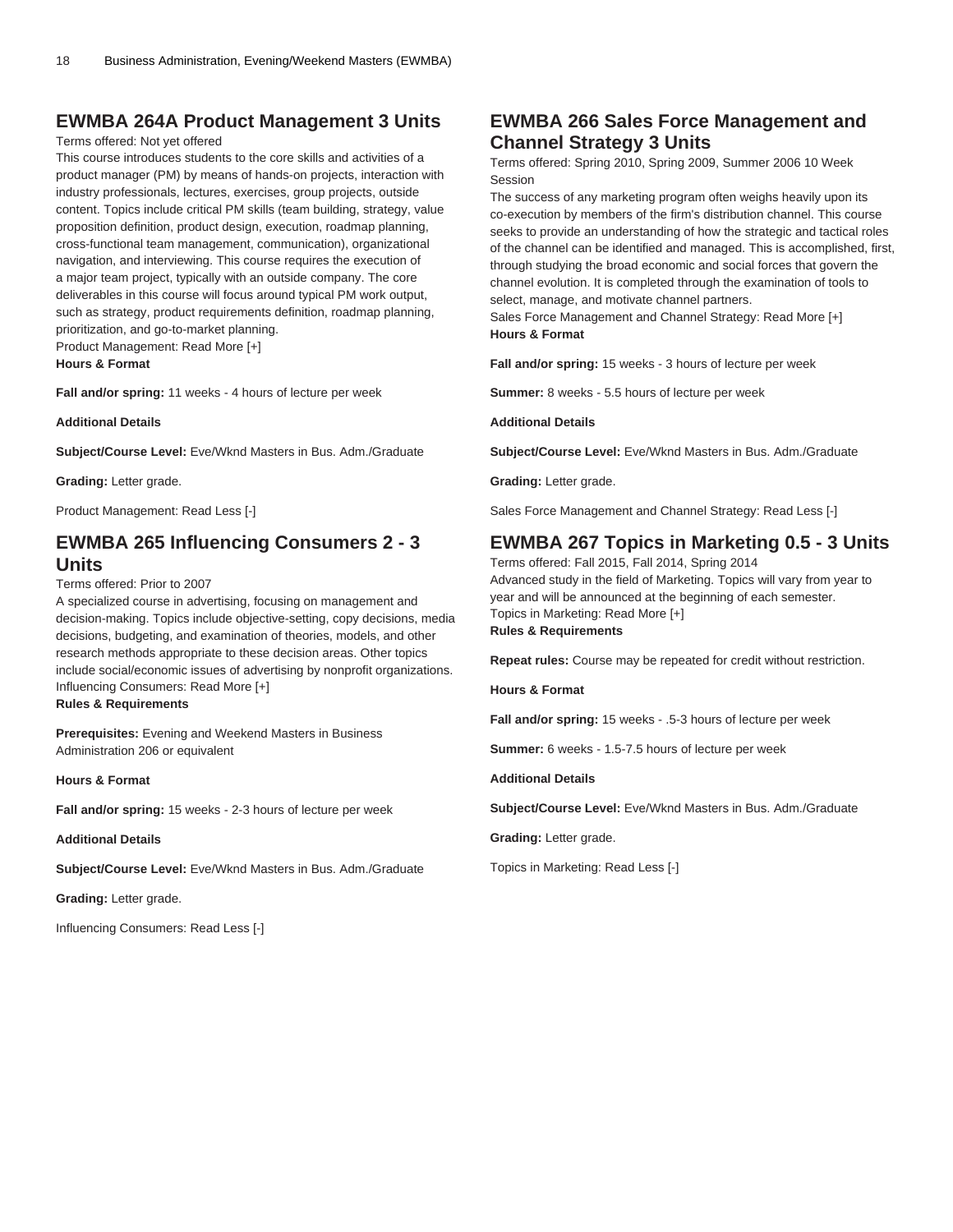### **EWMBA 268B International Marketing 2 Units**

Terms offered: Spring 2015, Fall 2012, Fall 2009

Provides frameworks, knowledge; and sensitivities to formulate and implement marketing strategies for competing in the international arena. Regions and countries covered include the Americas, Europe, Japan, China, India, Russia, Africa, and Asia-Pacific. Issues covered include global versus local advertising, international pricing strategies, selecting and managing strategic international alliances and distribution channels, managing international brands and product lines through product life cycle, international retailing, and internatiional marketing organization and control.

International Marketing: Read More [+] **Hours & Format**

**Fall and/or spring:** 15 weeks - 2 hours of lecture per week

**Summer:** 8 weeks - 4 hours of lecture per week

**Additional Details**

**Subject/Course Level:** Eve/Wknd Masters in Bus. Adm./Graduate

**Grading:** Letter grade.

International Marketing: Read Less [-]

### **EWMBA 268C Social Media Marketing 1 - 3 Units**

Terms offered: Fall 2014

The course covers the implications of the evolution of communication on marketing strategy in the new landscape where traditional and digital media coexist and interact. While advertising spending on traditional media has recently declined, increasing amounts are spent online in addition to unpaid media. These new communication channels, however, are presenting significant challenges to marketers in selecting the best strategies to maximize returns. The course covers a number of topics including, but not limited to: The differences and interaction between traditional and social media; two-sided markets and social media platforms; a basic theory of social networks online and offline; consumer behavior and digital media.

Social Media Marketing: Read More [+] **Hours & Format**

**Fall and/or spring:** 15 weeks - 1-3 hours of lecture per week

**Additional Details**

**Subject/Course Level:** Eve/Wknd Masters in Bus. Adm./Graduate

**Grading:** Letter grade.

Social Media Marketing: Read Less [-]

### **EWMBA 268D Design and Marketing New Products 3 Units**

#### Terms offered: Prior to 2007

With rapid advancements in materials and technologies, the product life cycle is getting shorter and shorter. Consequently, companies need to constantly improve existing products and develop new ones. This course examines the strategies, processes and methods used by these companies, and the cutting-edge tools and techniques used for new-product development. Readings and guest speakers from both product and services will be used to develop understanding and mastery. Upon conclusion, students will be able to identify new market space opportunities, evaluate qualitative and quantitative research and turn it into actionable decisions, and develop long-range business plans to meet both strategic and financial objectives of a new product launch. Design and Marketing New Products: Read More [+] **Hours & Format**

**Fall and/or spring:** 15 weeks - 3 hours of lecture per week

**Additional Details**

**Subject/Course Level:** Eve/Wknd Masters in Bus. Adm./Graduate

**Grading:** Letter grade.

Design and Marketing New Products: Read Less [-]

#### **EWMBA 269 Pricing 3 Units**

Terms offered: Spring 2015, Summer 2014 10 Week Session, Spring 2014

This three-module course aims to equip students with proven concepts, techniques, and frameworks for assessing and formulating pricing strategies. The first module develops the economic and behavorial foundations of pricing. The second module discusses several innovative pricing concepts including price customization, nonlinear pricing, price matching, and product line pricing. The third module analyzes the strengths and weaknesses of several Internet-based, buyer-determined pricing models.

Pricing: Read More [+] **Hours & Format**

**Fall and/or spring:** 15 weeks - 3 hours of lecture per week

**Summer:** 8 weeks - 5.5 hours of lecture per week

#### **Additional Details**

**Subject/Course Level:** Eve/Wknd Masters in Bus. Adm./Graduate

**Grading:** Letter grade.

Pricing: Read Less [-]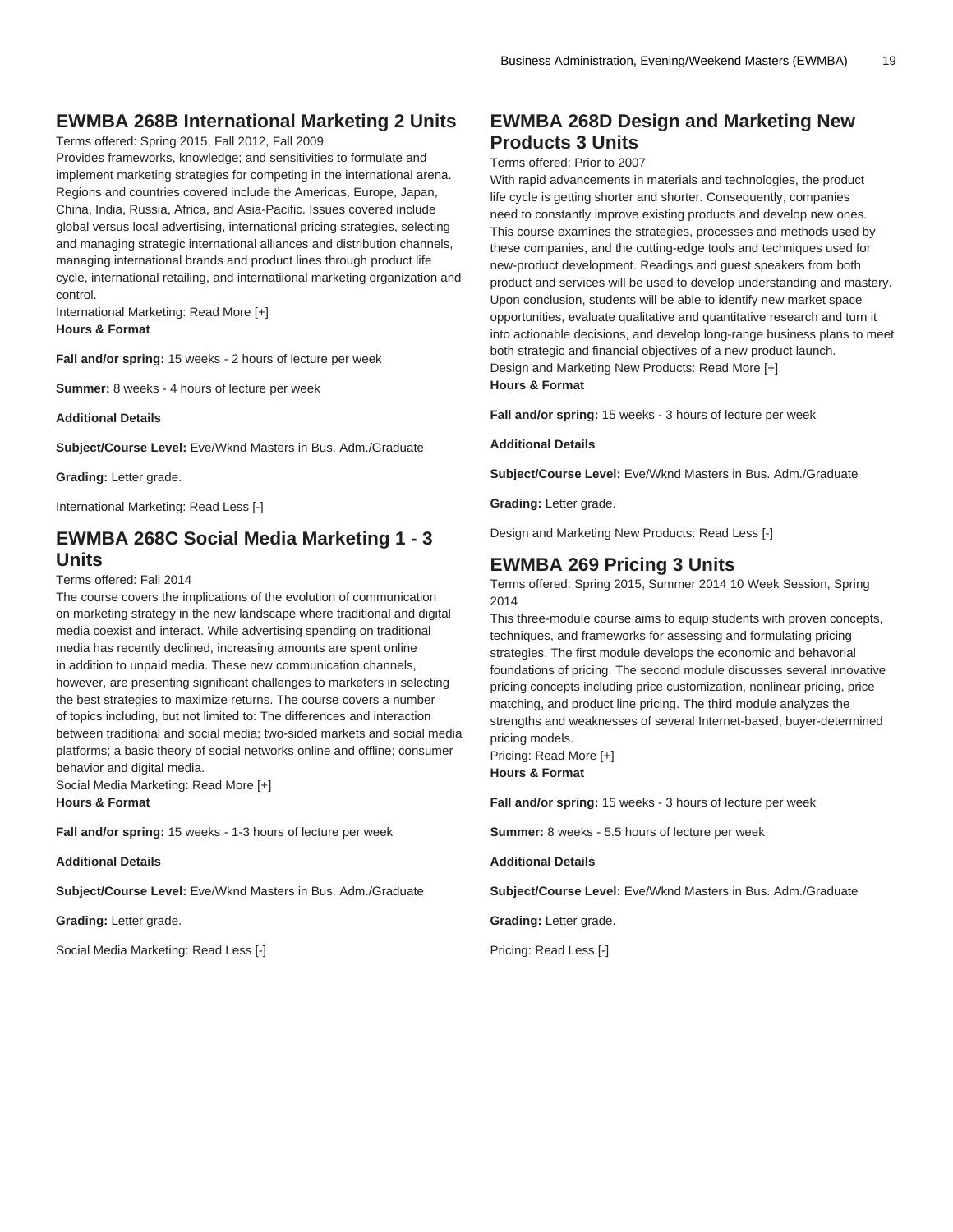### **EWMBA 271 Tech and the City: How to Get Urban Innovation Right 2 - 3 Units**

#### Terms offered: Prior to 2007

This course critically examines how new technologies and business models impact cities, and identifies the approaches that produce not only the best business outcomes, but also the most equitable and sustainable outcomes. To begin, we explore what makes cities such compelling laboratories for technology innovation, learn from past attempts at "smart city" interventions, and discuss how technologists can identify more effective solutions to today's urban challenges. We'll then hear from a variety of cutting edge practitioners, including venture investors, startup founders, government officials, tech journalists and community organizers about the unique opportunities and challenges of building an urban tech startup today.

Tech and the City: How to Get Urban Innovation Right: Read More [+] **Hours & Format**

**Fall and/or spring:** 15 weeks - 2-3 hours of lecture per week

**Additional Details**

**Subject/Course Level:** Eve/Wknd Masters in Bus. Adm./Graduate

**Grading:** Letter grade.

Tech and the City: How to Get Urban Innovation Right: Read Less [-]

### **EWMBA 273 Dynamic Capabilities and Innovation 2 - 3 Units**

#### Terms offered: Prior to 2007

This is a course in strategic management. It draws on a variety of disciplines and integrates them in the fashion that will generate key insights into how technology can be developed and managed. This course will help students acquire and practice concepts and skills that are relevant to management in a technologically dynamic environment. It provides frameworks for intellectual capital management in the private sector.

This course is aimed at those interested in working for either large or small firms in technologically progressive industries, as well as those wishing to understand how mature industries can create and respond to innovation.

Dynamic Capabilities and Innovation: Read More [+] **Hours & Format**

**Fall and/or spring:** 15 weeks - 3-4 hours of lecture per week

**Additional Details**

**Subject/Course Level:** Eve/Wknd Masters in Bus. Adm./Graduate

**Grading:** Letter grade.

Dynamic Capabilities and Innovation: Read Less [-]

### **EWMBA 275 Business Law: Managing the Legal Environment 3 Units**

Terms offered: Spring 2010, Fall 2008, Fall 2007

A manager must understand the legal environments which impact business and understand how to work effectively with lawyers. This course addresses the legal aspects of business relationships and business agreements. Topics covered include forms of business organization, duties of officers and directors, intellectual property, antitrust, contracts, employment relationships, criminal law, and debtorcreditor relationships including bankruptcy.

Business Law: Managing the Legal Environment: Read More [+] **Rules & Requirements**

**Prerequisites:** Completion of all core courses or consent of instructor

**Hours & Format**

**Fall and/or spring:** 15 weeks - 3 hours of lecture per week

**Summer:** 8 weeks - 5.5 hours of lecture per week

**Additional Details**

**Subject/Course Level:** Eve/Wknd Masters in Bus. Adm./Graduate

**Grading:** Letter grade.

Business Law: Managing the Legal Environment: Read Less [-]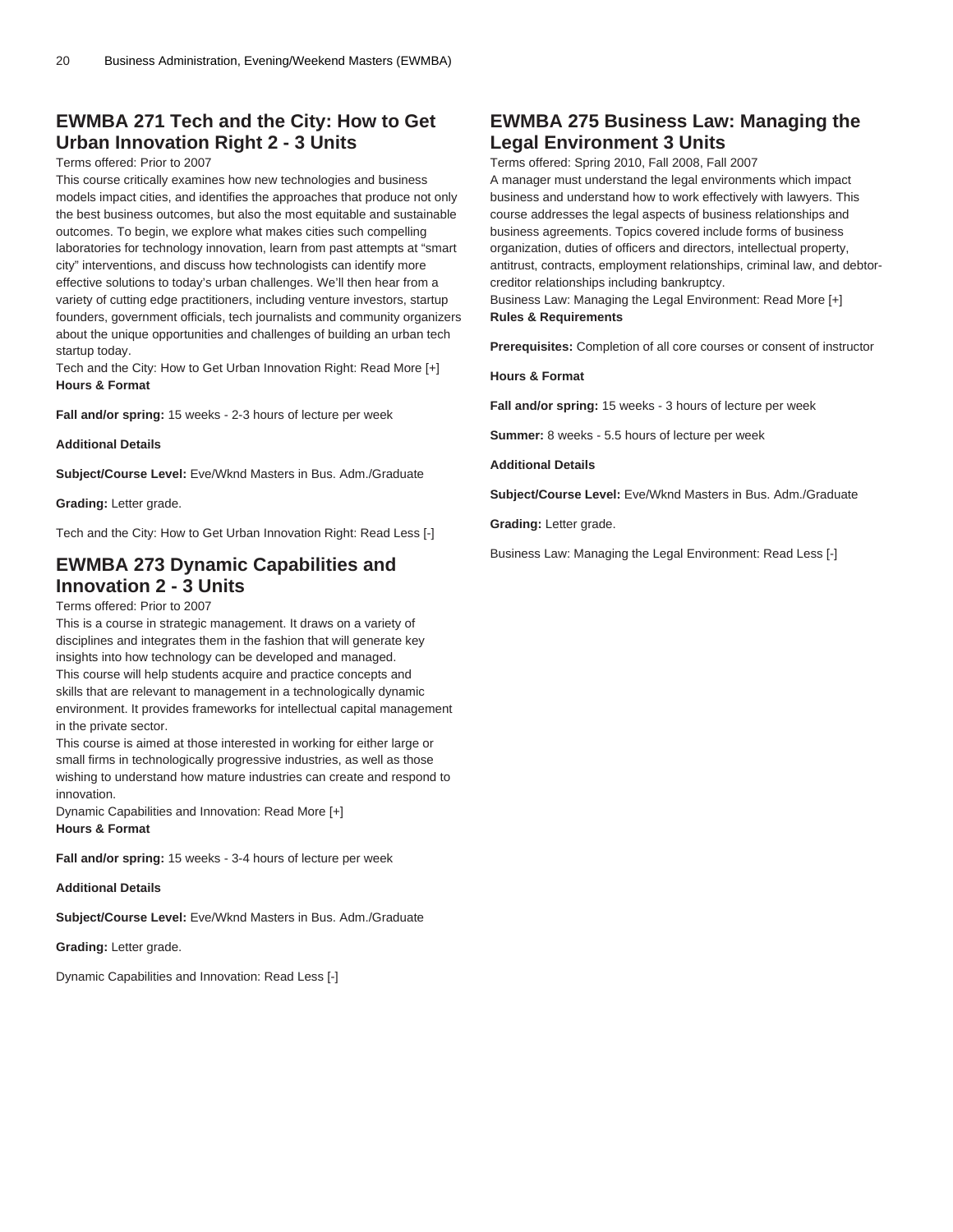### **EWMBA 277 Special Topics in Business and Public Policy 1 - 3 Units**

Terms offered: Fall 2022, Spring 2022, Fall 2021

Topics vary by semester at discretion of instructor and by student demand. Topical areas include business and professional ethics and the role of corporate social responsibility in the mixed economy; managing the external affairs of the corporation, including community, government, media and stakeholder relations; technology policy, research and development, and the effects of government regulation of business on technological innovation and adoption.

Special Topics in Business and Public Policy: Read More [+] **Rules & Requirements**

**Prerequisites:** Business Administration E207 or equivalent, or consent of instructor

**Credit Restrictions:** Students will receive no credit for [EWMBA 277](/search/?P=EWMBA%20277) after completing BUS ADM E278.

**Repeat rules:** Course may be repeated for credit without restriction. Students may enroll in multiple sections of this course within the same semester.

#### **Hours & Format**

**Fall and/or spring:** 15 weeks - 1-3 hours of lecture per week

**Summer:** 1 weeks - 30-30 hours of lecture per week 3 weeks - 5-15 hours of lecture per week

#### **Additional Details**

**Subject/Course Level:** Eve/Wknd Masters in Bus. Adm./Graduate

**Grading:** Letter grade.

**Formerly known as:** Business Administration E278

Special Topics in Business and Public Policy: Read Less [-]

### **EWMBA 280 Real Estate Investment Analysis and Sustainability 3 Units**

#### Terms offered: Spring 2010, Spring 2009, Fall 2006

Intensive review of literature in the theory of land utilization, urban growth and real estate market behavior; property rights and valuation; residential and non-residential markets; construction, debt and equity financing; public controls and policies.

Real Estate Investment Analysis and Sustainability: Read More [+] **Hours & Format**

**Fall and/or spring:** 15 weeks - 3 hours of lecture per week

**Additional Details**

**Subject/Course Level:** Eve/Wknd Masters in Bus. Adm./Graduate

**Grading:** Letter grade.

**Formerly known as:** Business Administration E280

Real Estate Investment Analysis and Sustainability: Read Less [-]

### **EWMBA 282 Real Estate Development 3 Units**

Terms offered: Fall 2014, Fall 2013

The interaction of the private and public sectors in urban development; modeling the urban economy; growth and decline of urban areas; selected policy issues: housing, transportation, financing, local government, urban redevelopment, and neighborhood change are examined.

Real Estate Development: Read More [+] **Rules & Requirements**

**Prerequisites:** Consent of instructor

**Repeat rules:** Course may be repeated for credit without restriction.

**Hours & Format**

**Fall and/or spring:** 15 weeks - 3.5 hours of lecture per week

**Additional Details**

**Subject/Course Level:** Eve/Wknd Masters in Bus. Adm./Graduate

**Grading:** Letter grade.

**Formerly known as:** Business Administration 282

Real Estate Development: Read Less [-]

### **EWMBA 283 Real Estate Finance and Securitization 3 Units**

Terms offered: Fall 2012, Fall 2010, Fall 2009

Students will be introduced to the fundamentals of real estate financial analysis, including elements of mortgage financing and taxation. The course will apply the standard tools of financial analysis to specialized real estate financing circumstances and real estate evaluation. Real Estate Finance and Securitization: Read More [+] **Rules & Requirements**

**Prerequisites:** Business Administration E280; and background in the basics of finance, micro-economics, macro-economics, statistics and quantitative analysis

#### **Hours & Format**

**Fall and/or spring:** 15 weeks - 3 hours of lecture per week

**Additional Details**

**Subject/Course Level:** Eve/Wknd Masters in Bus. Adm./Graduate

**Grading:** Letter grade.

**Formerly known as:** Business Administration E283

Real Estate Finance and Securitization: Read Less [-]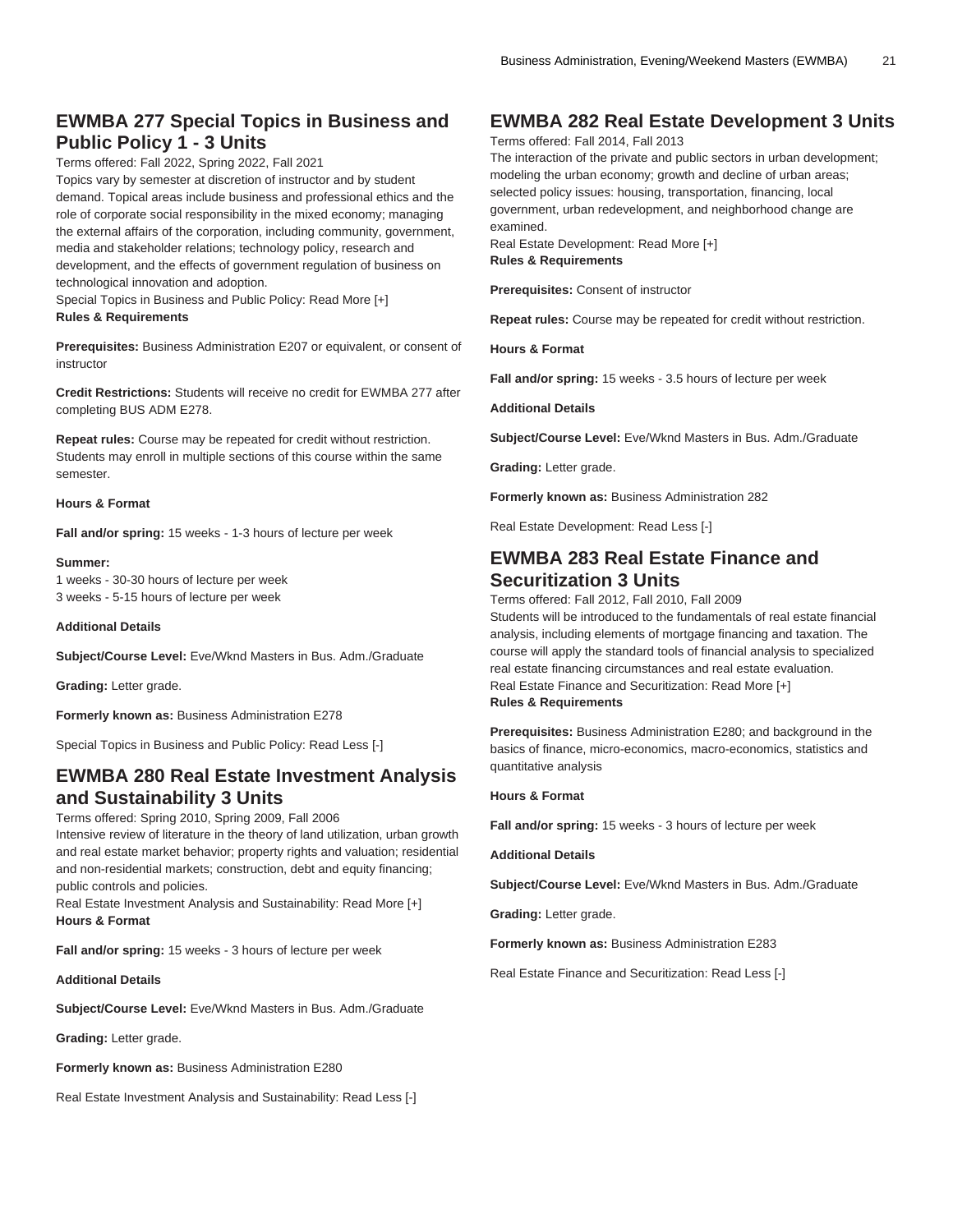### **EWMBA 284 Real Estate Investment Strategy 3 Units**

#### Terms offered: Spring 2011, Spring 2010, Spring 2007

Analysis of selected problems and special studies; cases in residental and non-residental development and financing, urban redevelopment, real estate taxation, mortgage market developments, equity investment, valuation, and zoning.

Real Estate Investment Strategy: Read More [+] **Rules & Requirements**

**Prerequisites:** Consent of instructor

**Hours & Format**

**Fall and/or spring:** 15 weeks - 0 hours of seminar per week

**Additional Details**

**Subject/Course Level:** Eve/Wknd Masters in Bus. Adm./Graduate

**Grading:** Letter grade.

**Formerly known as:** Business Administration E284

Real Estate Investment Strategy: Read Less [-]

### **EWMBA 287 Special Topics in Real Estate Economics and Finance 1 - 3 Units**

Terms offered: Spring 2011, Fall 2009, Spring 2008

Topics vary each semester. Topic areas include advanced techniques for real estate financial analysis and structuring and evaluation; the securitization of real estate debt and equity; issues in international real estate; cyclical behavior of real estate markets; portfolio theory and real estate asset allocation.

Special Topics in Real Estate Economics and Finance: Read More [+] **Rules & Requirements**

**Prerequisites:** Business Administration E280 and consent of instructor

**Repeat rules:** Course may be repeated for credit without restriction.

**Hours & Format**

**Fall and/or spring:** 15 weeks - 3 hours of lecture per week

**Summer:** 8 weeks - 2-6 hours of lecture per week

**Additional Details**

**Subject/Course Level:** Eve/Wknd Masters in Bus. Adm./Graduate

**Grading:** Letter grade.

**Formerly known as:** Business Administration E281

Special Topics in Real Estate Economics and Finance: Read Less [-]

### **EWMBA 290A Fundamentals of Design Thinking 1 Unit**

#### Terms offered: Not yet offered

The course will introduce the Design Thinking mindset to MBA students and support it with tools, processes and strategies to solve business problems with a non-traditional problem-solving approach. Design thinking uses quantitative information to inform qualitative decision making. Rooted in the formal disciplines of design, the course works with core principles of creativity, discovery, curiosity, deferred judgment, process discipline and positive human collaboration. Students will gain experience using the design thinking process through hands-on learning, reading and team-based collaborative projects. Fundamentals of Design Thinking: Read More [+]

**Hours & Format**

#### **Fall and/or spring:**

2 weeks - 7.5 hours of lecture per week 5 weeks - 3 hours of lecture per week

#### **Summer:**

2 weeks - 7.5 hours of lecture per week 5 weeks - 3 hours of lecture per week

#### **Additional Details**

**Subject/Course Level:** Eve/Wknd Masters in Bus. Adm./Graduate

**Grading:** The grading option will be decided by the instructor when the class is offered.

**Formerly known as:** Eve/Wknd Masters in Bus. Adm. 200P

Fundamentals of Design Thinking: Read Less [-]

### **EWMBA 290B Biotechnology Industry Perspectives and Business Development 2 Units**

#### Terms offered: Prior to 2007

This course is designed to examine the strategic issues that confront the management of the development-stage biotech company, i.e., after its startup via an initial capital infusion, but before it might be deemed successful, or otherwise has achieved "first-tier" status. The intention is to study the biotech organization during the process of its growth and maturation from an early-stage existence through "adolescence" into an early-stage existence.

Biotechnology Industry Perspectives and Business Development: Read More [+]

#### **Rules & Requirements**

**Repeat rules:** Course may be repeated for credit without restriction.

**Hours & Format**

**Fall and/or spring:** 15 weeks - 2 hours of lecture per week

#### **Additional Details**

**Subject/Course Level:** Eve/Wknd Masters in Bus. Adm./Graduate

**Grading:** Letter grade.

Biotechnology Industry Perspectives and Business Development: Read Less [-]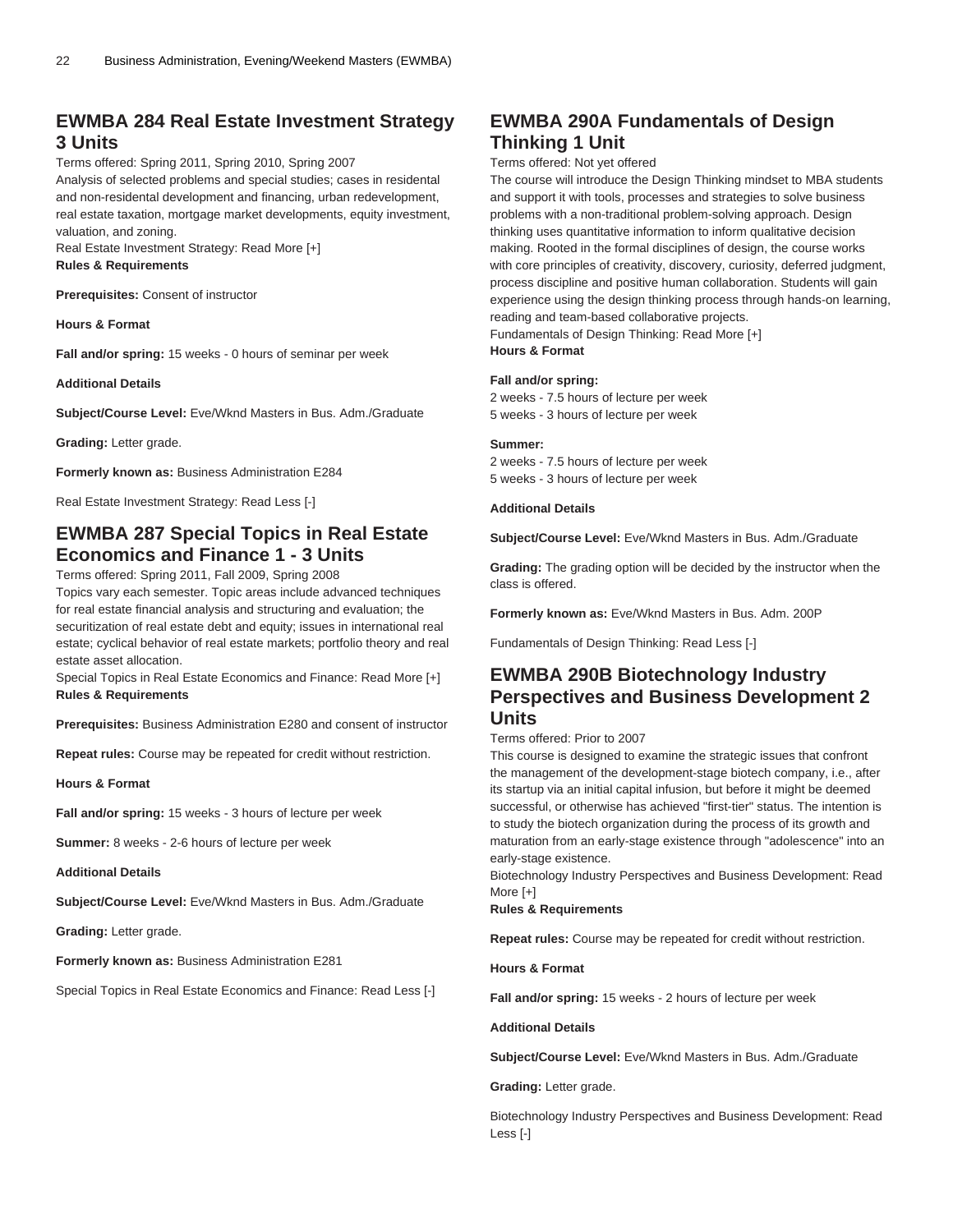### **EWMBA 290E Innovation Strategies for Emerging Technologies 2 Units**

Terms offered: Prior to 2007

Every successful entrepreneurial high tech venture has at its core individuals with mastery of two skill sets: marketing and management expertise, and technological skill. This course is intended to provide the marketing skills needed for the management of an entrepreneurial high technology venture, regardless of whether the individual's "home" skill set is technical or managerial. We examine in depth successful marketing approaches for entrepreneurial companies as a function of markets and technologies. Emphasis is placed on the special requirements for creating and executing marketing plans and programs in a setting of rapid technological change and limited resources.

Innovation Strategies for Emerging Technologies: Read More [+] **Hours & Format**

**Fall and/or spring:** 15 weeks - 2 hours of lecture per week

**Additional Details**

**Subject/Course Level:** Eve/Wknd Masters in Bus. Adm./Graduate

**Grading:** Letter grade.

Innovation Strategies for Emerging Technologies: Read Less [-]

### **EWMBA 290H Haas@Work 3 Units**

Terms offered: Fall 2015

The primary objective of this course and the associated innovation consulting projects is for students to learn and apply the approaches, skills, and behaviors required to successfully initiate and drive innovation in a complex organization. Students taking the course will use concepts and tools from several other Haas courses, including Economic Analysis for Business Decisions, Strategic Leadership, Leading People, Finance, and Problem Finding Problem Solving. As important, the student teams are expected to deliver the highest quality work and deliverables, genuine insights, innovative solutions, and real value on mission-critical client projects.

Haas@Work: Read More [+] **Hours & Format**

**Fall and/or spring:** 15 weeks - 3 hours of lecture per week

**Additional Details**

**Subject/Course Level:** Eve/Wknd Masters in Bus. Adm./Graduate

**Grading:** Letter grade.

Haas@Work: Read Less [-]

### **EWMBA 290I Managing Innovation and Change 3 Units**

Terms offered: Spring 2014, Spring 2013, Spring 2007 This course is designed to introduce students to the innovation process and its management. It provides an overview of technological change and links it to specific strategic challenges; examines the diverse elements of the innovation process and how they are managed; discusses the uneasy relationship between technology and the workforce; and examines challenges of managing innovation globally.

Managing Innovation and Change: Read More [+]

**Hours & Format**

**Fall and/or spring:** 15 weeks - 3 hours of lecture per week

**Additional Details**

**Subject/Course Level:** Eve/Wknd Masters in Bus. Adm./Graduate

**Grading:** Letter grade.

**Formerly known as:** Business Administration E274

Managing Innovation and Change: Read Less [-]

### **EWMBA 290K Innovation in Services and Business Models 2 Units**

Terms offered: Prior to 2007

This course examines services innovation, first covering key concepts, including how services innovation differs from product innovation, the role of openness in services, the role of business models, and co-creation. The course then introduces several tools and frameworks to apply those concepts to specific services situations. These include process design, process mapping and improvement, business models, co-creation, and platform innovation.

Innovation in Services and Business Models: Read More [+] **Hours & Format**

**Fall and/or spring:** 15 weeks - 2 hours of lecture per week

**Additional Details**

**Subject/Course Level:** Eve/Wknd Masters in Bus. Adm./Graduate

**Grading:** Letter grade.

**Instructor:** Chesbrough

Innovation in Services and Business Models: Read Less [-]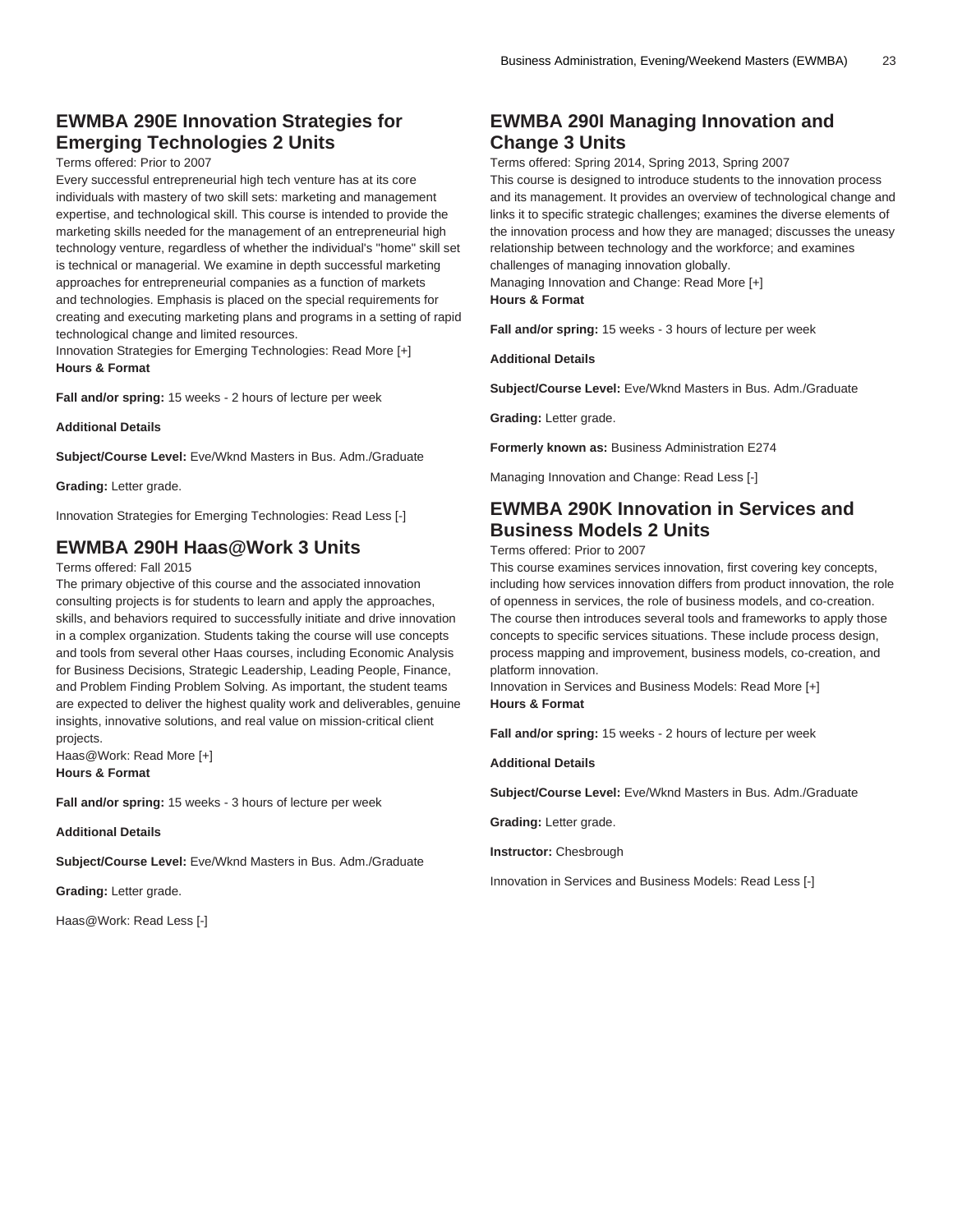### **EWMBA 290S Strategy for the Information Technology Firm 3 Units**

#### Terms offered: Prior to 2007

This course is a strategy and general management course for students interested in pursuing careers in the global information technology industry. Students are taught to view the IT industry through the eyes of the general manager/CEO (whether at a start-up or an industry giant). They learn how to evaluate strategic options and their consequences, how to understand the perspectives of various industry players, and how to anticipate how they are likely to behave under various circumstances. These include the changing economics of production, the role network effects and standards have on adoption of new products and services, the tradeoffs among potential pricing strategies, and the regulatory and public policy context.

Strategy for the Information Technology Firm: Read More [+] **Hours & Format**

**Fall and/or spring:** 15 weeks - 3 hours of lecture per week

**Additional Details**

**Subject/Course Level:** Eve/Wknd Masters in Bus. Adm./Graduate

**Grading:** Letter grade.

Strategy for the Information Technology Firm: Read Less [-]

### **EWMBA 290T Special Topics in Innovation and Design 0.5 - 3 Units**

Terms offered: Spring 2016, Fall 2015, Spring 2015 Advanced study in the fields of innovation and design. Topics will vary from year to year and will be announced at the beginning of each semester.

Special Topics in Innovation and Design: Read More [+] **Rules & Requirements**

**Repeat rules:** Course may be repeated for credit without restriction.

**Hours & Format**

**Fall and/or spring:** 15 weeks - 0.5-3 hours of lecture per week

**Summer:** 6 weeks - 1.5-7.5 hours of lecture per week

**Additional Details**

**Subject/Course Level:** Eve/Wknd Masters in Bus. Adm./Graduate

**Grading:** Letter grade.

Special Topics in Innovation and Design: Read Less [-]

### **EWMBA 290V Corporate Strategy in Telecommunications and Media 3 Units**

Terms offered: Fall 2013

This course is intended for students who wish to gain better understanding of one of the most important issues facing management today--designing, implementing, and managing telecommunication and distributed computer systems. The following topics are covered: a survey of networking technologies; the selection, design, and management of telecommunication systems; strategies for distributed data processing; office automation; and management of personal computers in organizations.

Corporate Strategy in Telecommunications and Media: Read More [+] **Rules & Requirements**

**Prerequisites:** Business Administration 204

**Hours & Format**

**Fall and/or spring:** 15 weeks - 3 hours of lecture per week

**Additional Details**

**Subject/Course Level:** Eve/Wknd Masters in Bus. Adm./Graduate

**Grading:** Letter grade.

Corporate Strategy in Telecommunications and Media: Read Less [-]

### **EWMBA 291C Active Communicating 1 Unit**

Terms offered: Spring 2016, Fall 2015, Fall 2014 This course develops the basic building blocks of impactful communication--e.g., concentration, energy, voice, physical expressiveness, spontaneity, listening, awareness, and presence--by drawing upon expertise from theater arts. Active, participatory exercises allow for the development and embodiment of effective communication skills. Class readings, lectures, and discussions address participants' specific workplace applications.

Active Communicating: Read More [+] **Hours & Format**

**Summer:** 2 weeks - 8 hours of lecture and 8 hours of lecture per week

**Additional Details**

**Subject/Course Level:** Eve/Wknd Masters in Bus. Adm./Graduate

**Grading:** Letter grade.

Active Communicating: Read Less [-]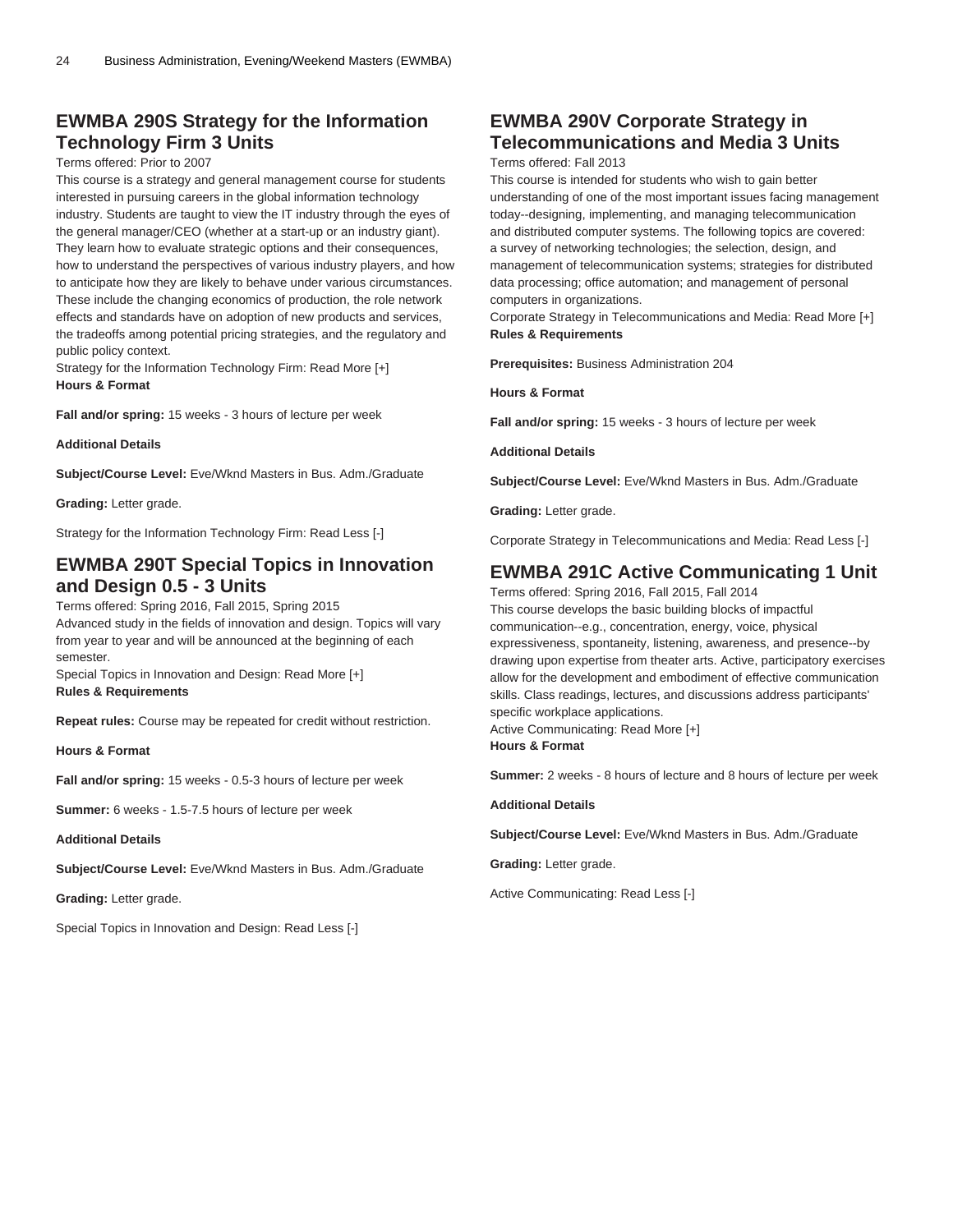### **EWMBA 291D Data Visualization 1 - 2 Units**

#### Terms offered: Fall 2015, Spring 2010

This course exposes the problems of poor data presentation and introduces design practices necessary to communicate quantitative business information clearly, efficiently, and powerfully. This course identifies what to look for in the data and describes the types of graphs and visual analysis techniques most effective for spotting what is meaningful and making sense of it.

Data Visualization: Read More [+] **Hours & Format**

#### **Fall and/or spring:**

2 weeks - 8-15 hours of lecture per week 10 weeks - 1.5-3 hours of lecture per week

#### **Additional Details**

**Subject/Course Level:** Eve/Wknd Masters in Bus. Adm./Graduate

#### **Grading:** Letter grade.

Data Visualization: Read Less [-]

### **EWMBA 291E Interpersonal Skills and Embodied Leadership 2 Units**

#### Terms offered: Not yet offered

This course provides a step-by-step roadmap to learn how to "regulate" unconscious reactivity, as well as build – and repair – trust and meaningful connection amidst challenges and misunderstanding that involve social identity, power dynamics, and other dimensions of difference. These essential capacities enable leaders to embody choiceful expressions of "being" and leading in personal and professional contexts, and for diverse teams to move through challenges and differences, while staying connected, in order to collaborate on shared goals and create possibilities around the most pressing systems issues of our time.

Interpersonal Skills and Embodied Leadership: Read More [+] **Hours & Format**

#### **Fall and/or spring:**

2 weeks - 12 hours of lecture per week 4 weeks - 5 hours of lecture per week

#### **Additional Details**

**Subject/Course Level:** Eve/Wknd Masters in Bus. Adm./Graduate

#### **Grading:** Letter grade.

Interpersonal Skills and Embodied Leadership: Read Less [-]

### **EWMBA 291F Audience-Focused Communication 1 Unit**

#### Terms offered: Prior to 2007

Students will learn to identify and present from their strengths; utilize techniques to understand and address their audience's overt and hidden agendas; determine what is pertinent in their presentations, and what should be left out; present information tailored to a specific audience's way of understanding, and thus answer the audience's unspoken questions; analyze, receive and offer constructive feedback; use their bodies and breath to give themselves more presence and power; communicate to groups via video-conference; and demonstrate a level of mastery of presentation skills by exuding confidence, presence, and influence through strategic, audience-focused communication. Audience-Focused Communication: Read More [+] **Hours & Format**

**Fall and/or spring:** 2 weeks - 7 hours of lecture per week

#### **Additional Details**

**Subject/Course Level:** Eve/Wknd Masters in Bus. Adm./Graduate

**Grading:** Letter grade.

Audience-Focused Communication: Read Less [-]

#### **EWMBA 291I Improvisational Leadership 1 Unit**

Terms offered: Prior to 2007

This class explores the broad principles of improvisation, a performing art form that has developed pedagogical methods to enhance individual spontaneity, listening and awareness, expressive skills, risk-taking, and one's ability to make authentic social and emotional connections. The ultimate aim of the course is to help students develop an innovative and improvisational leadership mindset, sharpening in-the-moment decision making and the ability to quickly recognize and act upon opportunities when presented. In practical terms, this course strives to enhance students' business communication skills and increase both interpersonal intuition and confidence.

Improvisational Leadership: Read More [+] **Hours & Format**

**Fall and/or spring:** 2 weeks - 8 hours of lecture per week

**Summer:** 2 weeks - 8 hours of lecture per week

**Additional Details**

**Subject/Course Level:** Eve/Wknd Masters in Bus. Adm./Graduate

**Grading:** Letter grade.

Improvisational Leadership: Read Less [-]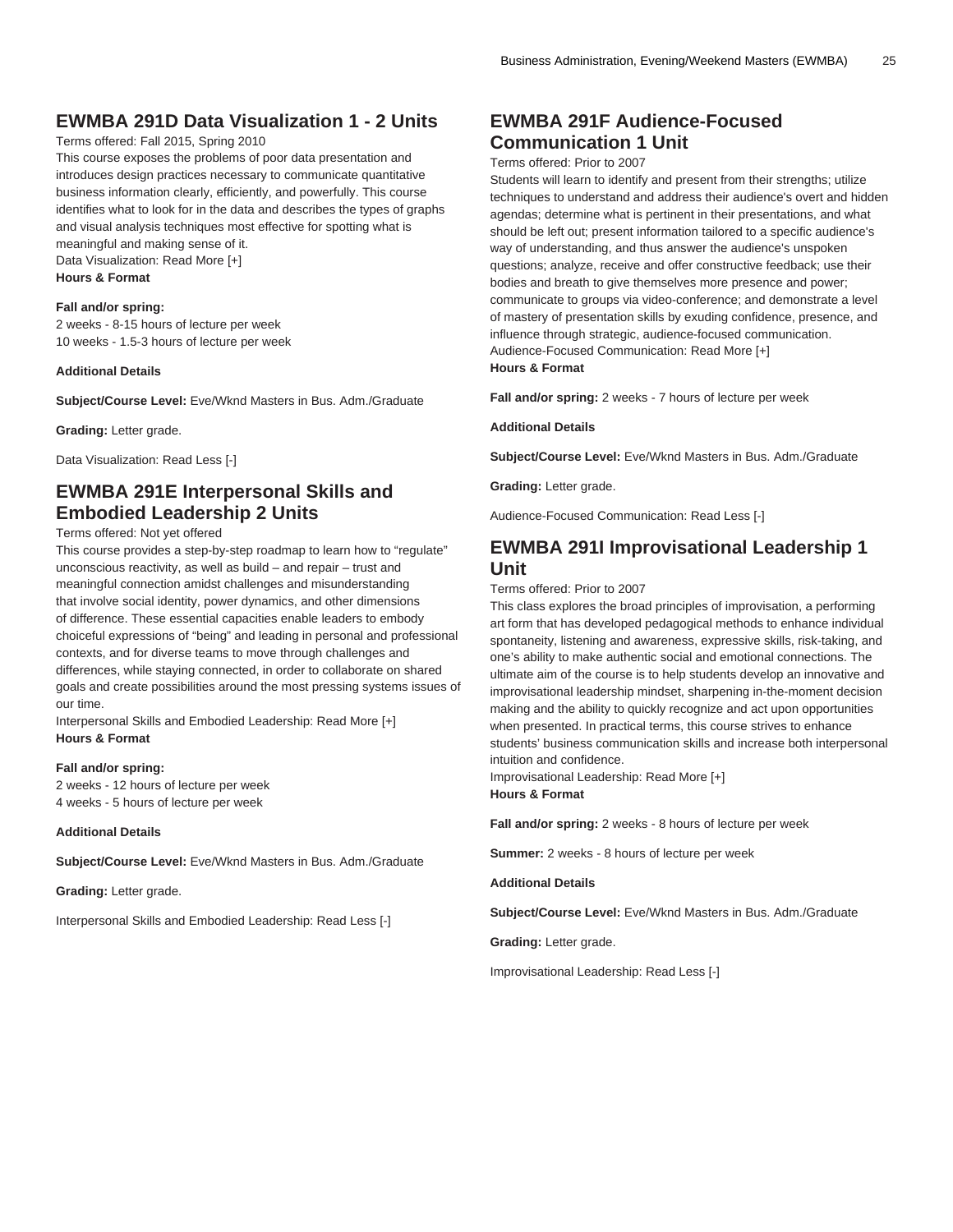### **EWMBA 291L Leader as Coach 1 Unit**

#### Terms offered: Prior to 2007

This course focuses on the art and science of coaching including theory and practice. The curriculum will cover theory and practice for three aspects of the coaching process – knowledge-based (information and skills), motivation-based (inspiration and passion), and strategybased (communication and integration). The curriculum will focus on primary coaching skills, tools, processes and behaviors that a coach uses. In addition, participants will learn facilitation skills as the preferred methodology in achieving successful coaching programs. Course participants will have the opportunity to utilize this material in practice coaching sessions with supervision and feedback from peers and the instructor.

Leader as Coach: Read More [+] **Hours & Format**

**Fall and/or spring:** 15 weeks - 1 hour of lecture per week

**Additional Details**

**Subject/Course Level:** Eve/Wknd Masters in Bus. Adm./Graduate

**Grading:** Letter grade.

Leader as Coach: Read Less [-]

### **EWMBA 291R Building Trust-Based Relationships 1 Unit**

#### Terms offered: Prior to 2007

The objective of this course is to help students become better leaders by strengthening their ability to build trust-based relationships with others such as direct reports, supervisors, peers and customers. The course draws appropriate links back to Leadership Communications and forward to Applied Innovation. Students will (i) debrief their experience of putting learning from Leadership Communications into action in their workplace; (ii) practice various approaches to honing their empathy, including the use of insightful questions rather than assertions as the basis for a dialogue with others; and (iii) learn a simple peer coaching model that they will use in between face-to-face sessions with their classmates. Building Trust-Based Relationships: Read More [+] **Rules & Requirements**

**Prerequisites:** Evening/Weekend Masters in Business Administration 200C

**Hours & Format**

**Fall and/or spring:** 6 weeks - 3 hours of lecture per week

**Additional Details**

**Subject/Course Level:** Eve/Wknd Masters in Bus. Adm./Graduate

**Grading:** Letter grade.

Building Trust-Based Relationships: Read Less [-]

### **EWMBA 291S Storytelling for Leadership 1 Unit**

#### Terms offered: Prior to 2007

This course provides students with personal leadership development through the ability to tell "Who Am I" leadership journey stories, for use in the business context. For leaders, whose job it is to manage change, the approach to storytelling facilitates learning and is a vehicle to assist others in overcoming obstacles, generating enthusiasm and team work, sharing knowledge and ultimately leading to build trust and connection. This course give strategies, skills and practices for the three elements of telling powerful leadership stories: Story Content, Story Structure and Story Delivery. The course is highly interactive.

Storytelling for Leadership: Read More [+]

#### **Hours & Format**

**Fall and/or spring:** 8 weeks - 2 hours of lecture per week

#### **Additional Details**

**Subject/Course Level:** Eve/Wknd Masters in Bus. Adm./Graduate

**Grading:** Letter grade.

Storytelling for Leadership: Read Less [-]

### **EWMBA 291T Topics In Managerial Communications 1 - 3 Units**

Terms offered: Spring 2016, Spring 2011, Fall 2010

This course will provide the student with specialized knowledge in some area of managerial communications. Topics include multimedia business presentations, personal leadership development, diversity management, and making meetings work. Topics will vary from semester to semester. Topics In Managerial Communications: Read More [+] **Rules & Requirements**

**Repeat rules:** Course may be repeated for credit without restriction.

**Hours & Format**

**Fall and/or spring:** 15 weeks - 1-3 hours of lecture per week

**Additional Details**

**Subject/Course Level:** Eve/Wknd Masters in Bus. Adm./Graduate

**Grading:** Letter grade.

**Formerly known as:** Business Administration 291B

Topics In Managerial Communications: Read Less [-]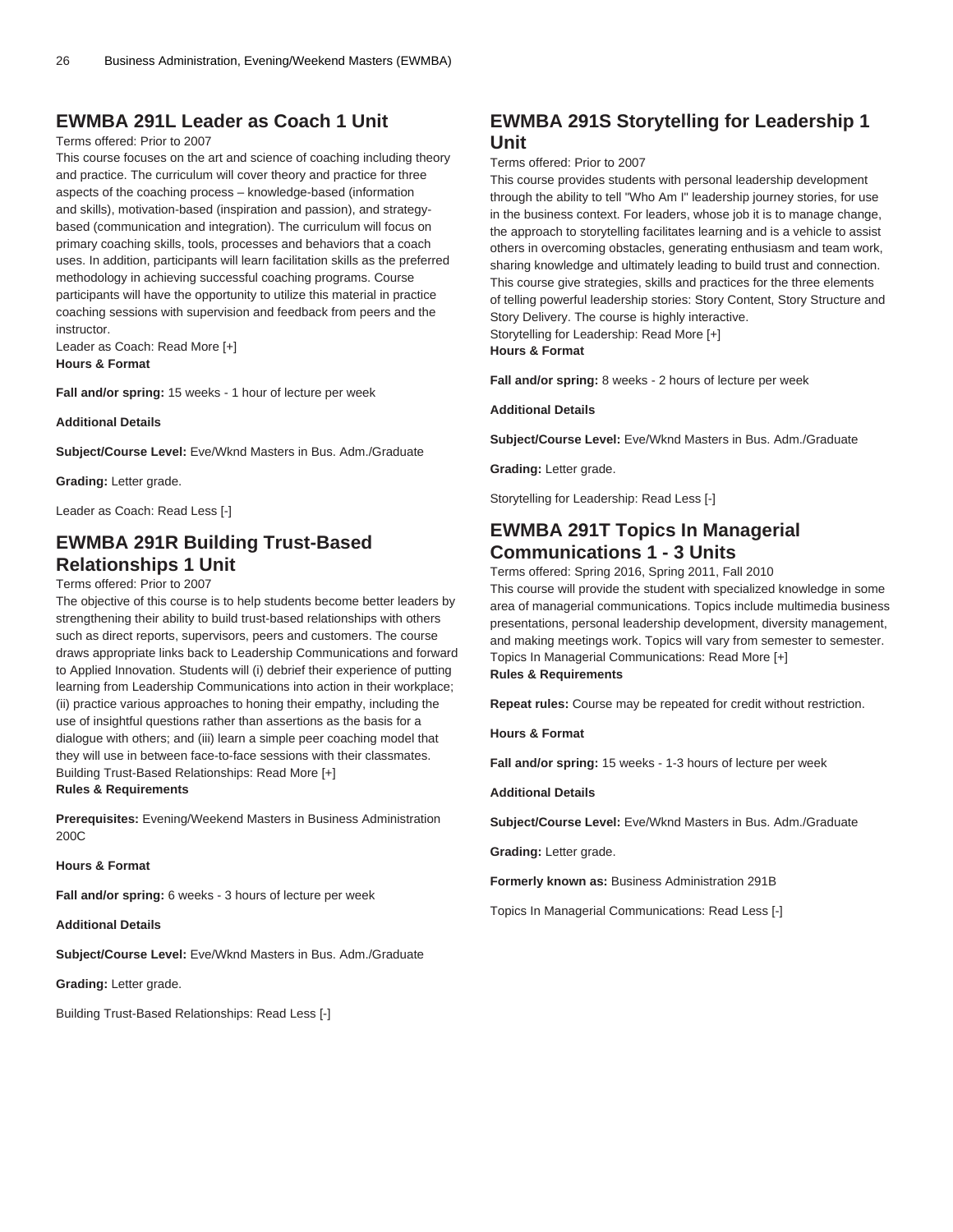### **EWMBA 292A Strategy and Leadership for Social Impact 2 or 3 Units**

Terms offered: Fall 2010, Fall 2009, Fall 2006

This course prepares students conceptually and practically to create, lead, and manage nonprofit organizations. Focuses on the centrality of the mission, governing board leadership, application of strategy and strategic planning, and strategic management of issues unique to or characteristic of the sector: performance measurement, program development, financial management, resource development, community relations and marketing, human resource management, advocacy, and management.

Strategy and Leadership for Social Impact: Read More [+] **Hours & Format**

**Fall and/or spring:** 15 weeks - 2-3 hours of lecture per week

**Additional Details**

**Subject/Course Level:** Eve/Wknd Masters in Bus. Adm./Graduate

**Grading:** Letter grade.

Strategy and Leadership for Social Impact: Read Less [-]

### **EWMBA 292B Nonprofit Boards 1 Unit**

Terms offered: Fall 2015, Spring 2014, Fall 2012 The purpose of this class is to acquaint Evening & Weekend Master of Business Administration students, many of whom will be asked to serve on nonprofit boards throughout their careers, with the nonprofit sector and the roles and responsibilities of nonprofit boards. Students will learn why nonprofit boards exist, how they are structured, how they differ from corporate boards, what their legal responsibilities are, how boards and chief executives relate to each other, and how boards contribute to the effectiveness of nonprofit organizations. Nonprofit Boards: Read More [+]

**Hours & Format**

**Summer:** 2 weeks - 8 hours of lecture and 8 hours of lecture per week

**Additional Details**

**Subject/Course Level:** Eve/Wknd Masters in Bus. Adm./Graduate

**Grading:** Letter grade.

Nonprofit Boards: Read Less [-]

#### **EWMBA 292C Strategic and Sustainable Business Solutions 1 - 3 Units**

Terms offered: Spring 2013, Spring 2012, Fall 2010

This course explores the concept and practice of corporate sustainability (CS) and corporate social responsibility (CSR) through a series of lectures, guest speakers, and live consulting projects focused on CS and CSR challenges facing actual companies. The course provides the tools and experiences that sustainable management practitioners can utilize as a part of their value-creating strategies. Viewing CS and CSR from a corporate strategy perspective enables students to understand how considerations of social impact can, in fact, support core business objectives, core competencies, and bottom-line profits. Strategic and Sustainable Business Solutions: Read More [+]

#### **Hours & Format**

**Fall and/or spring:** 15 weeks - 1-3 hours of lecture per week

**Summer:** 10 weeks - 1.5-4.5 hours of lecture per week

**Additional Details**

**Subject/Course Level:** Eve/Wknd Masters in Bus. Adm./Graduate

**Grading:** Letter grade.

Strategic and Sustainable Business Solutions: Read Less [-]

### **EWMBA 292F Strategic Financial Management of Nonprofit Organizations 1 Unit**

Terms offered: Spring 2014, Spring 2007

The course focuses on financial management issues faced by board members and senior and executive managers in nonprofit organizations. Students learn tools and techniques for effective planning and budgeting and how to control, evaluate and revise plans. Use and development of internal and external financial reports are studied with an emphasis on using financial information in decision making. Tools and techniques of financial statement analysis, interpretation, and presentation are practiced.

Strategic Financial Management of Nonprofit Organizations: Read More [+]

**Rules & Requirements**

**Prerequisites:** Evening and Weekend Masters in Business Administration 203, financial experience, or equivalent

**Hours & Format**

**Fall and/or spring:** 2 weeks - 8 hours of lecture per week

**Summer:** 2 weeks - 8 hours of lecture per week

**Additional Details**

**Subject/Course Level:** Eve/Wknd Masters in Bus. Adm./Graduate

**Grading:** Letter grade.

Strategic Financial Management of Nonprofit Organizations: Read Less  $[-]$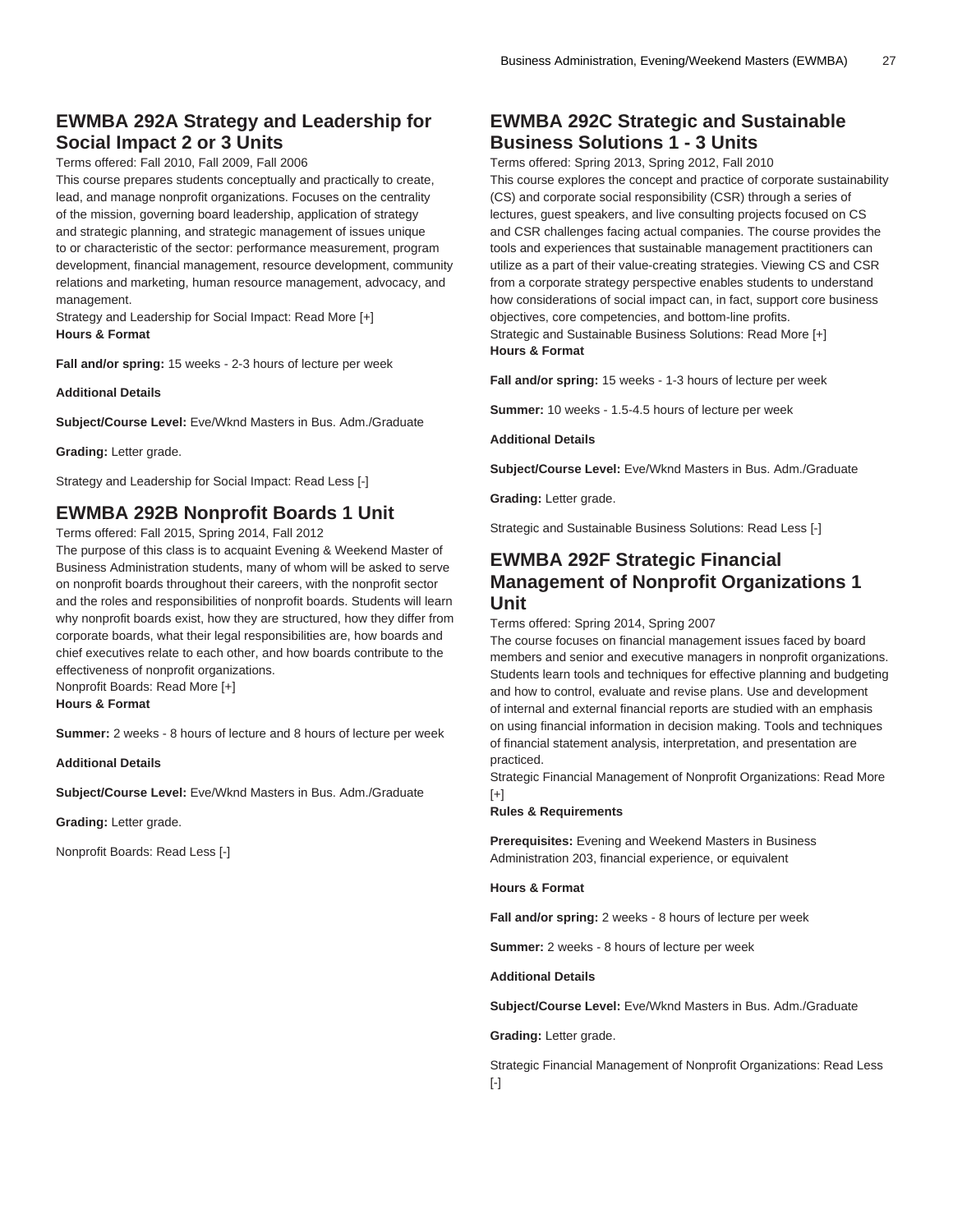### **EWMBA 292I Social Investing--Recent Findings in Management and Finance 1 Unit**

#### Terms offered: Fall 2014, Fall 2013

This course introduces the field of social investment. The use of ESG (environmental, social, and governance) criteria is becoming increasingly prevalent among both high net worth individuals and institutions. Many ethical and religious traditions advocate altruism and communitymindedness in all dealings, while some economic and financial theorists argue for a narrow focus on risk and reward, with little regard for the impact of decisions on stakeholder groups or the environment. Social Investing--Recent Findings in Management and Finance: Read More [+] **Hours & Format**

#### **Fall and/or spring:**

2 weeks - 8 hours of lecture per week 8 weeks - 2 hours of lecture per week

#### **Additional Details**

**Subject/Course Level:** Eve/Wknd Masters in Bus. Adm./Graduate

**Grading:** Letter grade.

#### **Instructor:** Kurtz

Social Investing--Recent Findings in Management and Finance: Read Less [-]

### **EWMBA 292ID Impact Startup Disco 1 Unit**

#### Terms offered: Spring 2022

This is a short, high-octane course for students interested in meeting other innovators and getting hands-on experience developing a new impact startup concept. All "social and environmental" impact themes are welcome. The course is inspired by other "hackathon" and startup weekend formats. A structured roadmap helps guide students through a sprint formation and ideation process. All students will be asked to submit an idea during the week prior to the class. After a peer vote selects the top ideas, teams are organically formed during the first session. At the end of the course, each team will present their validated concept and their next steps plan to a panel of impact venture experts. Impact Startup Disco: Read More [+] **Hours & Format**

#### **Fall and/or spring:**

1 weeks - 15 hours of lecture per week 2 weeks - 8 hours of lecture per week

#### **Additional Details**

**Subject/Course Level:** Eve/Wknd Masters in Bus. Adm./Graduate

**Grading:** Letter grade.

Impact Startup Disco: Read Less [-]

### **EWMBA 292J Haas Sustainable Investment Fund 2 Units**

#### Terms offered: Prior to 2007

In this course, students manage a real investment fund (\$3 million +) focused on both social and financial returns. Through the Fund, students have the opportunity to test the investment and corporate responsibility principles they have learned in the classroom, and to experience the complexities, challenges, and rewards of the investing world. Students have primary responsibility for investment decisions, including conducting their own research on funds and companies' environmental, social and governance (ESG) performance. Students receive guidance from both faculty advisors and an advisory board. The faculty advisors provide regular input on portfolio management, understanding portfolio performance and ESG investing.

Haas Sustainable Investment Fund: Read More [+] **Rules & Requirements**

**Repeat rules:** Course may be repeated for credit up to a total of 6 units.

**Hours & Format**

**Fall and/or spring:** 15 weeks - 2 hours of lecture per week

**Additional Details**

**Subject/Course Level:** Eve/Wknd Masters in Bus. Adm./Graduate

**Grading:** Letter grade.

Haas Sustainable Investment Fund: Read Less [-]

### **EWMBA 292K Food Innovation Studio 2 Units**

Terms offered: Prior to 2007

Students will identify and solve novel and pressing challenges in the broader food-system; develop insights into the systemic interdepencies that impact personal health and planetary sustainability; and work to conceive, test and launch high impact, market-based solutions. The course emphasizes mission-driven business designs that create positive social impact. Human-centered design, lean-launch, rapid prototyping, business model development, venture formation and venture pitch-presentation are blended into an accelerated experiential learning program. The course attracts leading food industry leaders and entrepreneurs as guest speakers and mentors. The actual course topics and projects are originated and chosen by student teams. Food Innovation Studio: Read More [+]

#### **Hours & Format**

**Fall and/or spring:** 10 weeks - 3 hours of lecture per week

**Additional Details**

**Subject/Course Level:** Eve/Wknd Masters in Bus. Adm./Graduate

**Grading:** Letter grade.

Food Innovation Studio: Read Less [-]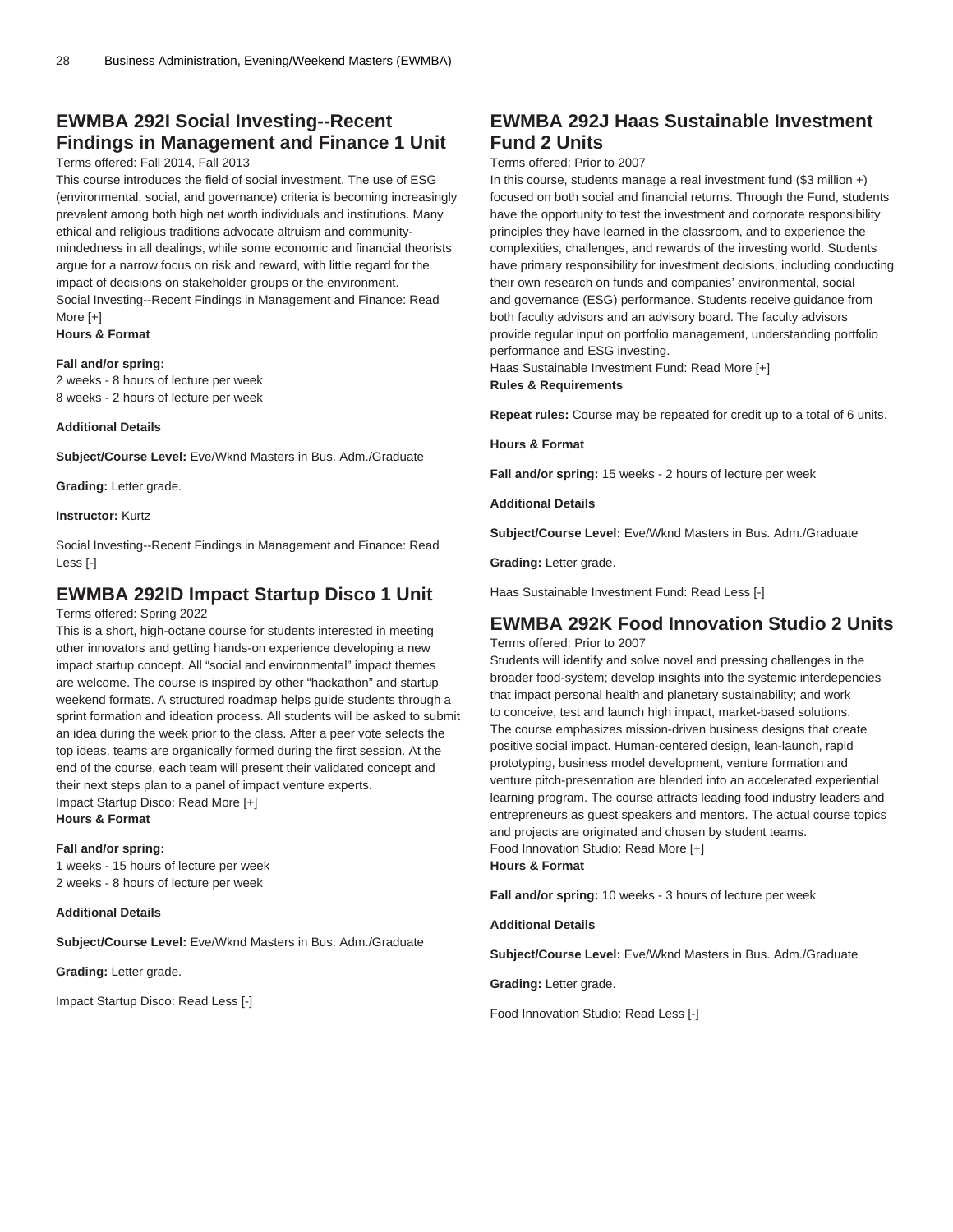### **EWMBA 292M Social Impact Metrics 2 Units**

#### Terms offered: Spring 2005

To provide an overview of the real world challenges of measuring impact in the social sector, this course will delve into the metrics challenges facing four nonprofit organizations selected as "clients". Students will apply frameworks and approaches from the course to help these nonprofits address the specific metrics problems they have identified and improve their performance. Students will have the opportunity to work directly with executives of the nonprofit organizations during the course, and to present their metrics solutions to the nonprofit cancer organizations, each of whom have all received grants from Amgen to implement the metrics solutions proposed by the student teams. Social Impact Metrics: Read More [+]

#### **Rules & Requirements**

**Credit Restrictions:** Students will receive no credit for [EWMBA 292M](/search/?P=EWMBA%20292M) after completing [EWMBA 292M.](/search/?P=EWMBA%20292M) A deficient grade in [EWMBA 292M](/search/?P=EWMBA%20292M) may be removed by taking [EWMBA 292M](/search/?P=EWMBA%20292M).

#### **Hours & Format**

**Fall and/or spring:** 15 weeks - 2 hours of lecture per week

**Additional Details**

**Subject/Course Level:** Eve/Wknd Masters in Bus. Adm./Graduate

**Grading:** Letter grade.

Social Impact Metrics: Read Less [-]

### **EWMBA 292N Topics in Social Sector Leadership 1 - 3 Units**

Terms offered: Fall 2015, Spring 2014, Fall 2013 Advanced study in the field of Social Sector Leadership. Topics will vary from year to year and will be announced at the beginning of each semester.

Topics in Social Sector Leadership: Read More [+] **Hours & Format**

**Fall and/or spring:** 15 weeks - 1-3 hours of lecture per week

**Additional Details**

**Subject/Course Level:** Eve/Wknd Masters in Bus. Adm./Graduate

**Grading:** Letter grade.

Topics in Social Sector Leadership: Read Less [-]

### **EWMBA 292R Business and Natural Resources 1 Unit**

#### Terms offered: Spring 2007

This course incorporates business and sustainability aspects into the field of natural resource management. Using economic and ecological concepts, students will solve practical problems in this field. The course covers relevant theories and frameworks for assessing natural resource management, ecosystems services, economic valuation, climate change and water, corporate carbon footprint, forestry management, and strategies to add value through corporate sustainability. The course emulates the assessment and decision making processes that are the norm in this field. Students will improve their decision making process related to natural resources and their understanding of how those decisions influence competitive advantage in business. Business and Natural Resources: Read More [+] **Hours & Format**

**Fall and/or spring:** 2 weeks - 7 hours of lecture per week

**Additional Details**

**Subject/Course Level:** Eve/Wknd Masters in Bus. Adm./Graduate

**Grading:** Letter grade.

Business and Natural Resources: Read Less [-]

#### **EWMBA 292S Social Sector Solutions 3 Units**

Terms offered: Fall 2013, Spring 2012

The purpose of this course is to develop students' skills and knowledge in problem solving, management consulting, and nonprofit organizations. Instruction covers frameworks for problem solving, senior management consulting, and assessing nonprofit organizations. The course includes an assignment to a consultation team that works with a select nonprofit client to help them succeed in an entrepreneurial venture. A partnership with a professional management consulting firm, McKinsey & Company, the course includes experienced McKinsey consultants coaching each of the student teams.

Social Sector Solutions: Read More [+] **Hours & Format**

**Fall and/or spring:** 15 weeks - 3.5 hours of lecture per week

**Additional Details**

**Subject/Course Level:** Eve/Wknd Masters in Bus. Adm./Graduate

**Grading:** Letter grade.

Social Sector Solutions: Read Less [-]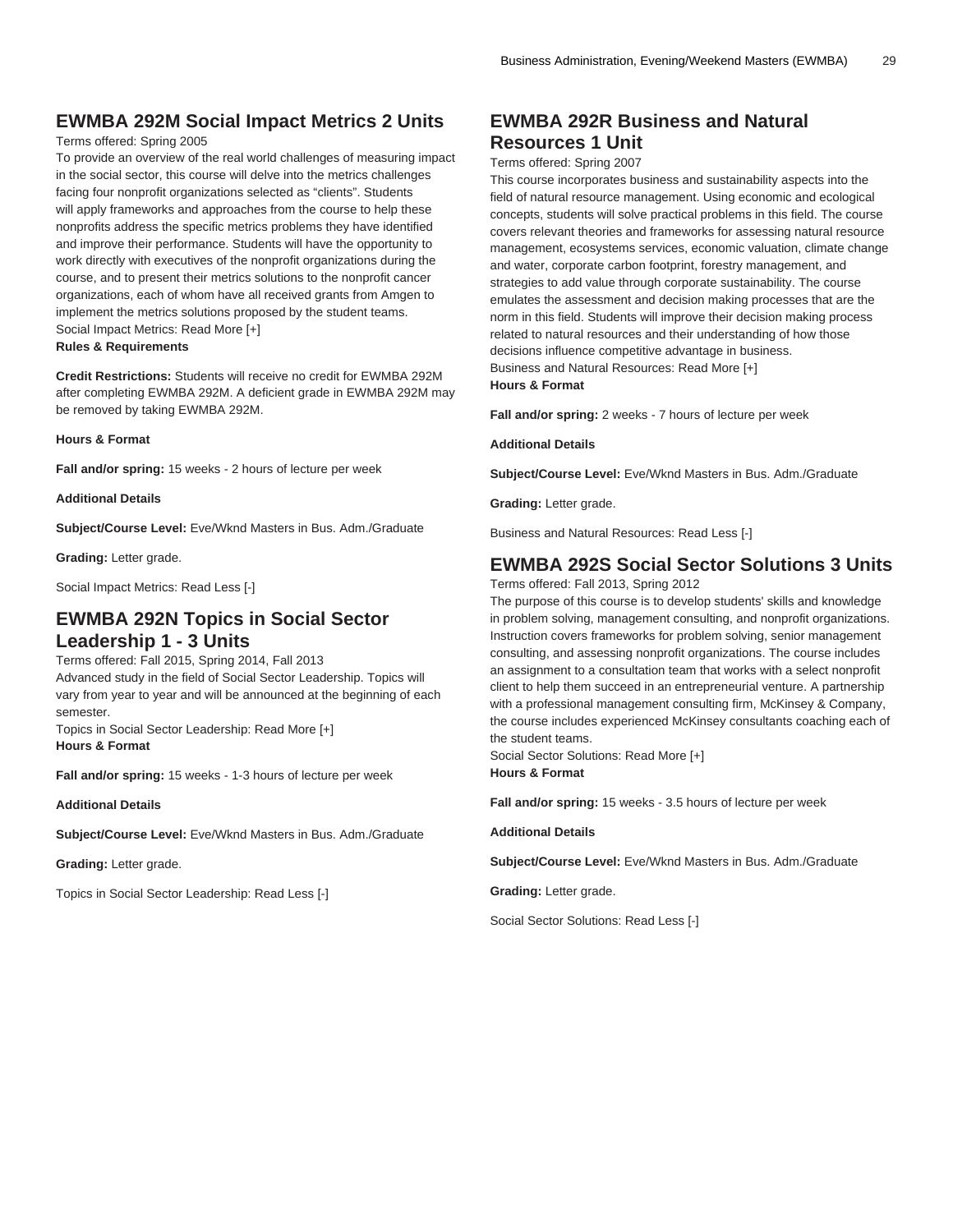### **EWMBA 292T Topics in Socially Responsible Business 0.5 - 3 Units**

Terms offered: Fall 2019, Fall 2015, Fall 2014

Advanced study in the field of Socially Responsible Business. Topics will vary from year to year and will be announced at the beginning of each semester.

Topics in Socially Responsible Business: Read More [+]

#### **Rules & Requirements**

**Repeat rules:** Course may be repeated for credit without restriction.

**Hours & Format**

**Fall and/or spring:** 15 weeks - .5-3 hours of lecture per week

**Summer:** 6 weeks - 1.5-7.5 hours of lecture per week

**Additional Details**

**Subject/Course Level:** Eve/Wknd Masters in Bus. Adm./Graduate

**Grading:** Letter grade.

Topics in Socially Responsible Business: Read Less [-]

### **EWMBA 293 Individually Supervised Study for Graduate Students 1 - 5 Units**

Terms offered: Fall 2015, Spring 2015, Spring 2014

Individually supervised study of subjects not available to the student in the regular schedule, approved by faculty adviser as appropriate for the student's program.

Individually Supervised Study for Graduate Students: Read More [+] **Rules & Requirements**

**Repeat rules:** Course may be repeated for credit without restriction.

**Hours & Format**

**Fall and/or spring:** 15 weeks - 1-5 hours of independent study per week

**Summer:** 8 weeks - 2-7.5 hours of independent study per week

**Additional Details**

**Subject/Course Level:** Eve/Wknd Masters in Bus. Adm./Graduate

**Grading:** The grading option will be decided by the instructor when the class is offered.

Individually Supervised Study for Graduate Students: Read Less [-]

### **EWMBA 293C Curricular Practical Training Internship 0.0 Units**

Terms offered: Summer 2012 10 Week Session, Summer 2010 10 Week Session

This is an independent study course for international students doing internships under the Curricular Practical Training program. Requires a paper exploring how the theoretical constructs learned in MBA courses were applied during the internship.

Curricular Practical Training Internship: Read More [+] **Rules & Requirements**

**Repeat rules:** Course may be repeated for credit without restriction.

**Hours & Format**

**Fall and/or spring:** 15 weeks - 0 hours of internship per week

**Summer:** 8 weeks - 0 hours of internship per week

**Additional Details**

**Subject/Course Level:** Eve/Wknd Masters in Bus. Adm./Graduate

**Grading:** Offered for satisfactory/unsatisfactory grade only.

**Instructor:** Gent

Curricular Practical Training Internship: Read Less [-]

### **EWMBA 295A Entrepreneurship 3 Units**

Terms offered: Spring 2016, Fall 2015, Spring 2015 The development of creative marketing strategies for new ventures, as well as the resolution of specific marketing problems in smaller companies which provide innovative goods and services. Emphasis is on decision making under conditions of weak data, inadequate resources, emerging markets, and rapidly changing environments. Entrepreneurship: Read More [+] **Rules & Requirements**

**Prerequisites:** Business Administration E206

**Hours & Format**

**Fall and/or spring:** 15 weeks - 3 hours of lecture per week

**Summer:** 8 weeks - 6 hours of lecture per week

**Additional Details**

**Subject/Course Level:** Eve/Wknd Masters in Bus. Adm./Graduate

**Grading:** Letter grade.

**Formerly known as:** Business Administration E295

Entrepreneurship: Read Less [-]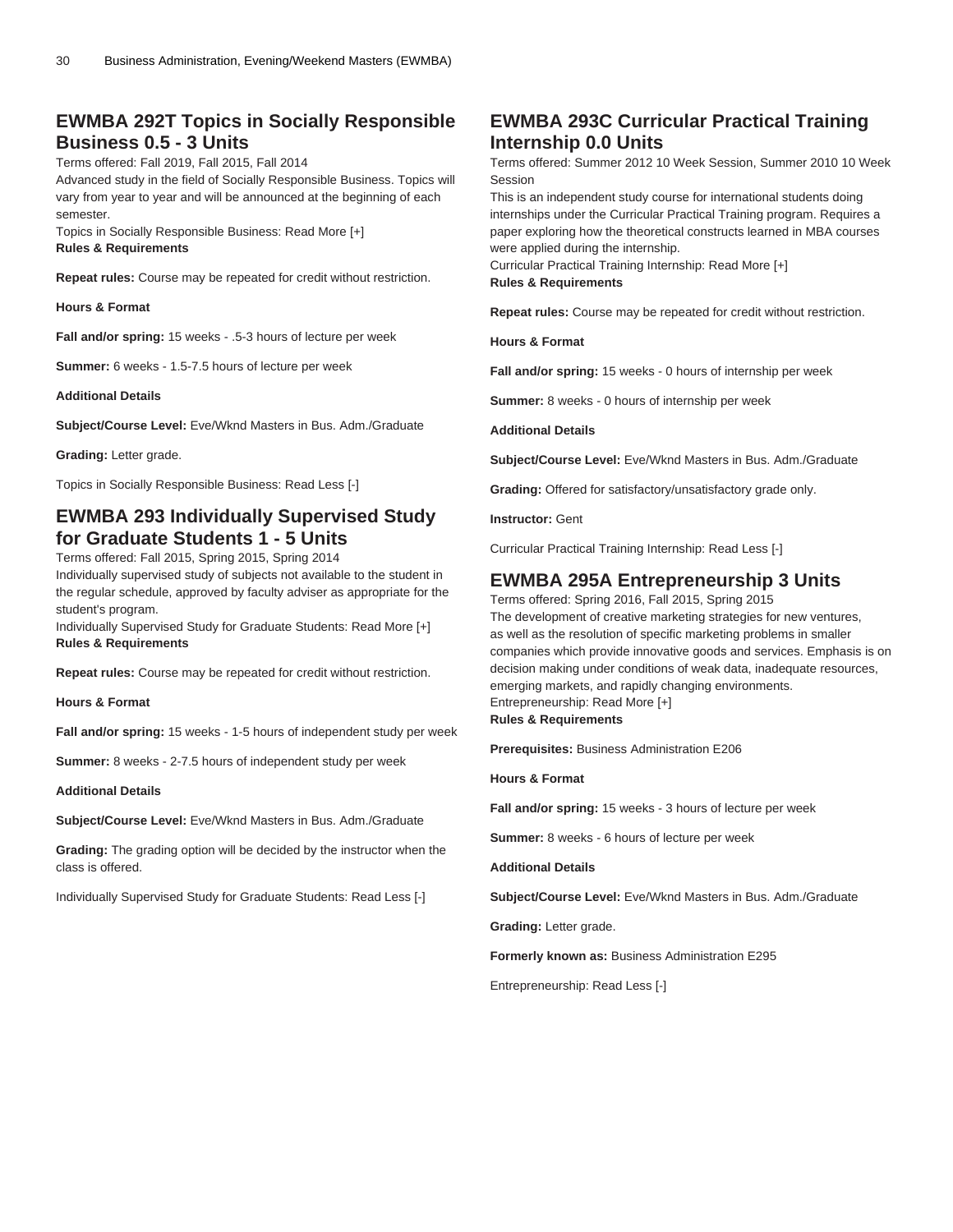### **EWMBA 295B Venture Capital and Private Equity 3 Units**

Terms offered: Fall 2015, Fall 2014, Fall 2013

This is an advanced case-based course intended to provide the background, tools, and themes of the venture capital industry. The course is organized in four modules of the private equity cycle: (1) fund raising -- examines how private equity funds are raised and structured, (2) investing -- considers the interactions between private equity investors and the entrepreneurs that they finance, (3) exiting -- examines the process through which private equity investors exit their investments; and (4) new frontiers -- reviews many of the key ideas developed in the course.

Venture Capital and Private Equity: Read More [+] **Rules & Requirements**

**Prerequisites:** 295A and 234 recommended

**Hours & Format**

**Fall and/or spring:** 15 weeks - 3 hours of lecture per week

**Additional Details**

**Subject/Course Level:** Eve/Wknd Masters in Bus. Adm./Graduate

**Grading:** Letter grade.

Venture Capital and Private Equity: Read Less [-]

### **EWMBA 295C Opportunity Recognition: Technology and Entrepreneurship in Silicon Valley 2 - 3 Units**

#### Terms offered: Prior to 2007

This course is intended to provide the core skills needed for the identification of opportunities that can lead to successful, entrepreneurial high technology ventures, regardless of the individual's "home" skill set, whether technical or managerial. We examine in depth the approaches most likely to succeed for entrepreneurial companies as a function of markets and technologies. Emphasis is placed on the special requirements for creating and executing strategy in a setting of rapid technological change and limited resources. This course is particularly suited for those who anticipate founding or operating technology companies.

Opportunity Recognition: Technology and Entrepreneurship in Silicon Valley: Read More [+] **Hours & Format**

#### **Fall and/or spring:**

10 weeks - 3-4.5 hours of lecture per week 15 weeks - 2-3 hours of lecture per week

#### **Additional Details**

**Subject/Course Level:** Eve/Wknd Masters in Bus. Adm./Graduate

**Grading:** Letter grade.

Opportunity Recognition: Technology and Entrepreneurship in Silicon Valley: Read Less [-]

### **EWMBA 295F The Lean Launch Pad 3 Units**

Terms offered: Spring 2011, Spring 2010, Spring 2009 This course provides real world, hands-on learning on what it's like to actually start a high-tech company. This class is not about how to write a business plan. It's not an exercise on how smart you are in a classroom, or how well you use the research library to size markets. And the end result is not a PowerPoint slide deck for a VC presentation. And it is most definitely not an incubator where you come to build the "hot-idea" that you have in mind. This is a practical class: Our goal, within the constraints of a classroom and a limited amount of time, is to create an entrepreneurial experience for you with all of the pressures and demands of the real world in an early stage start up.

The Lean Launch Pad: Read More [+] **Rules & Requirements**

**Prerequisites:** Graduate standing

**Hours & Format**

**Fall and/or spring:** 15 weeks - 3 hours of lecture per week

**Additional Details**

**Subject/Course Level:** Eve/Wknd Masters in Bus. Adm./Graduate

**Grading:** Letter grade.

The Lean Launch Pad: Read Less [-]

### **EWMBA 295G Advanced Innovation 1 Unit**

Terms offered: Fall 2008, Fall 2006

This course intends to help students apply the skills of applied innovation in a loosely-structured, open-ended project. Students will learn advanced techniques in the innovation process and apply it to a project of their choice. The course is loosely structured and includes a lot of coaching time with faculty, as well as feedback and critique time with peers. The course largely follows the innovation cycle — observe and notice, frame and reframe, imagine and design, and make and test — but does so nonlinearly.

Advanced Innovation: Read More [+] **Hours & Format**

**Fall and/or spring:** 4 weeks - 3 hours of lecture per week

#### **Additional Details**

**Subject/Course Level:** Eve/Wknd Masters in Bus. Adm./Graduate

**Grading:** Letter grade.

Advanced Innovation: Read Less [-]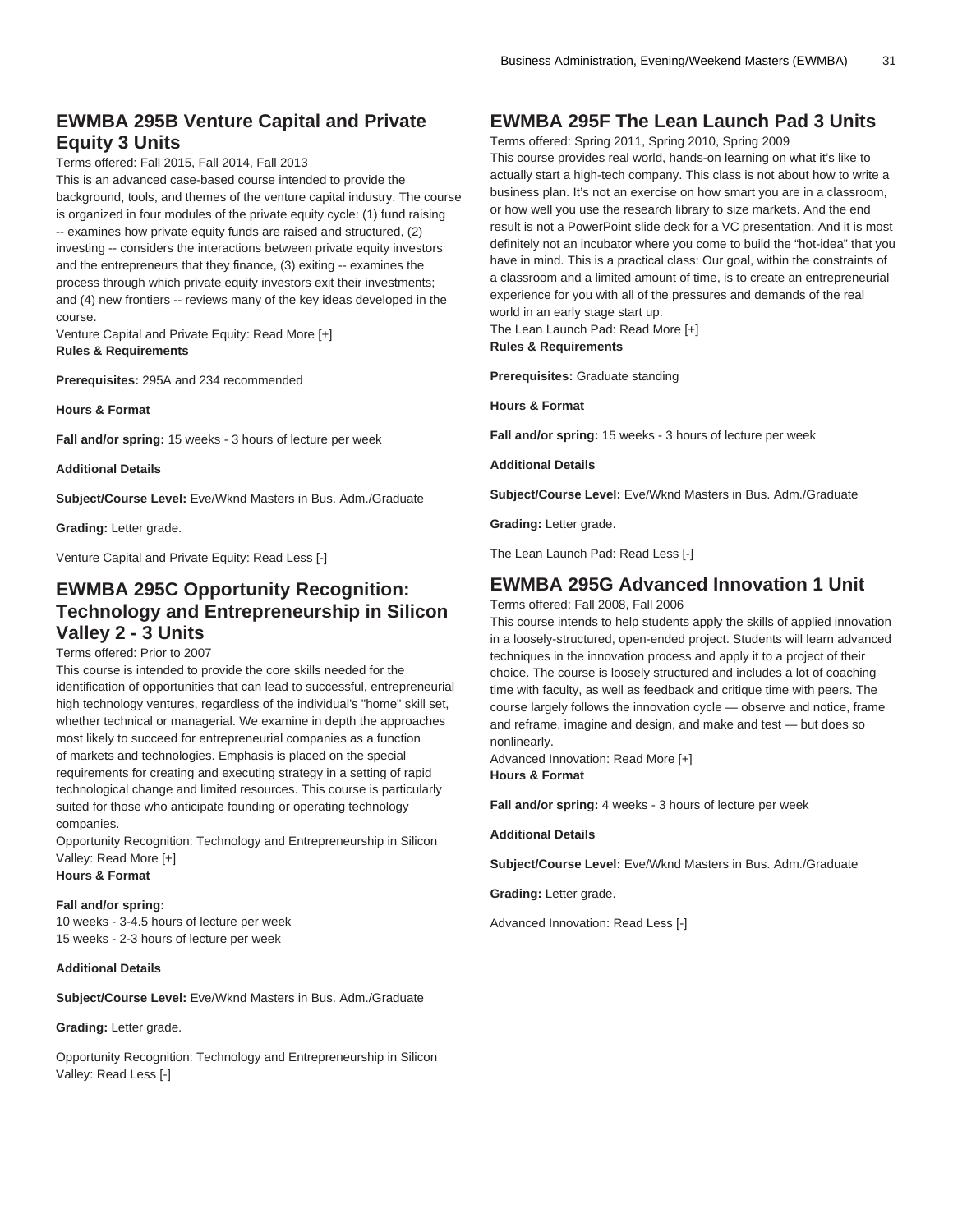### **EWMBA 295I Entrepreneurship Workshop for Startups 2 Units**

#### Terms offered: Spring 2011, Fall 2010, Spring 2007

This workshop is intended for students who have their own experimental venture project under development. The business concept may be in the startup mode or further along in its evolution. The pedagogy is one of guided entrepreneurship where students, often working in teams, undertake the real challenges of building a venture. Students must be willing to discuss their projects with others in the workshop, as group deliberation of the entrepreneurial challenges is a key component of the class.

Entrepreneurship Workshop for Startups: Read More [+] **Hours & Format**

**Fall and/or spring:** 15 weeks - 2 hours of lecture per week

**Additional Details**

**Subject/Course Level:** Eve/Wknd Masters in Bus. Adm./Graduate

**Grading:** Letter grade.

Entrepreneurship Workshop for Startups: Read Less [-]

### **EWMBA 295M Business Model Innovation and Entrepreneurial Strategy 2 Units**

Terms offered: Fall 2015, Fall 2014, Fall 2013

The course teaches how to characterize and analyze business models and how to efficiently construct and test new business models. The course examines businesses across industries and phases of a firm's growth. Critical entrepreneurial strategies are illuminated for new ventures or in building a new enterprise inside a corporation. The course provides students with the skills and knowledge to rapidly assess and shape business models to their advantage in constructing new enterprises.

Business Model Innovation and Entrepreneurial Strategy: Read More [+] **Hours & Format**

**Fall and/or spring:** 15 weeks - 2 hours of lecture per week

**Summer:** 10 weeks - 3.5 hours of lecture and 3.5 hours of lecture per week

#### **Additional Details**

**Subject/Course Level:** Eve/Wknd Masters in Bus. Adm./Graduate

**Grading:** Letter grade.

**Instructor:** Charron

Business Model Innovation and Entrepreneurial Strategy: Read Less [-]

### **EWMBA 295N Media: New and Otherwise 1 Unit**

Terms offered: Prior to 2007

This course provides students with an overview of the media business and how it is changing — from startups to global conglomerates. It addresses the economics of media organizations (and industries), their organizational structures, cultures, brands, and approaches. Some of the questions discussed include: (1) How do traditional media address changing technologies; (2) How is the media business driven by metrics and data; (3) How is it driven by artistic creativity; (4) Are media companies too big? Are they too small? Students will develop and present competitive strategies for media companies, hear from guest speakers, and discuss the transformations happening in media. Media: New and Otherwise: Read More [+] **Hours & Format**

**Fall and/or spring:** 7 weeks - 2 hours of lecture per week

**Additional Details**

**Subject/Course Level:** Eve/Wknd Masters in Bus. Adm./Graduate

**Grading:** Letter grade.

Media: New and Otherwise: Read Less [-]

### **EWMBA 295S Entrepreneurial Strategy 2 Units**

Terms offered: Not yet offered

Students learn about the key strategic choices that shape whether companies deliver real value to stakeholders. They are taught to organize the strategic choices into four different strategy "playbooks" that they can use to systematically consider alternate strategies for a startup, and the core elements needed to make these strategies work: Intellectual Property Strategy, Disruptive Strategy, Value Chain Strategy, and Architectural Strategy. Students must (a) analyze cases, thinking systematically through what they would do if they were a founder or earlyemployee in the protagonists' shoes; (b) engage in class discussions, treating the classroom as a laboratory; and (c) formulate a real strategic plan for a final strategy assignment.

Entrepreneurial Strategy: Read More [+] **Hours & Format**

**Fall and/or spring:** 8 weeks - 4 hours of lecture per week

**Summer:** 1 weeks - 35 hours of lecture per week

**Additional Details**

**Subject/Course Level:** Eve/Wknd Masters in Bus. Adm./Graduate

**Grading:** Letter grade.

Entrepreneurial Strategy: Read Less [-]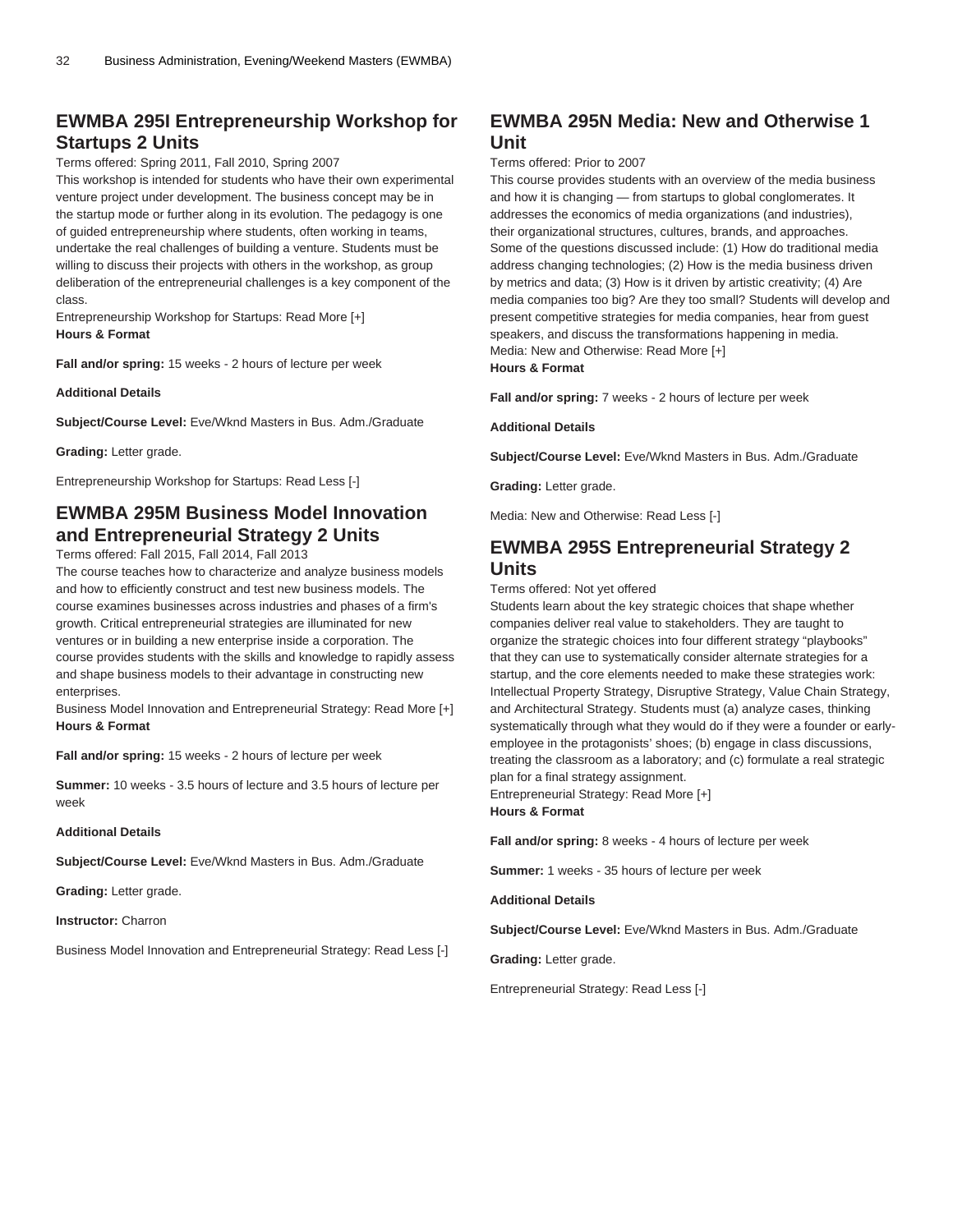#### **EWMBA 295T Topics in Entrepreneurship 0.5 - 3 Units**

#### Terms offered: Spring 2013, Fall 2012, Spring 2012 Advanced study in the field of entrepreneurship. Topics will vary from year to year and will be announced at the beginning of each semester. Topics in Entrepreneurship: Read More [+]

#### **Rules & Requirements**

**Repeat rules:** Course may be repeated for credit without restriction.

#### **Hours & Format**

**Fall and/or spring:** 15 weeks - 0.5-3 hours of lecture per week

#### **Summer:**

6 weeks - 1.5-7.5 hours of lecture per week 8 weeks - 1-5.5 hours of lecture per week

#### **Additional Details**

**Subject/Course Level:** Eve/Wknd Masters in Bus. Adm./Graduate

**Grading:** The grading option will be decided by the instructor when the class is offered.

Topics in Entrepreneurship: Read Less [-]

### **EWMBA 296 Special Topics in Business Administration 1 - 3 Units**

Terms offered: Spring 2020, Spring 2016, Fall 2015

Advanced study in various fields of business administration. Topics will vary from year to year and will be announced at the beginning of each semester.

Special Topics in Business Administration: Read More [+] **Rules & Requirements**

#### **Prerequisites:** Graduate standing

**Repeat rules:** Course may be repeated for credit without restriction.

**Hours & Format**

**Fall and/or spring:** 15 weeks - 1-3 hours of lecture per week

**Summer:** 8 weeks - 2-6 hours of lecture per week

**Additional Details**

**Subject/Course Level:** Eve/Wknd Masters in Bus. Adm./Graduate

**Grading:** The grading option will be decided by the instructor when the class is offered.

Special Topics in Business Administration: Read Less [-]

### **EWMBA 296C Introduction to Coding for MBAs 2 Units**

#### Terms offered: Prior to 2007

This course helps MBA students communicate more effectively with technical colleagues by understanding the basics of the programming world. Students learn industry standard vocabulary, tools, and processes used by developers. As an introductory course, it focuses on breadth instead of depth providing a foundation for learning the core topics critical to a career in technology. The course is a mixture of in-class lectures, quizzes, readings, and online tutorials. Each session introduces a new topic, with depth added in readings and reinforced through quizzes and assignments. The material is introduced cumulatively and the pace is specifically tuned for beginners. The course is aimed at non-technical students with no prior coding experience.

Introduction to Coding for MBAs: Read More [+] **Hours & Format**

**Fall and/or spring:** 15 weeks - 2 hours of lecture per week

**Summer:** 10 weeks - 3 hours of lecture per week

**Additional Details**

**Subject/Course Level:** Eve/Wknd Masters in Bus. Adm./Graduate

**Grading:** Letter grade.

Introduction to Coding for MBAs: Read Less [-]

#### **EWMBA 297A Healthcare in the 21st Century 3 Units**

#### Terms offered: Prior to 2007

This course gives a systematic overview of the U.S. health care system by providing students with an understanding of its structure, financing, and special properties. Applies social science theory, disciplinary contributions, and research findings to the understanding of health care delivery problems; examines current courses of data about health status, health services use, financing, and performance indicators; analyzes the larger management and policy issues that drive reform efforts. Healthcare in the 21st Century: Read More [+]

#### **Rules & Requirements**

**Prerequisites:** Master's level accounting and finance

**Repeat rules:** Course may be repeated for credit without restriction.

**Hours & Format**

**Fall and/or spring:** 15 weeks - 3 hours of lecture per week

**Additional Details**

**Subject/Course Level:** Eve/Wknd Masters in Bus. Adm./Graduate

**Grading:** Letter grade.

Healthcare in the 21st Century: Read Less [-]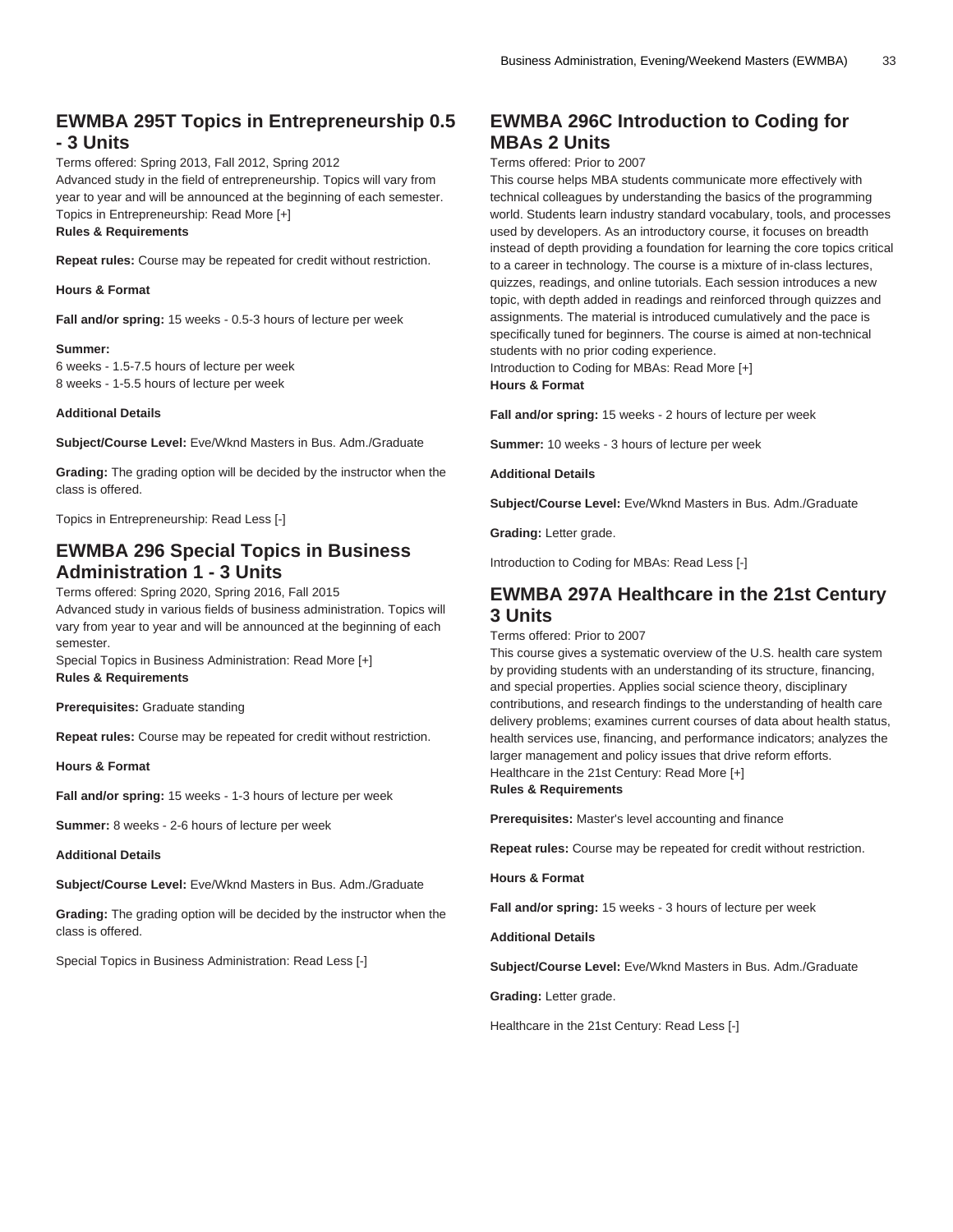### **EWMBA 297D Trends in Biotech and Pharma 1 Unit**

#### Terms offered: Prior to 2007

This course is designed to provide students with insights into the biotech/ pharma industry and the challenges and opportunities it faces; exposure to the deliberations around pricing a new drug and creating access strategies; the opportunity to analyze relevant cases that will highlight the real-world impact of select trends on the industry; and insights into how larger healthcare management and policy issues interact with biopharma, seeking to both advance efforts to reform the U.S. health care system and change how innovators engage with key stakeholders. Trends in Biotech and Pharma: Read More [+]

**Hours & Format**

**Fall and/or spring:** 2 weeks - 8 hours of lecture per week

**Additional Details**

**Subject/Course Level:** Eve/Wknd Masters in Bus. Adm./Graduate

**Grading:** Letter grade.

Trends in Biotech and Pharma: Read Less [-]

## **EWMBA 297F Life Sciences Marketing 1 Unit**

Terms offered: Not yet offered

Marketing is a critical component of organizations operating in the Life Sciences responsible for interfacing with customers, competitors, collaborators, and the broader ecosystem. Marketers in Life Sciences face unique challenges due to the need to understand and appeal to a broad range of stakeholders which includes patients, payers, physicians, health systems, government and advocacy groups. The course covers leading and emerging practices in life sciences marketing, identification of unmet customer needs and translation into actionable insights, development of winning brand strategies, and the use of foundational marketing methods. The primary focus is on the biopharmaceutical industry and MedTech sectors.

Life Sciences Marketing: Read More [+] **Hours & Format**

**Fall and/or spring:** 1 weeks - 14 hours of lecture per week

**Additional Details**

**Subject/Course Level:** Eve/Wknd Masters in Bus. Adm./Graduate

**Grading:** Letter grade.

Life Sciences Marketing: Read Less [-]

### **EWMBA 298S Seminar in International Business 2 or 3 Units**

Terms offered: Summer 2015 10 Week Session, Spring 2014, Summer 2013 10 Week Session

This course involves a series of speaker and seminar-type classes in preparation for a two-week study tour of a specific country or region. Participants will visit companies and organizations and meet with toplevel management to learn about the opportunities and challenges of operating in a specific country or region. Evaluation is based on student presentations, participation, and a research paper. Seminar in International Business: Read More [+]

**Hours & Format**

**Summer:** 8 weeks - 4-5.5 hours of fieldwork and 4-5.5 hours of fieldwork per week

#### **Additional Details**

**Subject/Course Level:** Eve/Wknd Masters in Bus. Adm./Graduate

**Grading:** Letter grade.

Seminar in International Business: Read Less [-]

### **EWMBA 298X EWMBA Exchange Program 1 - 15 Units**

Terms offered: Spring 2020, Spring 2019, Fall 2014 Students who participate in one of the Haas School's domestic or international exchange programs receive credit (usually 12 units) at Haas for the set of courses that they successfully complete at their host school. The courses that the students take at the host school are subject to review by the EWMBA Program office to ensure that they match course requirements at the Haas School.

EWMBA Exchange Program: Read More [+] **Rules & Requirements**

**Prerequisites:** Successful completion of all core courses; good academic standing

**Repeat rules:** Course may be repeated for credit without restriction.

**Hours & Format**

**Fall and/or spring:** 15 weeks - 1-15 hours of lecture per week

#### **Summer:**

6 weeks - 2.5-37.5 hours of lecture per week 8 weeks - 1.5-29 hours of lecture per week

#### **Additional Details**

**Subject/Course Level:** Eve/Wknd Masters in Bus. Adm./Graduate

**Grading:** Offered for satisfactory/unsatisfactory grade only.

EWMBA Exchange Program: Read Less [-]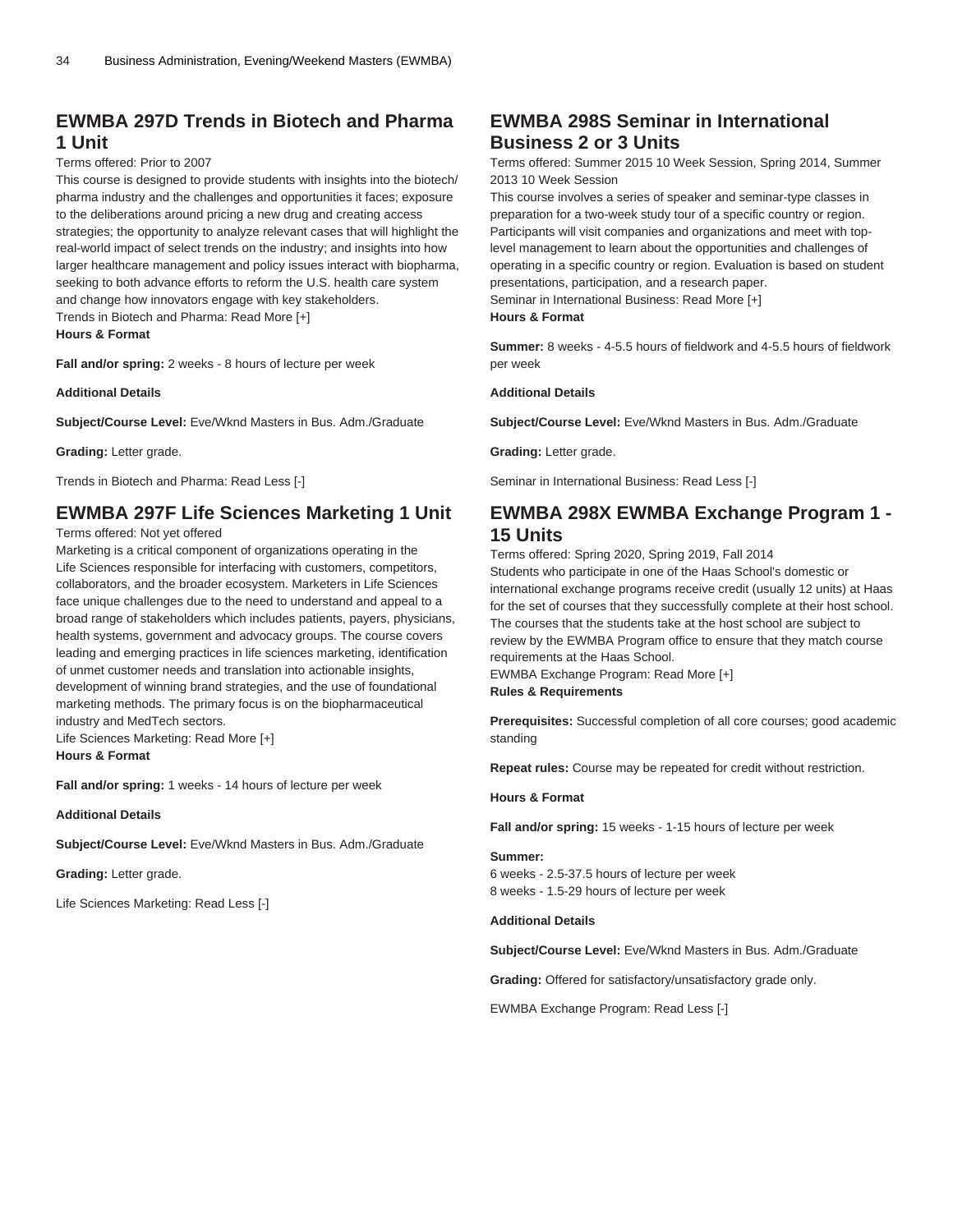#### **EWMBA 299 Strategic Leadership 2 Units**

Terms offered: Fall 2015, Spring 2013, Spring 2012 Course covers core topics in strategy, including selection of goals; the choice of products and services to offer; competitive positioning in product markets; decisions about scope and diversity; and the design of organizational structure, administrative systems, and other issues of control and internal regulation.

Strategic Leadership: Read More [+] **Rules & Requirements**

**Prerequisites:** 201A

**Hours & Format**

**Fall and/or spring:** 8 weeks - 3.5 hours of lecture per week

**Additional Details**

**Subject/Course Level:** Eve/Wknd Masters in Bus. Adm./Graduate

**Grading:** Letter grade.

**Instructor:** La Blanc

Strategic Leadership: Read Less [-]

### **EWMBA 299B Global Strategy and Multinational Enterprise 2 or 3 Units**

Terms offered: Fall 2015, Spring 2012, Spring 2011 Identifies the management challenges facing international firms. Attention to business strategies, organizational structures, and the role of governments in the global environment. Special attention to the challenges of developing and implementing global new product development strategies when industrial structures and government policies differ. Efficacy of joint ventures and strategic alliances. Implications for industrial policy and global governance. Global Strategy and Multinational Enterprise: Read More [+] **Rules & Requirements**

**Prerequisites:** All core courses

**Hours & Format**

**Fall and/or spring:** 15 weeks - 2-3 hours of lecture per week

**Additional Details**

**Subject/Course Level:** Eve/Wknd Masters in Bus. Adm./Graduate

**Grading:** Letter grade.

**Formerly known as:** Business Administration E286

Global Strategy and Multinational Enterprise: Read Less [-]

### **EWMBA 299C Corporate-Level Strategy 2 Units**

#### Terms offered: Prior to 2007

This course is for students who intend to lead, consult to, or sell a business to a multi-business enterprise. The course focuses on the development and execution of an enterprise, division or operating unit strategy for an entity that competes in multiple segments. In which businesses and markets, and in what stages of the value chain, should the organization operate? How should it enter new businesses? Should it exit any of its current businesses? What capabilities does the organization have, and how well do they enhance the competitiveness of its individual businesses? How should the larger entity organize to realize the highest potential value from the combination of businesses? What contractual structure maximizes the enterprise value? Corporate-Level Strategy: Read More [+] **Rules & Requirements**

**Prerequisites:** Evening/Weekend Masters in Business Administration 299

**Hours & Format**

#### **Fall and/or spring:**

10 weeks - 3 hours of lecture per week 15 weeks - 2 hours of lecture per week

#### **Additional Details**

**Subject/Course Level:** Eve/Wknd Masters in Bus. Adm./Graduate

**Grading:** Letter grade.

Corporate-Level Strategy: Read Less [-]

#### **EWMBA 299E Competitive Strategy 1 - 3 Units**

Terms offered: Spring 2011, Fall 2010, Spring 2010

Examines optimal production and pricing policies for firms in competitive environments; optimal strategies through time; strategies in the presence of imperfect information. How differing market structures and government policies (including taxation) affect output and pricing decisions. Social welfare implications of decisions by competitive firms also explored. Competitive Strategy: Read More [+] **Rules & Requirements**

**Prerequisites:** Business Administration E201A, E201B, E204

**Hours & Format**

**Fall and/or spring:** 15 weeks - 3.5 hours of lecture per week

#### **Summer:**

6 weeks - 8 hours of lecture per week 8 weeks - 6 hours of lecture per week 10 weeks - 4.5 hours of lecture per week

#### **Additional Details**

**Subject/Course Level:** Eve/Wknd Masters in Bus. Adm./Graduate

**Grading:** Letter grade.

**Formerly known as:** Business Administration E210

Competitive Strategy: Read Less [-]